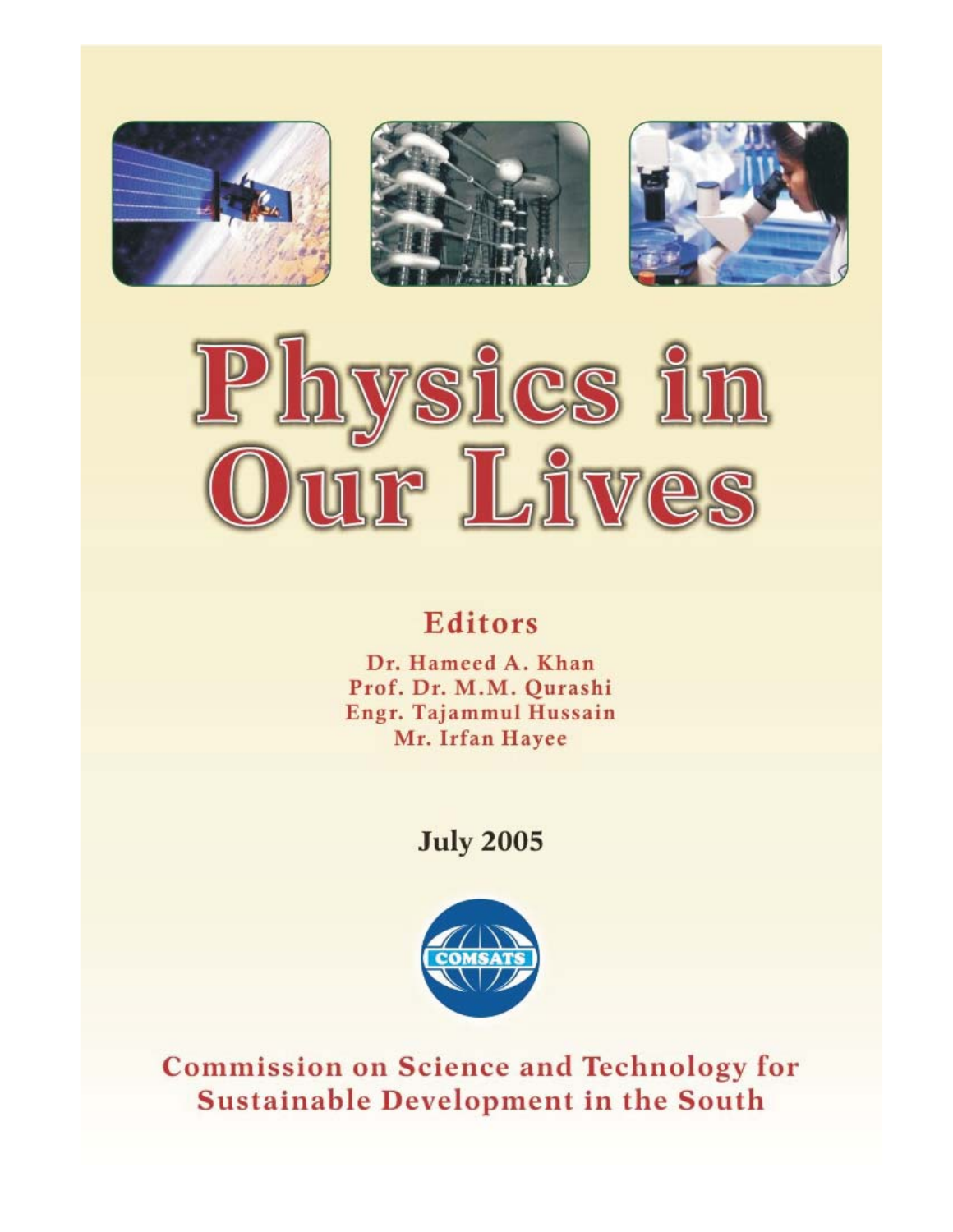# **7**

**COMSATS' Series of Publications on Science and Technology**

# **Physics in Our Lives**

## **Editors**

Dr. Hameed A. Khan Prof. Dr. M. M. Qurashi Engr. Tajammul Hussain Mr. Irfan Hayee

July 2005



Commission on Science and Technology for Sustainable Development in the South

4th Floor, Shahrah-e-Jamhuriat, Sector G-5/2, Islamabad. Ph: (+92-51) 9214515-7, Fax: (+92-51) 9216539 URL: http://www.comsats.org.pk, email: comsats@comsats.org.pk **COMSATS Headquarters**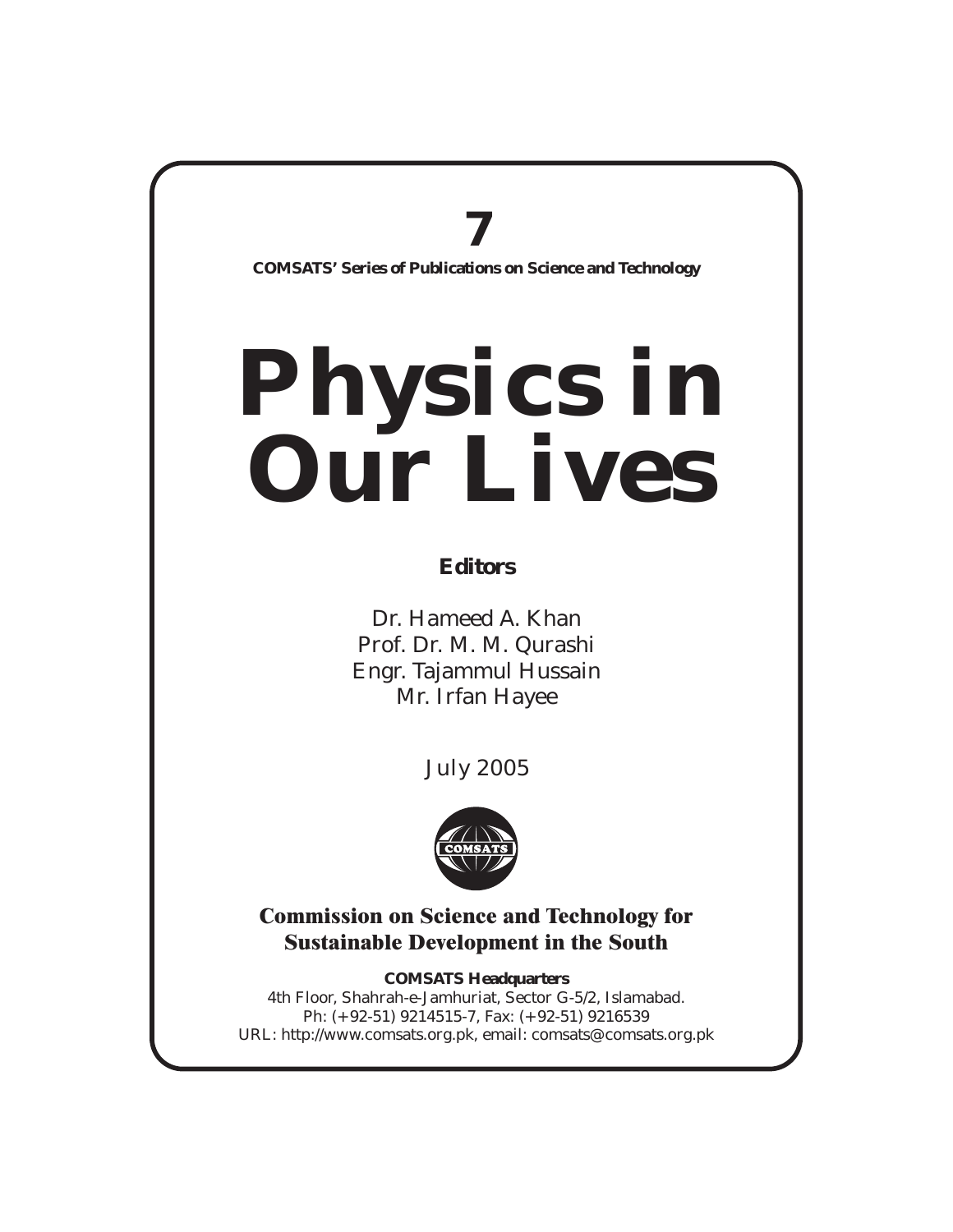# **PHYSICS IN OUR LIVES Editors** Dr. Hameed A. Khan Prof. Dr. M. M. Qurashi Engr. Tajammul Hussain Mr. Irfan Hayee Published: July 2005 Printed by: A.R. Printers Copyright: COMSATS Headquarters No Part of this book may be reproduced or transmitted in any form or by any electronic means, including photocopy, xerography, recording, or by use of any information storage. The only excerptions are small sections that may be incorporated into book-reviews. This book is publihsed under the series title *COMSATS' Series of Publications on Science and Technology, and is number 7th of the series.* Copies of the book may be ordered from : COMSATS Headquarters 4th floor, Shahrah-e-Jamhuriat Sector G-5/2, Islamabad, Pakistan email: comsats@comsats.org.pk Website: www.comsats.org.pk Ph: (+92-51) 9214515-7, (+92-51) 9204892 Fax: (+92-51) 9216539 Price: US\$ 10 or equivalent Commission on Science and Technology for Sustainable Development in the South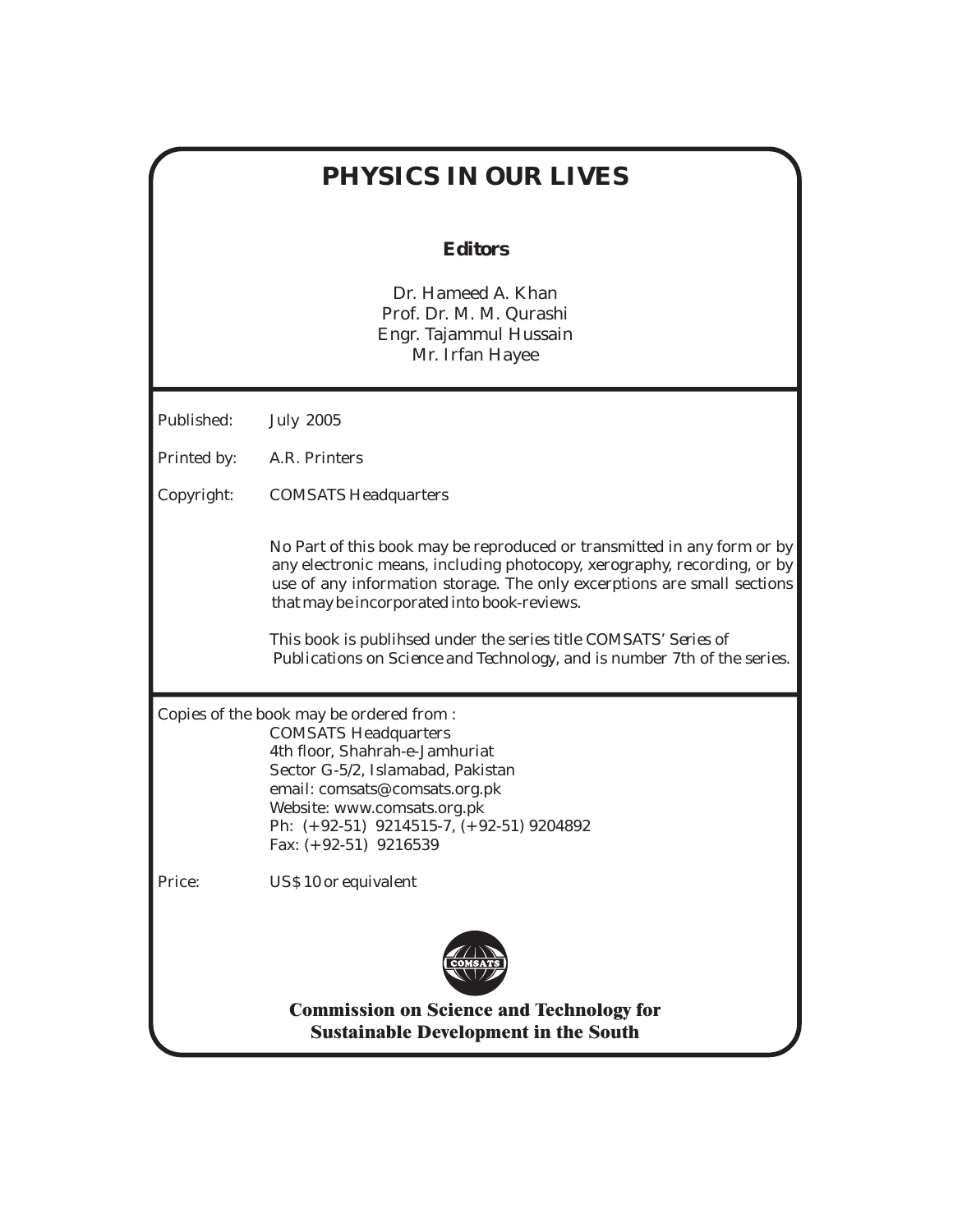# **PHYSICS IN OUR LIVES**

# **TABLE OF CONTENTS**

| <b>FOREWORD</b> |                                                                                              |     |
|-----------------|----------------------------------------------------------------------------------------------|-----|
|                 | <b>PAPERS</b>                                                                                |     |
|                 | <b>General Perspective</b>                                                                   |     |
|                 | 1. Cultural and Social Aspects of Science<br>— Fayyazuddin                                   | 01  |
|                 | 2. Evolution and Impact of Physics on Our Lives<br>- Hameed Ahmed Khan                       | 09  |
|                 | 3. The Role of Some Great Equations of Physics in Our Lives<br>— Riazuddin                   | 27  |
|                 | 4. How Einstein in 1905 Revolutionised 19th Century Physics<br>— Khalid Rashid               | 35  |
|                 | 5. Adventures in Experimental Physics: Physics in Our Lives<br>- M.N. Khan and Kh. Zakaullah | 45  |
|                 | 6. How Science Affects Our Lives<br>- Jean-Pierre Revol                                      | 59  |
|                 | 7. Uses of Basic Physics<br>- Kamaluddin Ahmed and Mahnaz Q. Haseeb                          | 67  |
|                 | 8. Physics is Life Life is Physics<br>— Muhammad Asghar                                      | 75  |
|                 | 9. A Bird's Eye View of the 20 <sup>th</sup> Century Physics<br>— Suhail Zaki Farooqui       | 87  |
|                 | 10. Physics in My Life<br>- Abdullah Sadiq                                                   | 119 |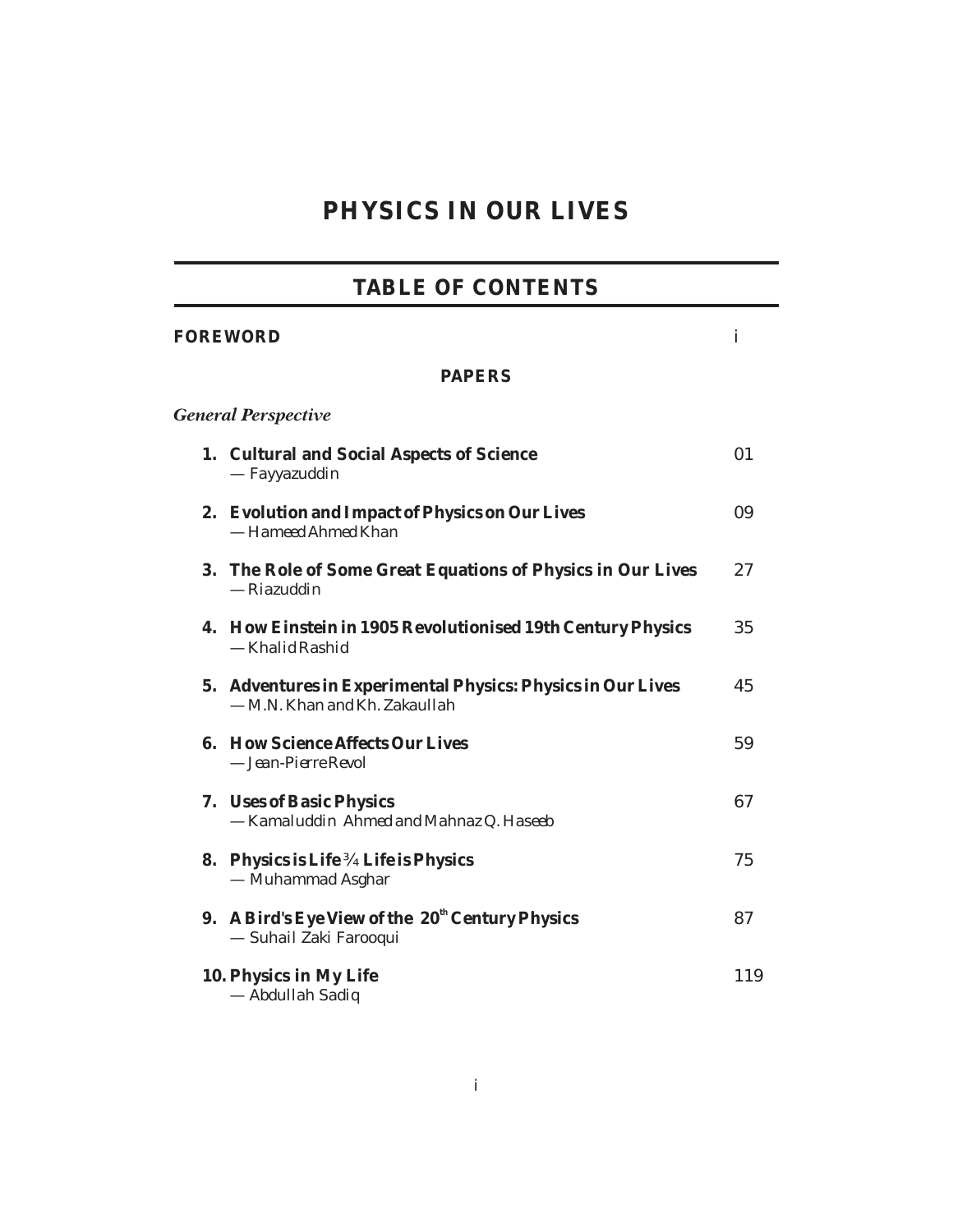| 11. My Experience of Attending the Meeting of Nobel<br>Laureates, held in Lindau, Germany, 2004<br>- Rashid Ahmad                                                   | 127 |
|---------------------------------------------------------------------------------------------------------------------------------------------------------------------|-----|
| <b>Contributions of Physics to Specific Fields</b>                                                                                                                  |     |
| 12. The Role of Biophysics in Medicine<br>— Nadeem A. Kizilbash                                                                                                     | 133 |
| 13. Atomic Absorption Spectrometry in Our Lives<br>- Emad Abdel-Malek Al-Ashkar                                                                                     | 141 |
| 14. An Overview of Telecommunications Development and<br>its Impact on Our Lives<br>- Mohamed Khaled Chahine, M. Kussai Shahin                                      | 159 |
| 15. Use of Physics in Agriculture: Improving Relationships<br>Between Soil, Water and Plants, Under Stress-Environment<br>- Javed Akhter and Kauser A. Malik        | 169 |
| 16. The Relevance of Nano-Sciences to Pakistani Science<br>- Shoaib Ahmad, Sabih ud Din Khan and Rahila Khalid                                                      | 183 |
| 17. Computer Simulation in Physics<br>— Khwaja Yaldram                                                                                                              | 191 |
| 18. Bite-Out in F2-Layer at Karachi During Solar-Maximum<br>Year (1999-00) and its Effects on Hf Radio Communication<br>- Husan Ara, Shahrukh Zaidi And A.A. Jamali | 201 |
| 19. Sustainability of Life on Planet Earth: Role of Renewables<br>-Pervez Akhter                                                                                    | 209 |
| 20, Role of Physics in Renewable-Energy Technologies<br>- Tajammul Hussain and Aamir Siddiqui                                                                       | 217 |
| 21. Use of Ionizing Radiations in Medicine<br>- Riaz Hussain                                                                                                        | 237 |

## *APPENDIX - I*

243 *Abstracts of the Papers Presented at the Meeting of Nobel Laureates, Held at Lindau, Germany, 2004*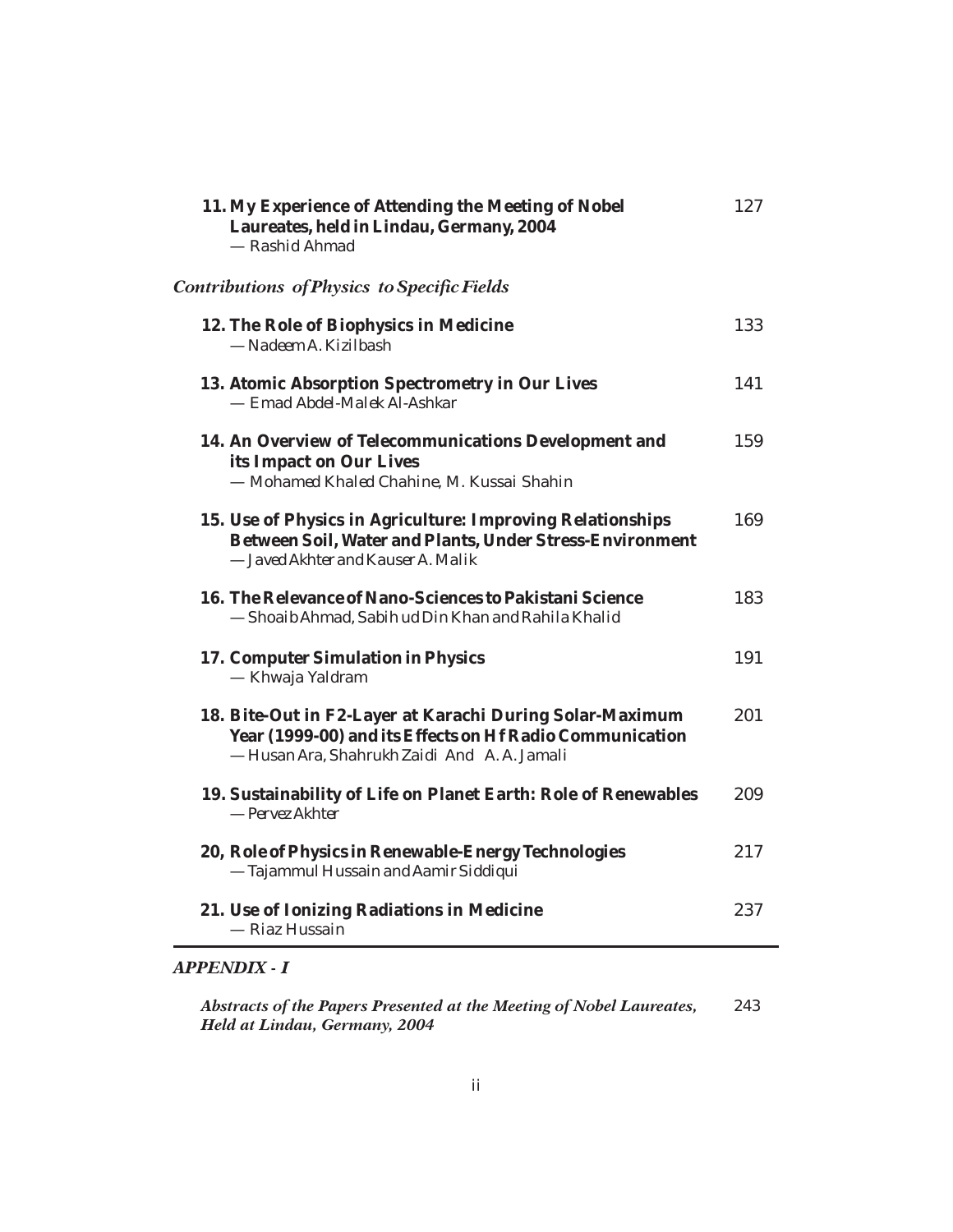## **FOREWORD**

Throughout world history, different civilizations have attempted to better their living through science and technology. Science and technology have had a fundamental impact on the way people live today, from the early use of the first metal-tools by Neolithic people, to children receiving vaccination-shots today. Different eras in history, like the period of Neolithic Revolution; eras of Classic Civilizations such as, the Greeks, Romans, and Chinese; Renaissance Europe; and the Golden Age of Islam, have been marked by important discoveries in science.

Ever since Galileo, physicists have been pioneers in research and their contributions in this field have ameliorated our way of living. Research in Physics allows us to look forward to a future that holds even more exhilarating breakthroughs and advances. The studies of physicists range from the tiniest particles of matter, to the largest objects in the universe. They have made possible the luxuries and conveniences inside our houses - such as energy-efficient heating-systems, personal computers and CD players. Much of the technological equipment and techniques used by other scientists were also originally developed by physicists, such as, X-rays, MRIs and other medical instruments, to safely study the human body, diagnose and treat diseases. From saving lives to saving our environment, and to promoting knowledge in other areas of science, the contributions of physicists have always been extraordinary.

Keeping in view the importance of Physics in the modern society and in order to celebrate the 100th anniversary of the most famous five papers published by Albert Einstein, the year, 2005, has been declared the 'World Year of Physics' (WYP) by the General Assembly of the UNO (United Nations Organization). WYP-2005 aims to facilitate the sharing of visions and convictions about physics amongst international community of physicists and the public.

In order to commemorate WYP-2005, COMSATS organized a two-day International Seminar on "Physics in Our Lives", on February 23-24, 2005, at Islamabad. This seminar was organized in collaboration with Pakistan Atomic Energy Commission (PAEC) and the National Centre for Physics (NCP), Quaid-i-Azam University, Islamabad. The basic purpose of conducting this Seminar was to bring to light the contributions that physicists have been making and can further make in the future; to improve the quality of life and; to provide a forum for interchange of ideas, between academia, research institutes and the industrial sector, pertaining to Physics and its role in society. Another objective of holding this Seminar was to facilitate the public awareness of physics, its economic necessity, its cultural contributions and its educational importance.

There were a total of 29 speakers in the Seminar who made presentations in five Technical Sessions, of which four were foreign experts representing countries of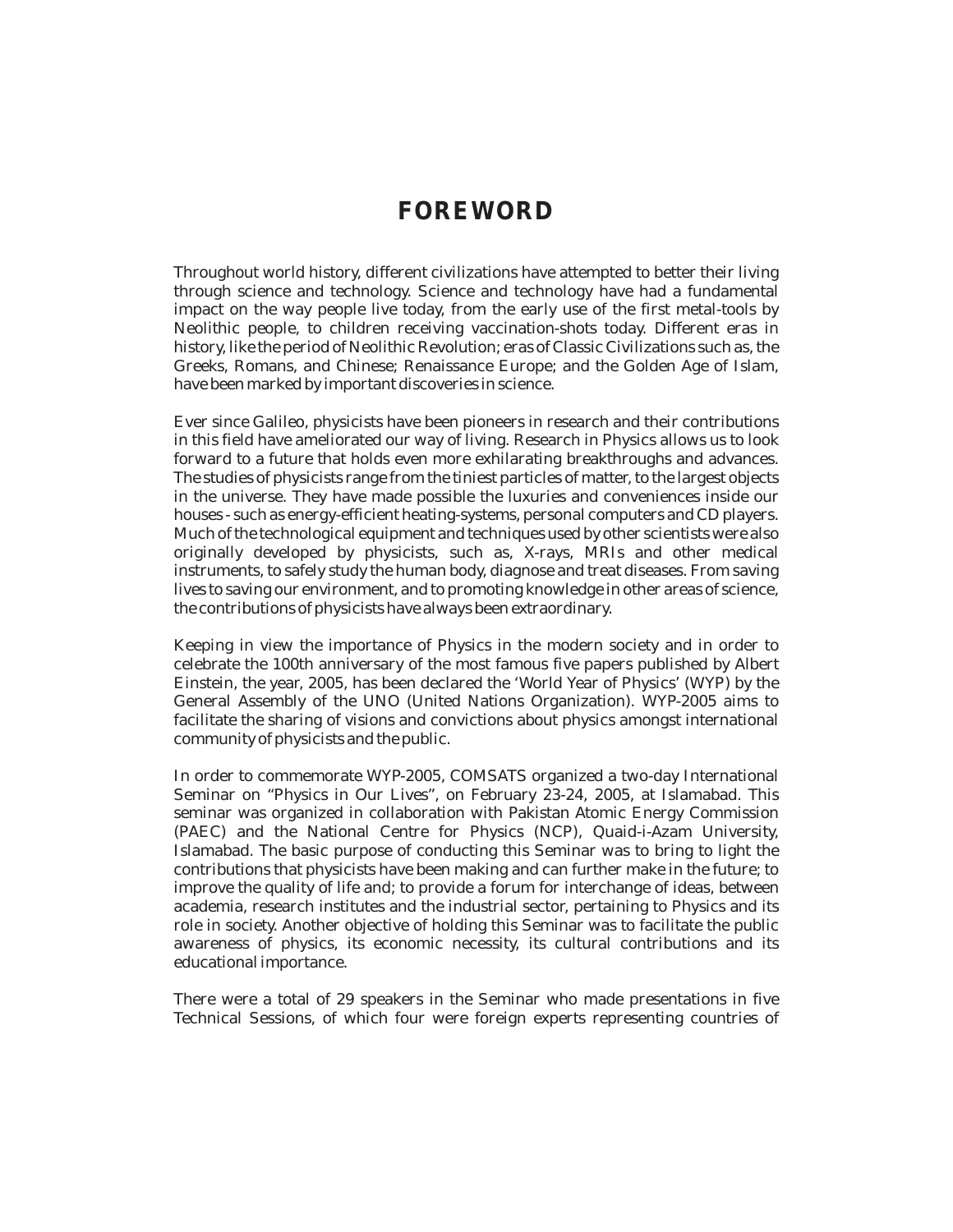Switzerland, Syria, Egypt and Sudan. Other participants included eminent physicists, heads of S&T institutions, scholars and students from various academic and research institutions.

The book contains eighteen papers from the afore-mentioned Seminar on 'Physics in Our Lives', and has been segmented into two broader categories, i.e., 'General Perspective' and 'Contributions of Physics to Specific Fields'. The papers in the first part take stock of the historic evolution of physics, while in the second part fieldspecific contributions of physics are detailed.

I would like to express my gratitude to Mr. Parvez Butt, Chairman, Pakistan Atomic Energy Commission (PAEC) and Prof. Dr. Riazuddin, Director General, National Centre for Physics (NCP) for their ardent cooperation and support for organizing this conference. Here, I would like to acknowledge the efforts of all the speakers and physicsts and my earnest praise also for Dr. M.M. Qurashi, Ms. Noshin Masud, Ms. Nageena Safdar, Mr. Irfan Hayee and Mr. Imran Chaudhry from COMSATS, whose devotion made possible the publication of this book.

> Executive Director **(Dr. Hameed Ahmed Khan, H.I., S.I.)**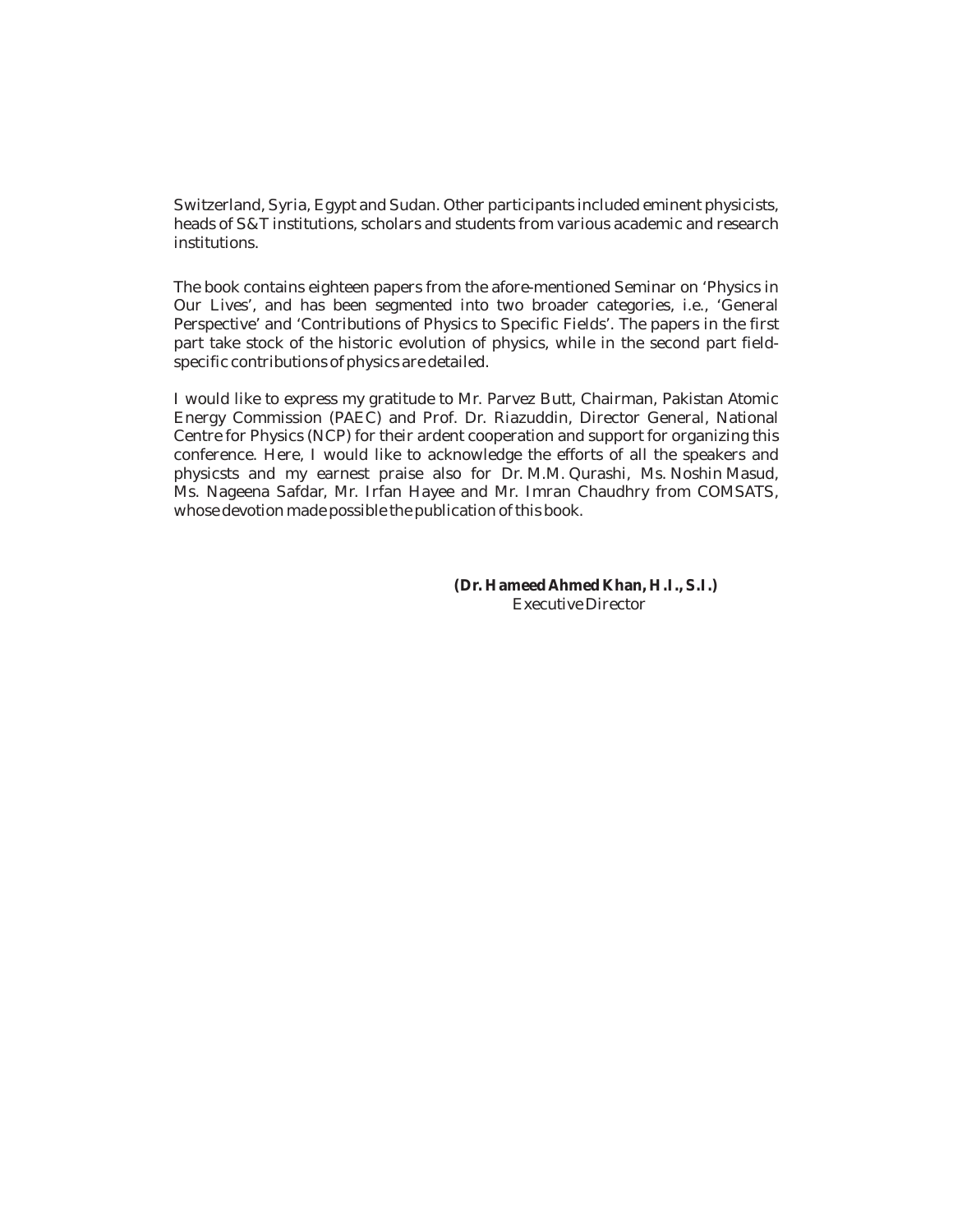## **CULTURAL AND SOCIAL ASPECTS OF SCIENCE**

**Fayyazuddin** *National Centre for Physics, Quaid-i-Azam University Islamabad, Pakistan*

#### **ABSTRACT**

*The impact of Physics on human culture, in particular on human intellect and the role of physics in social evolution of human society is described and discussed in the paper.*

#### **INTRODUCTION**

**Richard A. Shwder** *"The knowable world is incomplete if seen from any one point of view, incoherent if seen from all points of view at once, and empty if seen from no where in particular."*

"Why do Men Barbecue? Recipes for cultural psychology", Dr. Shwder being a social anthropologist is talking of interactions of various cultures in understanding the world. Science is also a part of human culture. How do we define culture? One may say, anything which enriches human-civilization, entirely because of its intrinsic value falls in the domain of culture. The essence of culture is in those things, which from purely utilitarian point of view may be useless. Philosophy: art; literature and music; mathematics and basic sciences are all part of cultural heritage. They generate social capital. Social capital creates an environment for an enlightened, tolerant society which values human life and rule of law. It keeps darkness in human soul in a dormant state. There is another aspect of culture, which is concerned with cultural traits of a society and its social evolution. Science has made tremendous contributions in the social evolution of mankind. Oscar Wilde once said, "a cynic knows the price of everything and the value of nothing. A bigot is a chronic cynic".

In a bigoted society, culture has no value and is least appreciated. In the Science-Year 2005, two plays 'Galileo' by Bartolet Brechet and 'Copenhagen' by Michael Frayn, will be staged in the west.

Galileo has a very special place in the development of physics. He is regarded as 'father of modern science'. He challenged the authority of Aristotle. By performing a simple experiment by dropping two stones, he proved Aristotle wrong. He discovered 'law of falling bodies' (Terrestrial Gravity). He, thus, re-initiated the scientific method viz deduction of scientific laws from observations and experiments. He challenged the authority of Church and came decisively in favor of heliocentric (Copernican) system in which the Sun is at the centre of solar system and the planets, including the Earth revolve around it. This brought him in conflict with the Church, which regarded the Earth as the centre of the Universe (Ptolemic scheme), in which Earth remains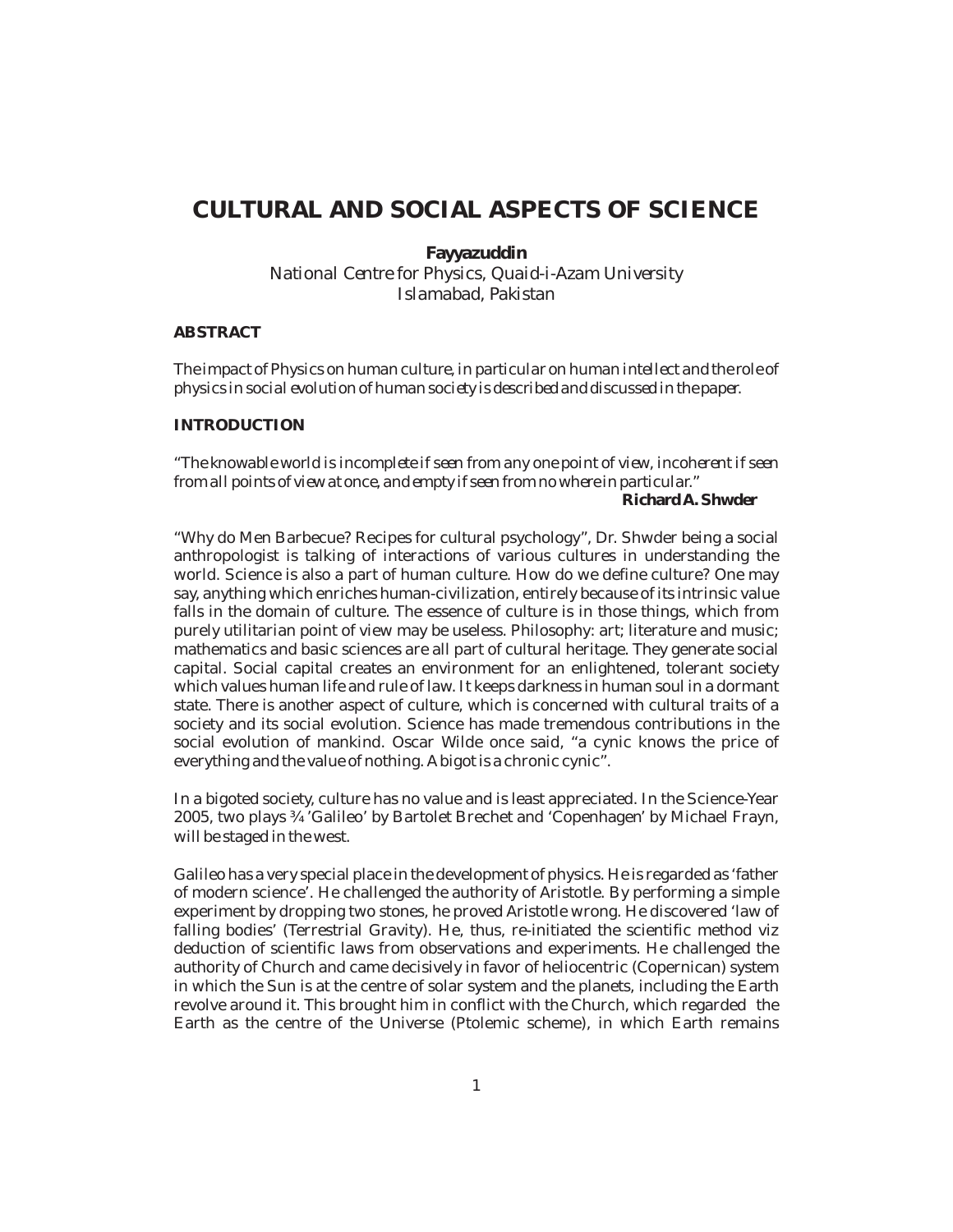stationary at centre, whereas planets including the Sun and moon revolve around it. Moreover, he came to the conclusion that there is no preferred frame of reference; the laws of Physics are invariant, i.e., have the same form in all inertial frames. To save his skin, he renounced his theory, but when he came out of prison, he said, "but it still moves". Galileo became victim of bigotry in Italy. The significance of Galileo's work is that he challenged the ancient beliefs, intolerance and suppressive social order.

#### **THREE ASPECTS OF SCIENCE**

Berchet wrote play about Galileo. The paper describes one scene from this play to illustrate three aspects of science and how they are appreciated (Occasion: Invention of telescope by Galileo), Curator (in his best chamber – of – commerce manner) Gentlemen: Our Republic is to be congratulated not only because this new acquisition will be one more feather in the cap of Venetion culture (Polite applause), not only because our own Mr. Galilei has generously handed this fresh product of his teeming brain entirely over to you to manufacture as many of these salable articles as you please – (considerable applause) – but, Gentleman of the Senate, has it occurred to you that – with the help of this remarkable new instrument – the battle fleet of the enemy will be visible to us full two hours before we are visible to him? (tremendous applause).

In this respect we are not behind, but a step ahead. Every thing is security-driven. It is strange but true that the ugly aspect of science is appreciated more reaching *"A science* " *distributions of wealth or more directly promotes the destruction of human life. is said to be useful if its development tends to accentuate the existing inequalities in the*

G. H. Hardy; An apology of Mathematician with this prelude,

#### **EVOLUTION OF PHYSICS**

The paper now discusses evolution of Physics and its impact on society. The Greeks made remarkable contributions to human-civilization. They invented, philosophy, mathematics and science: They introduced the Deductive-method. From axioms, which they regarded "as a priori", they deduced results in a self-consistent manner. Euclidean geometry is one example of mathematics, which they invented. For them, pure thought was much superior than the work with hands or experimentation.

The Greeks also made remarkable contributions to Astronomy. Aristotle argued that the orbit of a planet must be a circle, because the circle is a perfect curve. Between ancient and modern European civilization, the dark ages intervened. Muslims and Byzantines preserved and unproved the apparatus of civilization. From the 12th century to 17th century, Ibn-Sina's treatise was used as a guide to medicine. Ibn-Rushd was more important to Christians than in Muslim philosophy.

From arithmetic's (numbers), which originated in India, a transition to algebra had been made in the Muslim era (Khawarizmi, Al Baruni and Omar Khyam). All these men were dead end for Muslim civilization, but for Christian civilization in Europe,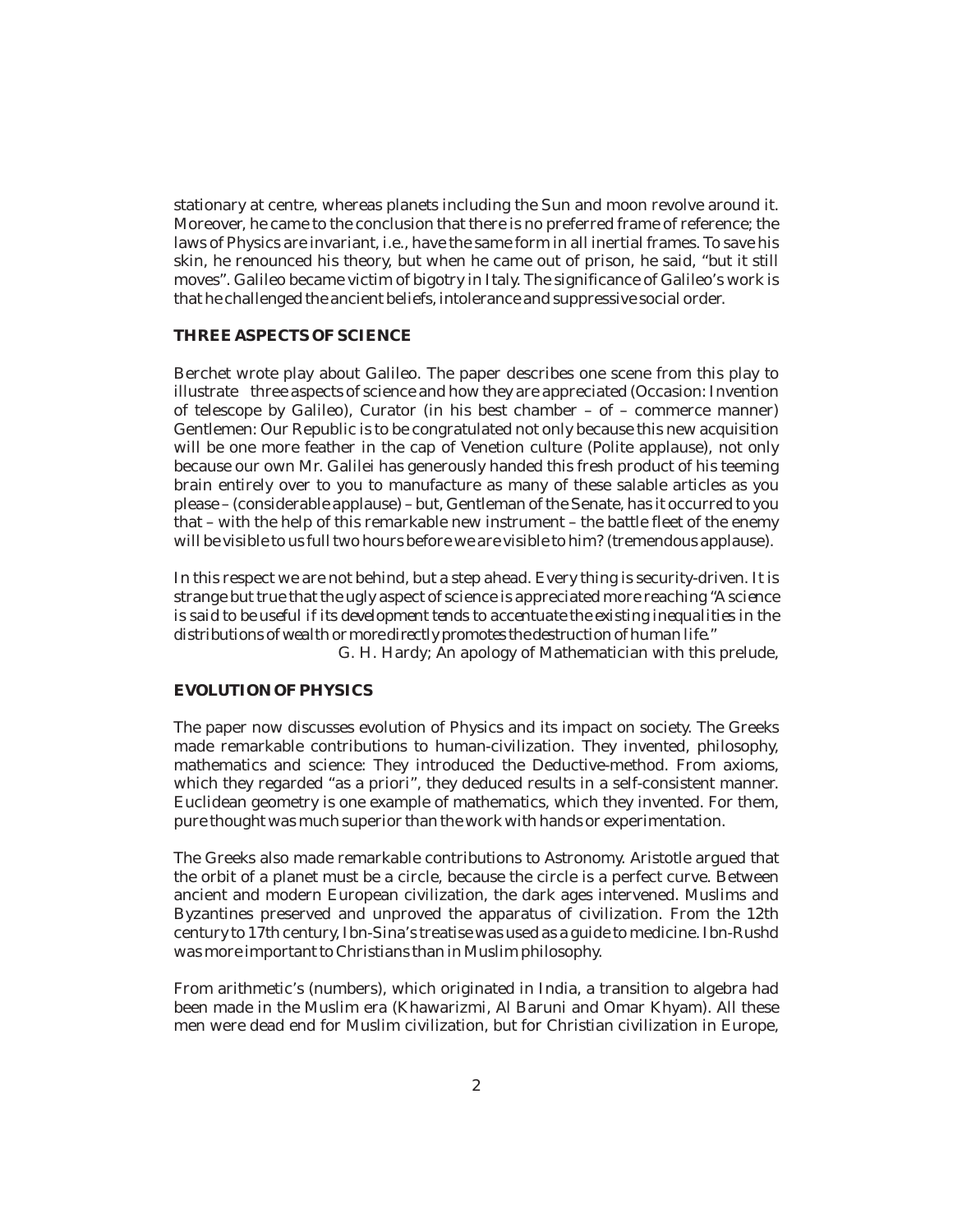they were a beginning. In the West, the access to Greek knowledge came through the Muslims. Although Muslims were better experimentalists than Greeks, they did not go much beyond observations.

In general, they did not deduce scientific principles from observations. At the most, they deduced empirical laws from them. They were more interested in practical applications, rather than building a scientific edifice. To build a scientific edifice, it is essential to go beyond the existing thought. The ruling-class was not prepared to tolerate any thought, which would have initiated departure from the orthodoxy prevalent at that time.

Europeans also passed through a similar period, but they came out of it by evolving into liberal democracies. Bertrand Russell has called the 17th century the century of science.

Not only were the foundation of mechanics and astronomy laid in this century (Copernicus, Galileo, Kepler & Newton), but some of the tools necessary for making the scientific observations were invented, e.g., Compound microscope (1590), Telescope (1608), Air pump, improved clocks, thermometer and barometer.

Remarkable progress was made in mathematics, e.g., Napier logarithm (1614), Differential and Integral calculus (Newton and Leibniz), Coordinate Geometry (Descartes). These discoveries in mathematics laid the foundations of higher mathematics in later years. It is remarkable that these discoveries were made by persons who were also men of faith: they never believed that their discoveries were in conflict with their religious beliefs.

Nevertheless, their discoveries implicitly implied that science and religion should not be mingled with each other. Their discoveries laid the foundation of a new concept that: natural phenomena can be understood by observation and rational thinking, without invoking the divine will. Magic and superstition thus became things of the past.

There is no space for an authority in science, all laws deduced from observations are tentatively subject to modification or change with new data. Theories are accepted by consensus. This is what Neils Bohr called 'a republic of science'. It gave a new concept of man's place in the universe. It was realized that inequalities between human-beings are products of circumstances. The circumstances can be changed through education, hence the importance of education.

#### **PHYSICS IN THE 19th AND 20th CENTURIES**

The industrial revolution began at the end of eighteenth century, with the invention of steam-engine. The industrial revolution preceded the science of thermodynamics which was developed in the nineteenth century. Most of the concepts beyond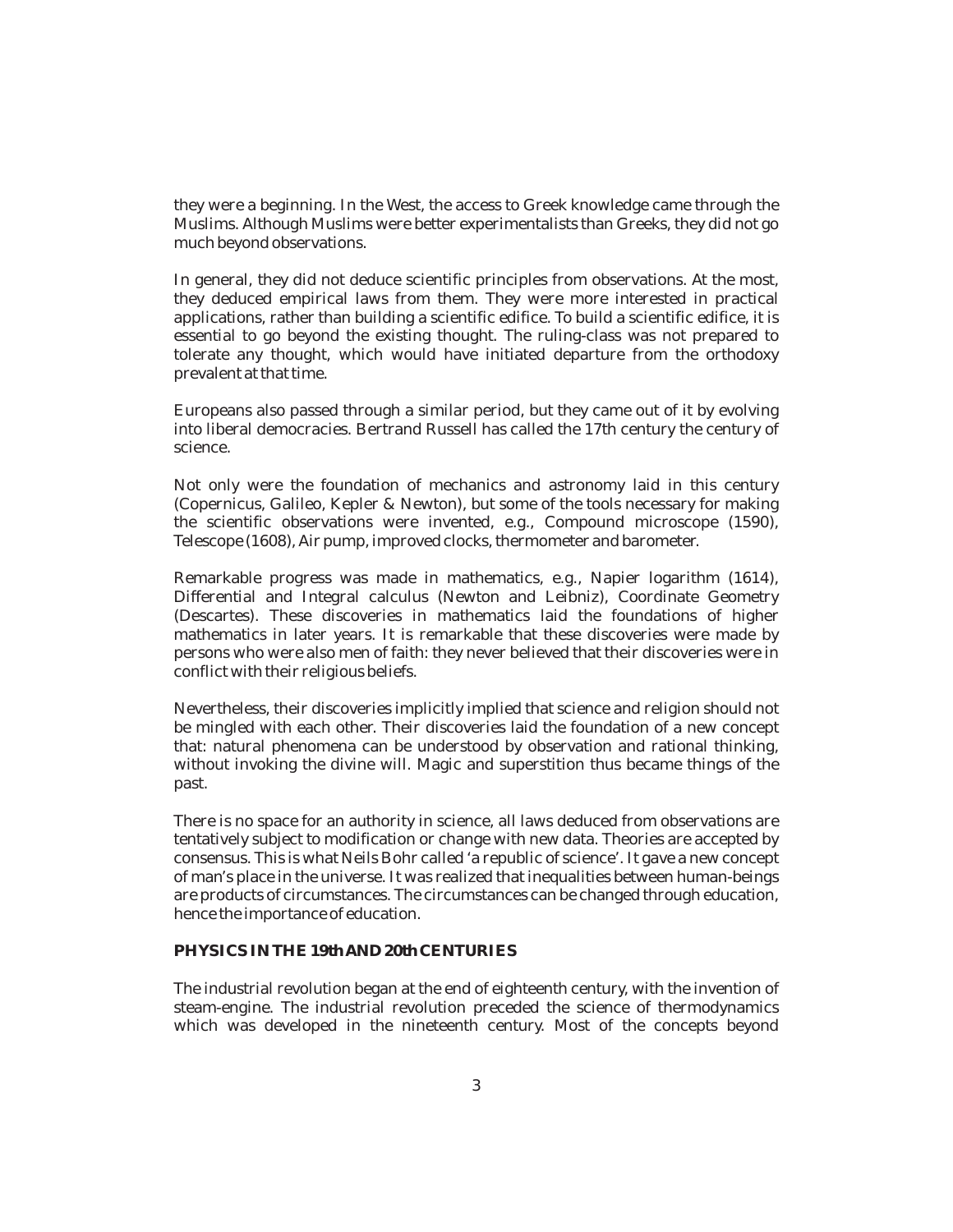mechanics were developed in the 19th Century.

The 'First Law of Thermodynamics' (1830-1850), was an extension of Law of Conservation of Energy for purely mechanical systems. Clausius in 1850 (based on Carnot's work ) stated the Second Law of Thermodynamics "Heat cannot go from colder to warmer body with out some accompanying change". Entropy was also introduced by Clausius in 1865. He then stated both the laws:

"The energy of the world is constant and its entropy strives towards a maximum".

Statistical interpretation of the Second Law was one of the great advances of the 19th century. In particular, Boltzman stated second law in precise form:

"For a time-reversal invariant dynamics (Newtonian Mechanics), macroscopic irreversibility is due to the fact that in the over whelming majority of cases, a physical system evolves from an initial state to a final state which is almost never less probable.

In the approach to equilibrium, the increase in entropy is not the actual but the most probable course of events."

Increase of entropy is linked to increase of disorder, which is irreversible. The irreversibility of evolution in biosphere is an expression of the second law. A simple mutation, such as, substitution of one letter in DNA-code for another, is reversible. However, for an appreciable evolution, a great many mutations successively accumulated at random; because of independent events that produce them, is irreversible. Also in 19th century two great conceptual revolutions, associated with Darwin (theory of evolution) and Maxwell (unification of electricity and magnetism) took place.

Electric environment is man-made. In nature, electricity is seen in lightening. Certain stones called magnetite exhibit magnetic properties. Nothing seems to be common between them. Basic laws governing electromagnetic phenomena were formulated (Coulomb, Ampere, Faraday) in 19th century. Faraday's Law of Electromagnetic Induction is a discovery of great importance, as thus made it possible to generate electricity directly from mechanical energy. Electric energy has a great advantage that it can be easily transported to homes and is used in numerous ways. We live today in an environment created by electricity.

The idea of electric and magnetic fields introduced by Faraday and Maxwell had a profound impact on the development of physics. Maxwell after modifying 'Ampere's Law' with the introduction of displacement-current, wrote the four differential equations, which show a symmetry between electric and magnetic fields. These equations encompass the whole range of electromagnetic phenomena.

A consequence of Maxwell's equations is that electric and magnetic fields propagate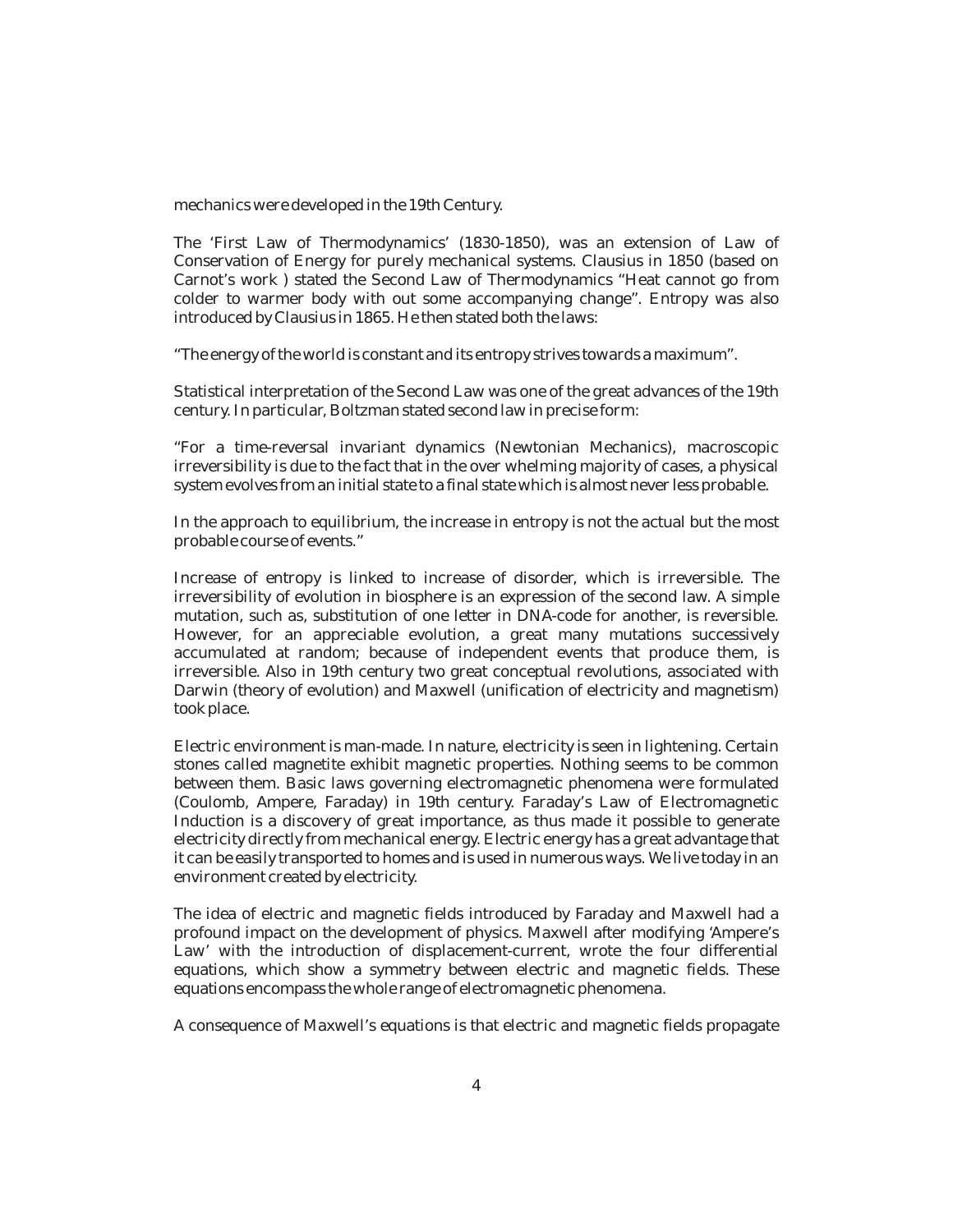through space as waves, with the speed of light. Hertz experimentally demonstrated the existence of electromagnetic waves. His work gave stimulus for practical applications of Maxwell's equations. This is how electronic communication was born. One of the far-reaching impacts of Maxwell's equations is to give birth to a powerful tool in the form of electronic media, to shape the opinion of people for political aims or ideological indoctrination, or for marketing of product, especially by multinationals.

Never in the history of physics, did such an abrupt and unanticipated transition take place as during the decade 1895 - 1905. Roentgens discovered X-rays in 1895.Radioactivity was discovered by Becquerel in 1896. In 1897, J.J. Thomson discovered the electron - the first elementary particle. On December 14, 1900, Max Planck put forward the idea of the quantum. The emission and absorption of radiation from an atom take place in discrete amounts- that he latter called "quanta".

The discovery of atomic nucleus was announced by Rutherford in 1911. Neutron was discovered by Chadwick in 1932. Radioactivity is the only nuclear phenomenon, which is found on the Earth. Nuclear environment exists in star. With the development of nuclear reactors and nuclear weapons, an environment is created by human-beings, which is natural in stars.

The development of nuclear energy and nuclear weapons of mass-destruction have left a strong mark on modern society.

The birth of 'quantum theory' (1900) and 'relativity theory' (1905) marked the beginning of an era, in which the foundation of physical theory needed revision. The Transition from 'Newtonian mechanics' to 'special theory' and 'general theory of relativity' was smooth. Maxwell's equations are consistent with the theory of relativity.

But Newtonian mechanics is not compatible with the special theory of relativity; when it is made compatible with the special theory, one gets Einstein's famous equation  $E=mc^2$ . Another consequence of special theory was time-dilation, i.e., moving clocks are slowed down. The general theory of relativity is concerned with gravity. Einstein noted that gravity is always attractive, unlike electricity, where an electrically neutral system can exist. But gravity can never be switched off. So it is a property of spacetime; due to existence of matter, the space-time becomes curved. He had the mathematical apparatus available in the form of Riemanian geometry to formulate his theory of gravity.

But the transition to 'quantum theory' was not smooth. It was like a revolution. As in a revolution, there is a period of turmoil and it takes sometime to restore a new order; this was also the case for 'quantum revolution'. New order was established by Heisenberg with his discovery of 'Matrix Mechanics' in 1925, and by Schrödinger by his wave-mechanics, a little bit latter. By unifying 'special theory of relativity' with 'quantum mechanics', Dirac predicted the existence of anti-matter. Determinism of classical mechanics is replaced by uncertainty principle, i.e., When events are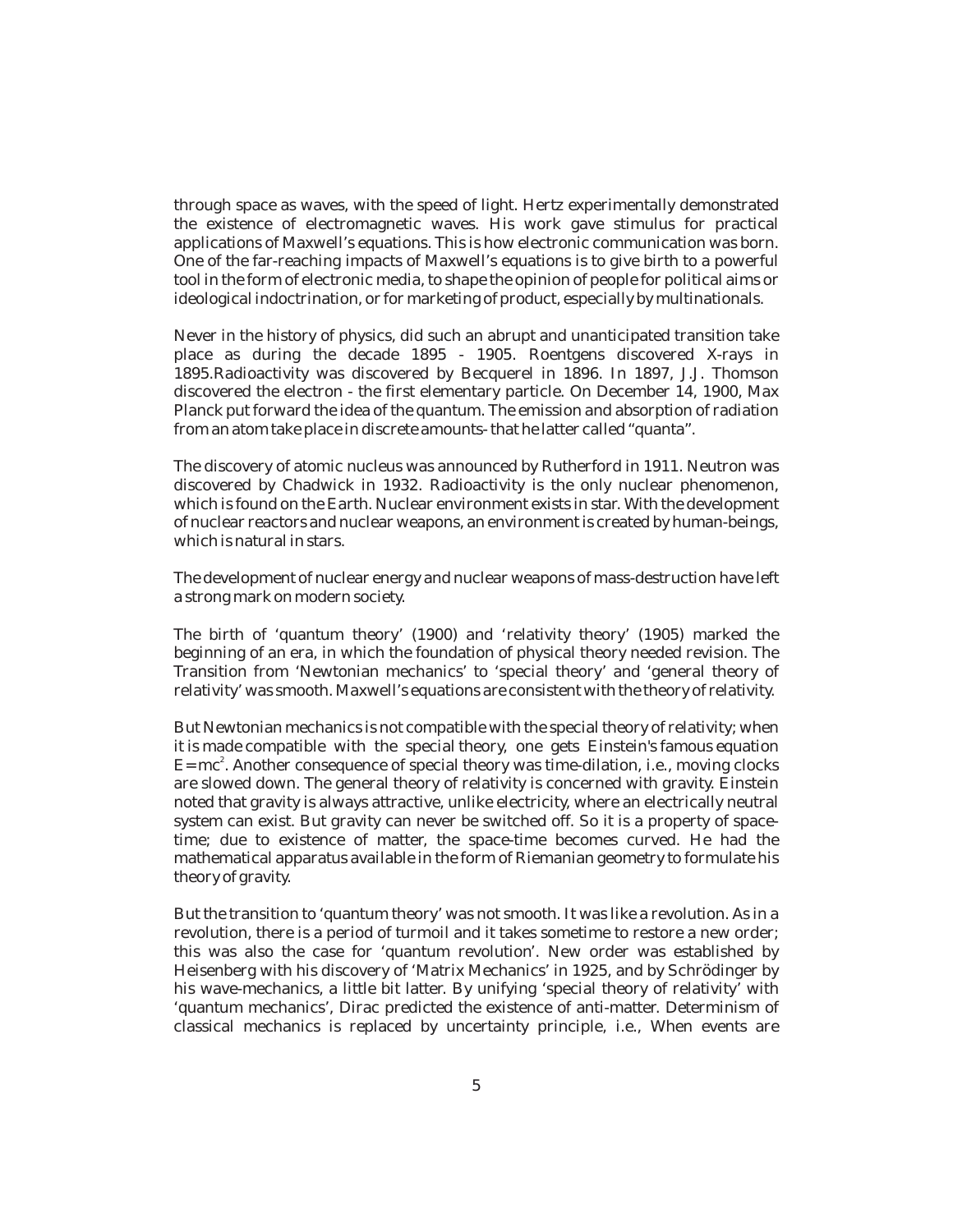examined closely, a certain measure of uncertainty prevails; cause and effect become disconnected; causal relations hold for probabilities; waves are particles and particles are waves; matter & anti-matter are created and destroyed (vacuum polarization); chance guides what happens.

The unification of terrestrial and celestial gravity by Newton; the unification of electricity and magnetism by Maxwell; the unification of 'special theory of relativity' with 'quantum mechanics' by Dirac were the hallmark of physics. In the same context, the unification of electromagnetism with radioactivity was achieved by Glashow, Salam and Weinberg in late 1960's, with prediction of a new kind of weak current, called the 'neutral week current', subsequently discovered experimentally in 1978. This unification also predicted the existence of massive week vector bosons called  $\mathrm{W}^\text{\texttt{+}}$  ,  $Z^{\scriptscriptstyle{0}}$  which mediate the weak force (responsible for radioactivity). W and Z bosons are partners of photon (quantum of electromagnetic field, which is mass-less and mediates the electromagnetic force).

Weak bosons were experimentally discovered in early 1980, at CERN, Geneva. C.P. Snow in his book "Two Cultures" divides the industrial revolution into three phases. The first phase, which began with the invention of steam-engine at the end of 18th Century, was mainly created by handy men, as C.P. Snow calls them. In the second phase of industrial revolution, chemistry played a major role. Giant chemical companies were established in Europe and USA. In the third phase of industrial revolution, atomic particles like electrons, neutrons, nuclei and atoms played a crucial role. This revolution is based on physics of the 20th Century. The birth of 'quantum theory', in the 20th century, had a tremendous impact on future development.

It is hard to imagine that without 'quantum mechanics', transistors, computer-chips and lasers could have been invented. According to Leon Lederman (Former Director of Fermi Lab) "If everything we understand about the atom stopped working, the GNP would go to zero".

Physicist Freeman Dyson calls the fourth phase of revolution 'tool-driven revolution'. Scientists develop new tools and computer-software. The craftsmanship used in their tools may initiate new technologies. Two examples: X-rays and nuclear-magnetic resonance Computed Axial Tomography (CAT), Magnetic- Resonance Imaging (MRI) scanning-technology revolutionized diagnostic techniques in medicine. It may also lead to some landmark discoveries in basic sciences. A prime example is the use of X-rays crystallography to study biological molecules.

Such a study led Crick and Watson to unfold the structure of DNA – the genetic codeperhaps the greatest discovery in biology after Darwin's work. The subsequent developments in DNA-testing, genetic engineering and bioinformatics had made an enormous impact on human society. Another example is the World-Wide Web (www), developed at CERN, for basic research, which has revolutionized the informationtechnology.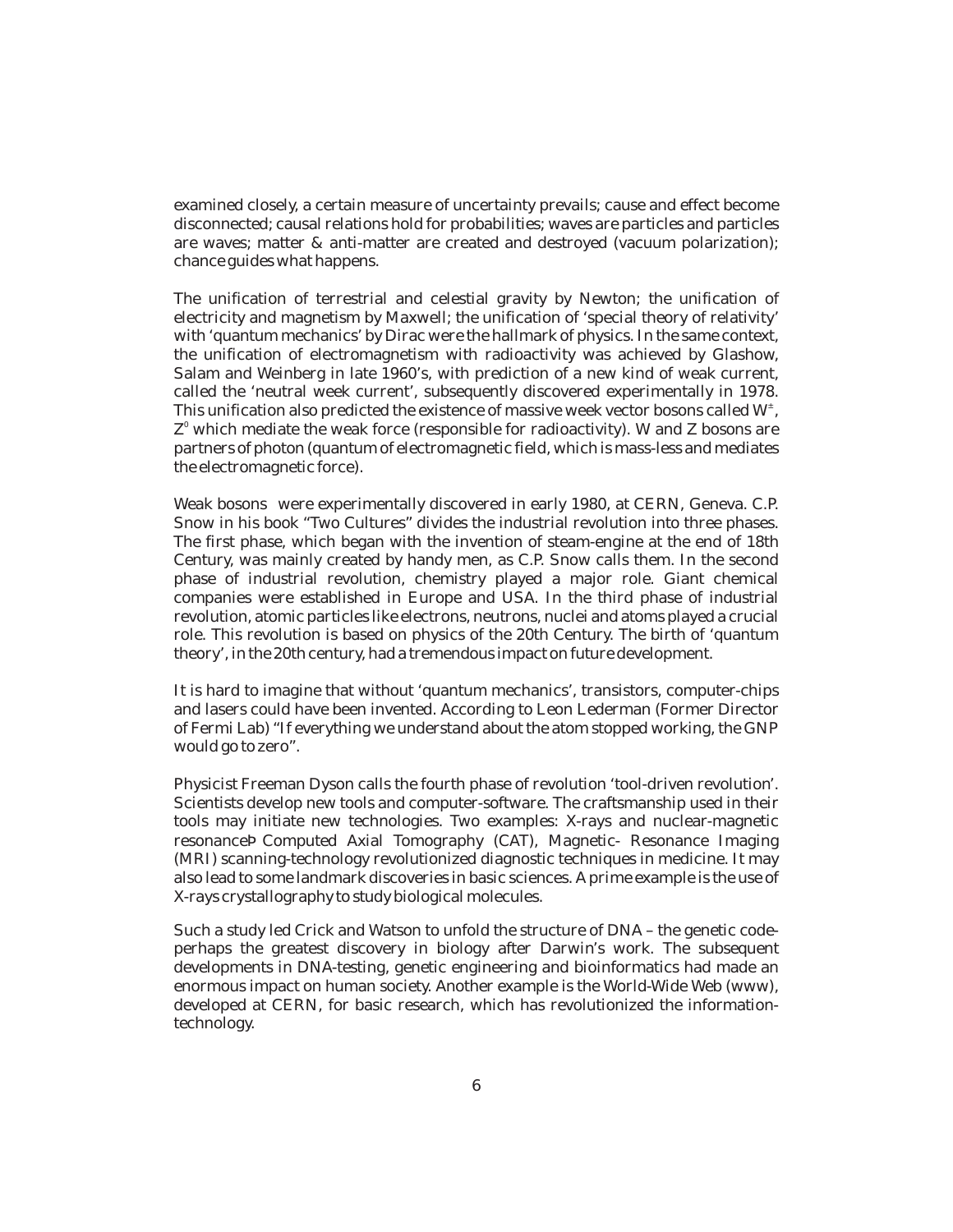On the other hand, tremendous progress in space-technology has been used to put the probe in outer space, to study the structure of universe.

The paper concludes that science has made such an enormous impact on the humanintellect that it drastically changed human-living. Scientific discoveries are beautiful, but scientific inventions can be good or bad.

#### **IMPACT OF S&T ON HUMAN SOCIETIES**

There is no doubt that science and technology have made the remarkable contributions to raise the standard of living and to improve the quality of life. But it has also increased the gap between the rich and the poor. While, on one hand, tremendous progress in the medical sciences, immunology and drugs has alleviated the humansufferings and has increased the span of life; yet, on the other hand, it has increased the destructive power of man in the form of weapons of mass destruction.

Excessive use of technology has increased industrial pollution several fold. This poses a long-term threat to natural environment, which would effect the quality of life. Science by itself does not guarantee the genuine progress of society, though it is one of the ingredient for progress. Social capital is needed for synthesis of society: to narrow the gap between the rich and the poor.

#### **CONCLUSIONS**

It took millions of years for biological evolution through natural selection. Evolution in the biosphere is necessarily an irreversible process. Time-scale for social evolution is much smaller – it took less than 10,000 years for an appreciable social evolution. Is social evolution reversible? We do not have a second law for the social sphere, although social structure is also complex. History tells us that any great civilization, which has decayed, has never come back in its original form. Those who dream to regain lost glory and do not want to go above the past are defying this history.

P. R. Mooney in an article (in the Development Dialogue 1999, published by Dag Hammerskjold Foundation) has expressed the viewpoint that 21st century will be the ETC century. ETC stands for 'Erosion, Technological Transformation and Corporate Concentration'.

Erosion includes not only genetic erosion and erosion of species, soils, and the atmosphere, but also the erosion of knowledge and the global erosion of equitable relations. Technology means new technologies, such as biotechnology, nanotechnology, informatics and neuroscience. Concentration describes the reorganization of economic power into the hands of high-tech global oligopolies. The ETC combination could lead to a world of cyber-cabbages and Nano-kings.

American writer O. Henry described Central American at the dawn of 20th century – a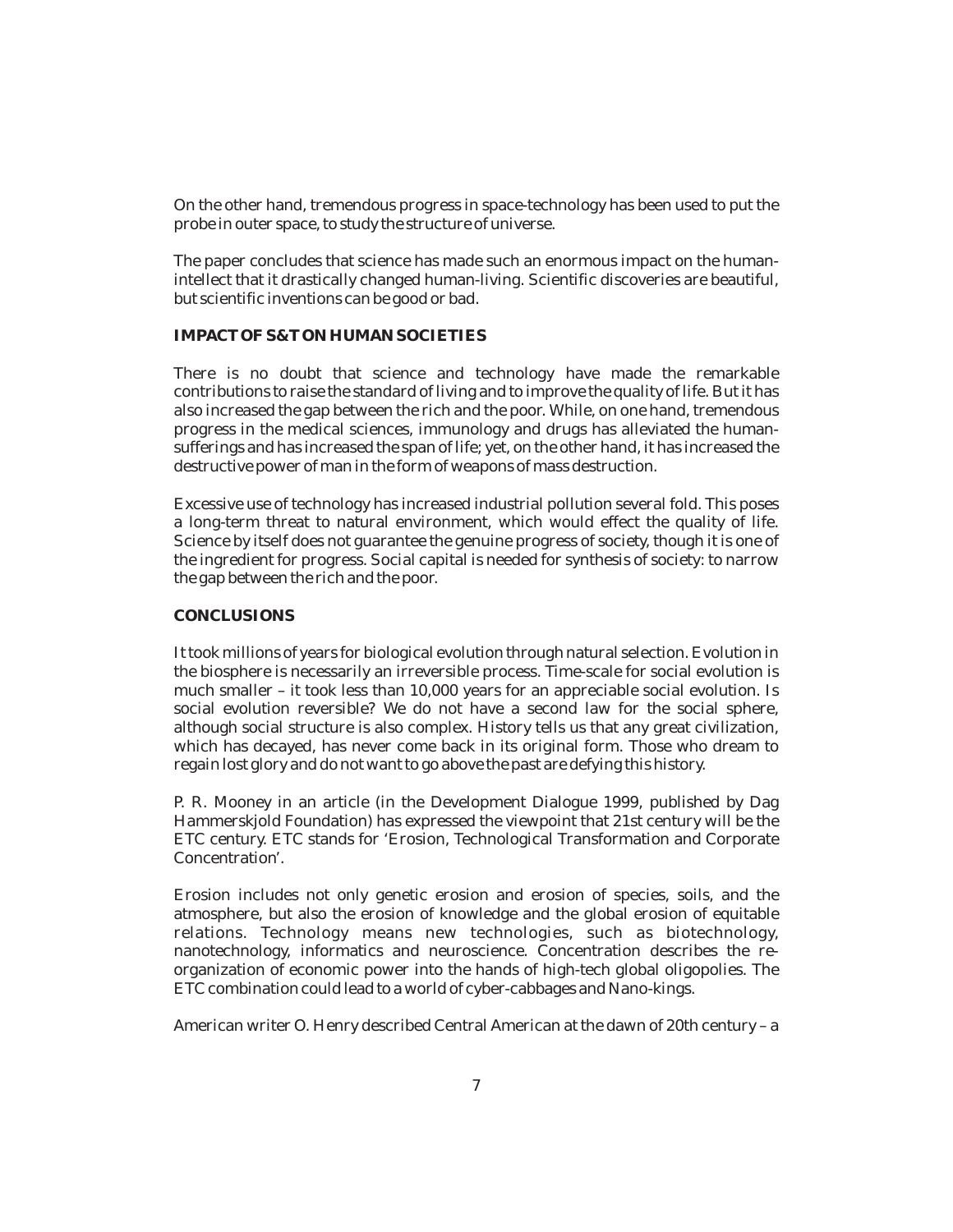'banana republic'. Were he alive, O. Henry might well call the coming world-order, 'the Binano republic.

Mooney's predictions are based on linear extrapolation from 20th century to 21st century. But for a complex system, linear extrapolation may not hold. However, the recent trends indicate that some of his observations may soon come through.

"The only sensible thing to say about human nature is that it is "in" that nature to construct its own history." (Rose, Lewonton and Kamin, "Not in our Genes").

The Future will tell how human-beings construct their own history.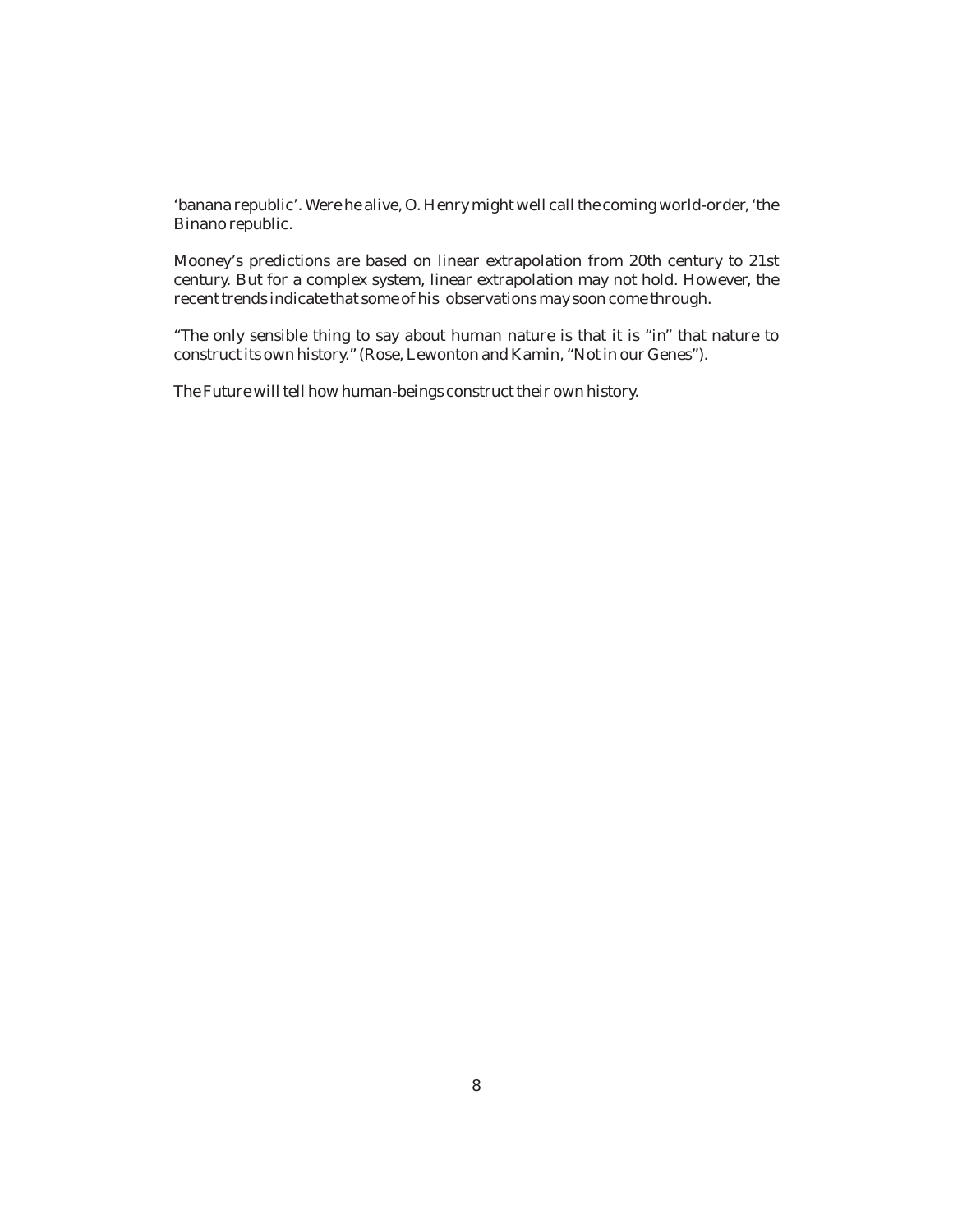## **EVOLUTION AND IMPACT OF PHYSICS ON OUR LIVES**

**Hameed Ahmed Khan** *Executive Director COMSATS Headquarters, Islamabad, Pakistan*

#### **ABSTRACT**

*Physics is the most basic of all sciences and its importance in our everyday life cannot be emphasized enough. However, to capture the true picture of physics' contribution to improving mankind's quality of life, one must take a journey back in time and follow the road to the evolution of science and technology in general and physics in particular.*

*This paper gives an unbiased account of the series of events that led to the evolution and development of physics as we know it today. Starting from the Big-Bang, this paper journeys through various eras during which science developed and thrived. Major contributions by eminent scientists in this connection are highlighted. The fruits of S&T development especially in the field of physics, and its impact on our day-to-day life are also discussed in detail, underlining the involvement of physics in our personal as well as professional lives. Finally, the author details the role of physics in the 21st century and leaves its readers with a list of open-ended questions to further generate knowledge in the field of physics.*

"The whole of science is nothing more than a refinement of everyday thinking" Albert Einstein

#### **1. WHAT IS PHYSICS AND WHAT MAKES A PERSON A PHYSICIST?**

The earlier explanations of physical phenomena were ascribed to mythical gods who played key-roles in creating and preserving the world. These myths, elaborated upon and added to by the men who told and retold them from generation to generation, reflected man's continuing need for support. His sentimental responses to his environment largely shaped these myths. The world, as early man knew it, was vastly different from the world we know today, even though the rivers, the oceans, the mountains, the sun and the moon, the planets and stars are all essentially the same. The change has come in man himself. As he changes, he must describe his world differently. To a person born into an age of rapidly evolving technology, physics tends to be associated with the useful devices like, T.Vs, refrigerators, airplanes, ships, rails, rockets, missiles, bombs, electronic equipments used in medical centers, machines in factories. Computers, etc. But in a more complete sense, physics is an intellectual activity rather than being a purely technological one. Physics has explained the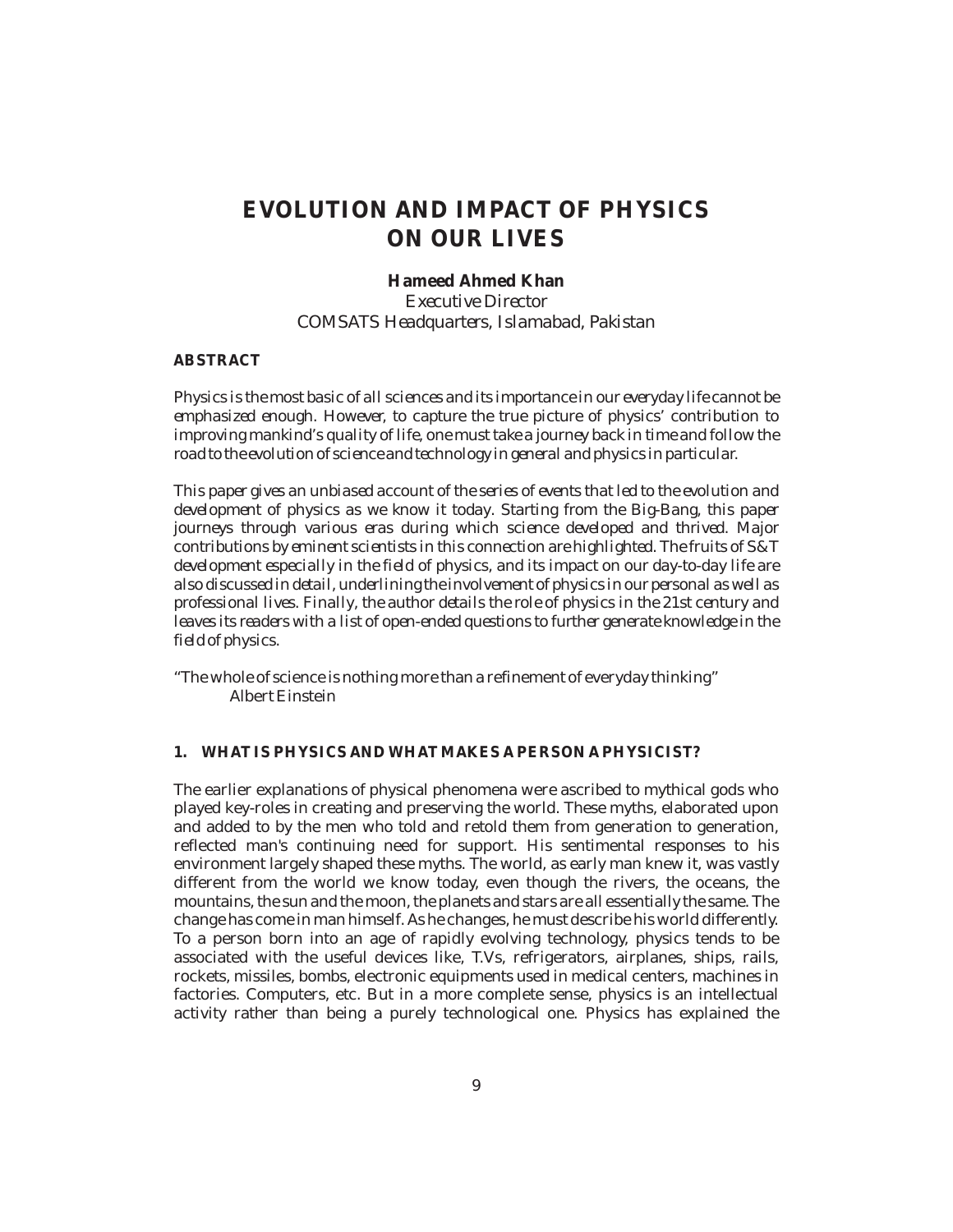energy-mass conversion, time-space relationship, order and disorder, selforganization, chaos, uncertainty, wave-particle duality, etc.

Physics may be thought of as knowledge that has been accumulated from observations of physical phenomena, systematized, and formulated with reference to general statements in the form of 'theories' or 'laws', which provide a grasp or a sense of greater understanding of the world in which we live.

Science (or Physics) looks into the material world objectively. What one person (a scientist) observes or predicts theoretically can be verified by the others, provided the required conditions can be achieved. To elaborate our point, we can just quote one particular example. Different poets will describe the moon in different ways because of subjective vision, while all the physicists will describe the moon in the same way. Firsthand observation and personal experience with phenomena are essential elements in sciences.

When we start learning physics, we begin with motion. Velocity, acceleration, force, mass, energy, momentum—these are some of the concepts that are found in an elementary physics course. The principles developed can apply to the motion of anything-planets, electrons, athletes, owls, glaciers…Physics is really the study of everything in the universe.

**What Makes a Person a Physicist ?**

In principle everybody who asks questions about the physical things and physical phenomena around him is a physicist. Yes a child is also a physicist. Then why only a few persons are called physicists? The answer is very simple but important. A physicist is not only a person who asks questions momentarily and then forgets. A physicist is a person who remains in search of answers to his questions. Physicist speculates, makes hypotheses, and carries out experiments, form theories and laws about the working of nature. A physicist also remains unsatisfied throughout the life due to his curiosity and quest for knowledge.

Physics is an organized way of conversing with nature. Physicists ask questions; nature responds. For many questions, the answers are almost predictable, but when the question is a particularly good one, the answer can be unexpected and gives us new knowledge of the way the world works. These are the moments physicists live for.

To a physicist, the term "absolute truth" is also a relative term. From a physicist's pointof-view, we are absolutely certain of nothing in the real world. There is talk of a "final" theory, a theory of everything. (Right now, we have sort of a patchwork. Quantum mechanics and gravitation are disconnected, for example.) It may happen that we achieve a single theory for all of physics, but we can never be 100% certain that it is exactly correct. It could happen that a final theory will be developed, but we won't know for certain that it is final! When people talk about a final theory, they are not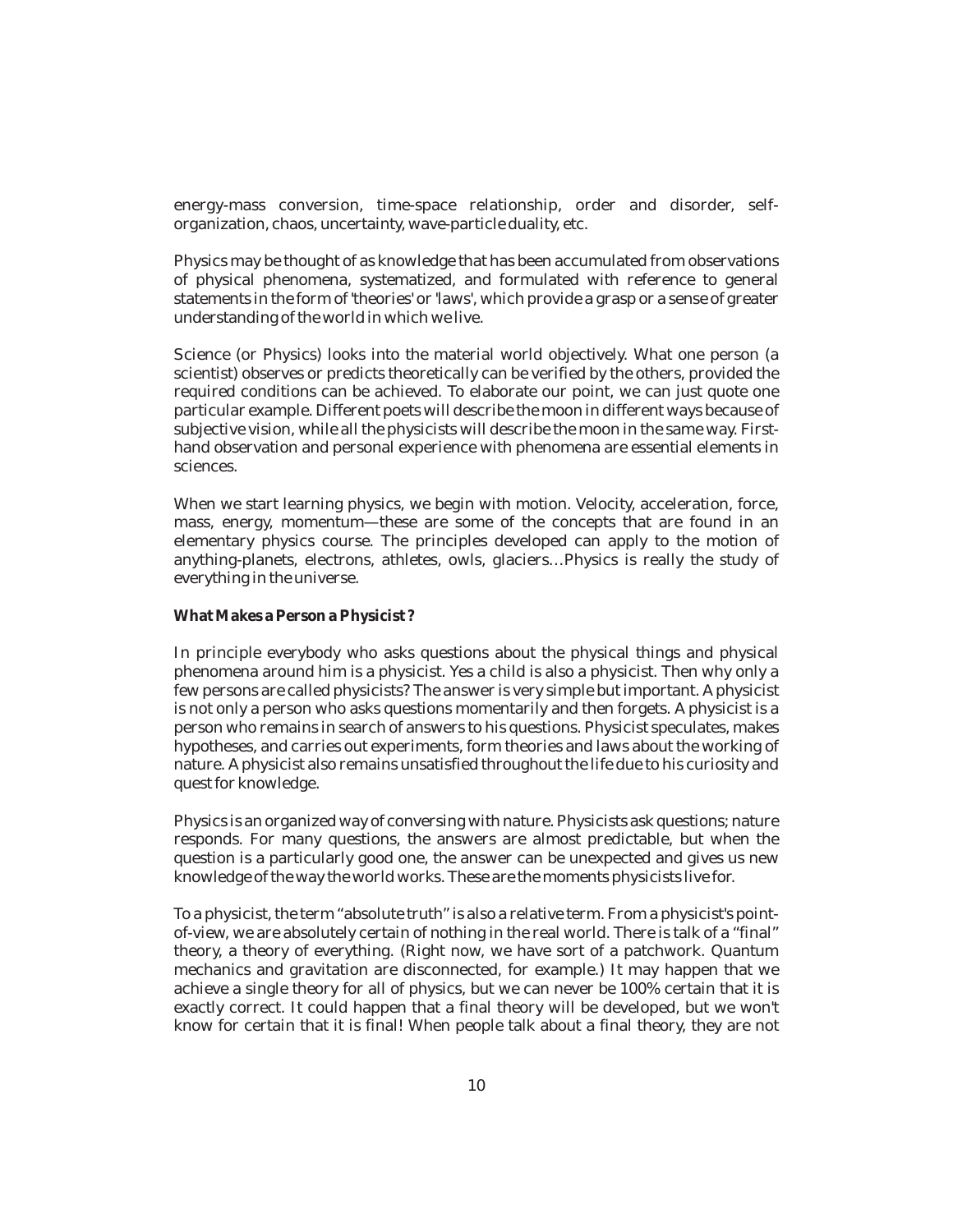saying that we will know everything. It would in fact be a new beginning in the search for knowledge.

The fundamental ideas of physics underlie all basic sciences: astronomy, biology, chemistry, and geology. Physics also is essential to the applied science and engineering that has taken our world from the horse and the buggy to the supersonic jet, from the candle to the laser, from the pony express to the fax, from the beads of an abacus to the chips of a computer.

#### **Branches of Physics**

Since physics is the study of whole universe, therefore, it has been divided into several branches. If we look deeper and carefully then even chemistry and biology would be the branches of physics. But for the sake of clarity and simplicity we have to classify the study of nature into several subjects. Each one of these subjects has the basis on the principles of physics. For example, a very simple view about chemistry can be that it deals mainly with those reactions among elements and compounds, which are due to the electronic structures of atoms and molecules. Similarly biology is the study of living things. But the behavior, development and evolution of living things are based on laws of physics. For example our brain sends electronic signals to different organs of the body, which work for us. At present, we shall assume physics to be a subject different from chemistry, biology, botany, etc. To be specific, we may define physics as the subject that deals with the fundamental forces of nature, and the constituents of matter all over universe. There are several branches of physics, which include:

Astronomy, Atomic Physics, Cosmology, Dynamics, Electricity, Electrodynamics, Field Theory, High Energy Physics (also known as Particle Physics), Hydrostatics / Hydrodynamics, Magnetism, Mechanics, Nuclear Physics, Optics, Particle Physics (also known as High Energy Physics), Plasma Physics, Quantum Electrodynamics (also known as Quantum Theory of Light or Quantum Theory of Radiation), Quantum Mechanics, Solid State Physics, Statics, Surface Physics, Thermodynamics, Wave Mechanics etc.  $\bullet$ 

If we go back in time, the evolution of physics is inherently driven by the quest of mankind to learn and to know, so it is, a priori, without any other names (business, communications, enegy, defense, etc). The next part of this paper would shed light on the evolution of physics.

#### **2. EVOLUTION OF PHYSICS: HISTORIC PERSPECTIVE**

The modern era is characterized by innovation and progress in virtually all walks of live. Over time, almost all sectors of society have experienced dynamic advancements, which have allowed mankind to devise ways and means to improve and uplift the quality of its life. Without a doubt, the modernization that we experience today did not occur over a period of mere years, but evolved over a timeframe of centuries.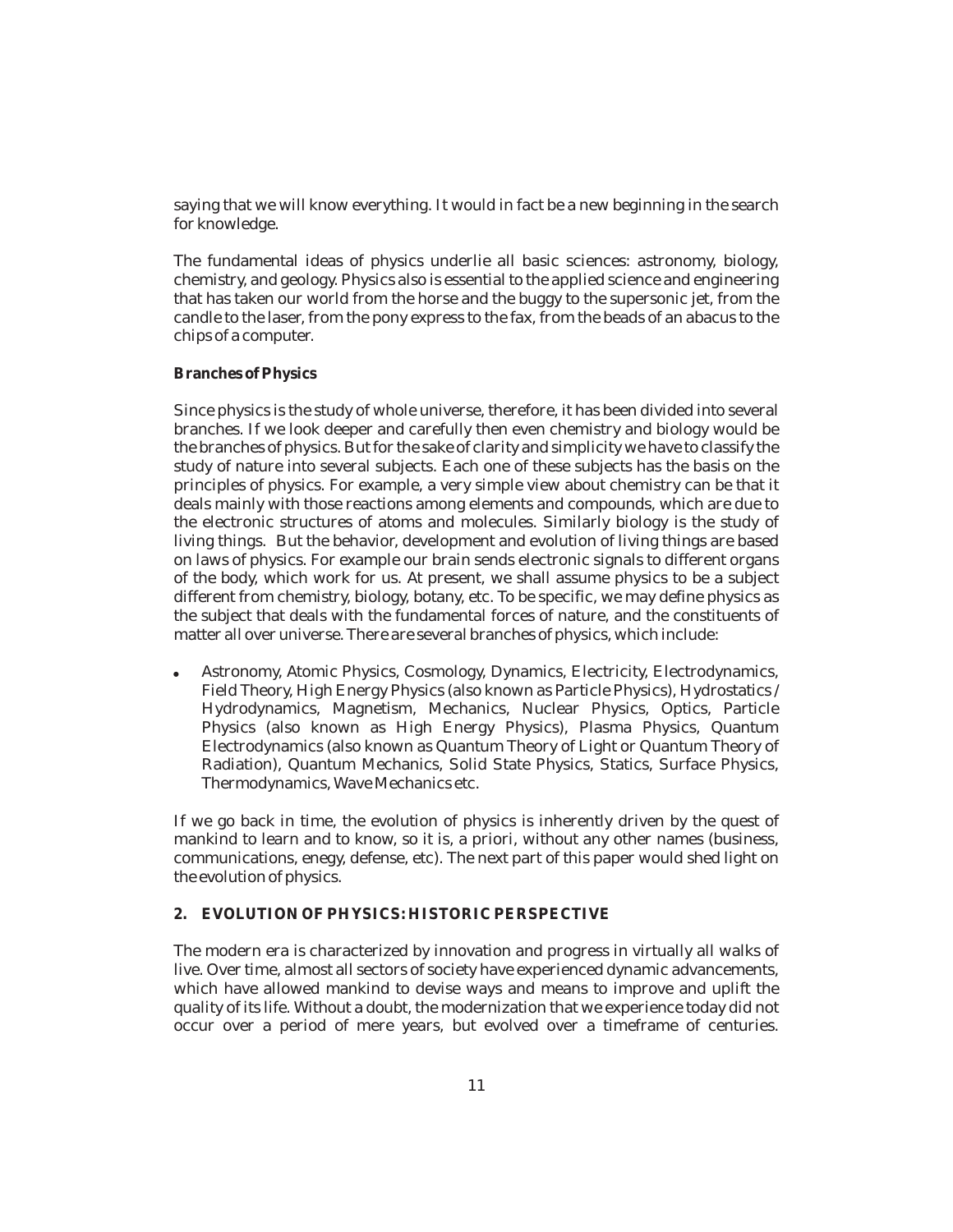Nevertheless, one can safely state that science and technology have been the forerunners of most modern revolutionary achievements, and it is only due to the progress in these fields that one experiences a complete transformation from the stone-age to the current age, distinguished by comfort and sophistication.

#### **2.1 The Greek Period**

Early traces of the evolution of science can be dated back to the 7th century BC-Greek era; however, those of technology are difficult to identify. It is often said that technology came before science, because mankind in its primitive ways pursued methods of repetitive hit and trial until a way was found to satisfy the requisite need. The mother of all inventions, need, led man to do technology long before he could or would do science. It is for this reason that some historians and technologists go to the extent of stating that the wheel, which is considered to be the invention that fueled the S&T evolution, was invented by technology and not science!

So, what are the historical patterns that led to the evolution of science, as we know it today? History considers earlier scientists before the Greeks to be mostly philosophers than scientists. It is the Greek era which saw some scientific progress and advancement. The contributions of Pythagoras, Plato, Aristotle and Archimedes, in the fields of astronomy and mathematics during this period, laid the foundations of developing science, especially physics in the future. It is said that Aristotle, Euclid and Ptolemy were the first three great synthesizers of science, who summarized

| <b>Ouestion</b>                       | <b>Answers</b>                                | <b>Answers</b>     |  |  |
|---------------------------------------|-----------------------------------------------|--------------------|--|--|
| (King of Egypt)                       | (King of Ethiopia)                            | (Thales of Greece) |  |  |
| Τίπρεσβυτατον;                        | Χρονοζ                                        | Θεος               |  |  |
| What is the oldest thing?             | Time                                          | God                |  |  |
| Τμεγιστον                             | Κοσμοζ                                        | Χωρος              |  |  |
| What is greatest?                     | The Universe                                  | Space              |  |  |
| Τίκαλλιστον,                          | $\Phi\omega$ c                                | Κοσμος             |  |  |
| What is most beautiful?               | Light                                         | The universe       |  |  |
| Τσοφωτατον                            | Αληθεια                                       | Χρονος             |  |  |
| What is wisest?                       | Truth                                         | Time               |  |  |
| Τκοινοτατον                           | θανατος                                       | Ελπις              |  |  |
| What is most common?                  | Death                                         | Hope               |  |  |
| Τιωφελιμωτατον;                       | 2030                                          | Αρετη              |  |  |
| What is most helpful?                 | God                                           | Virtue             |  |  |
| Τβλαβερωτατον;                        | Δαιμων                                        | Κακια              |  |  |
| What is most harmful?                 | Demon (An evil spirit)                        | Vice               |  |  |
| Τι ιαχυροτατον;<br>What is strongest? | Τυχη<br>Αναγκη<br>Luck (Fortune)<br>Necessity |                    |  |  |
| Τραστον;                              | Hδυ                                           | Φυσικον            |  |  |
| What is easiest?                      | Pleasure                                      | The natural        |  |  |

**Table - 1: Questions and Answers at an Ancient Symposium**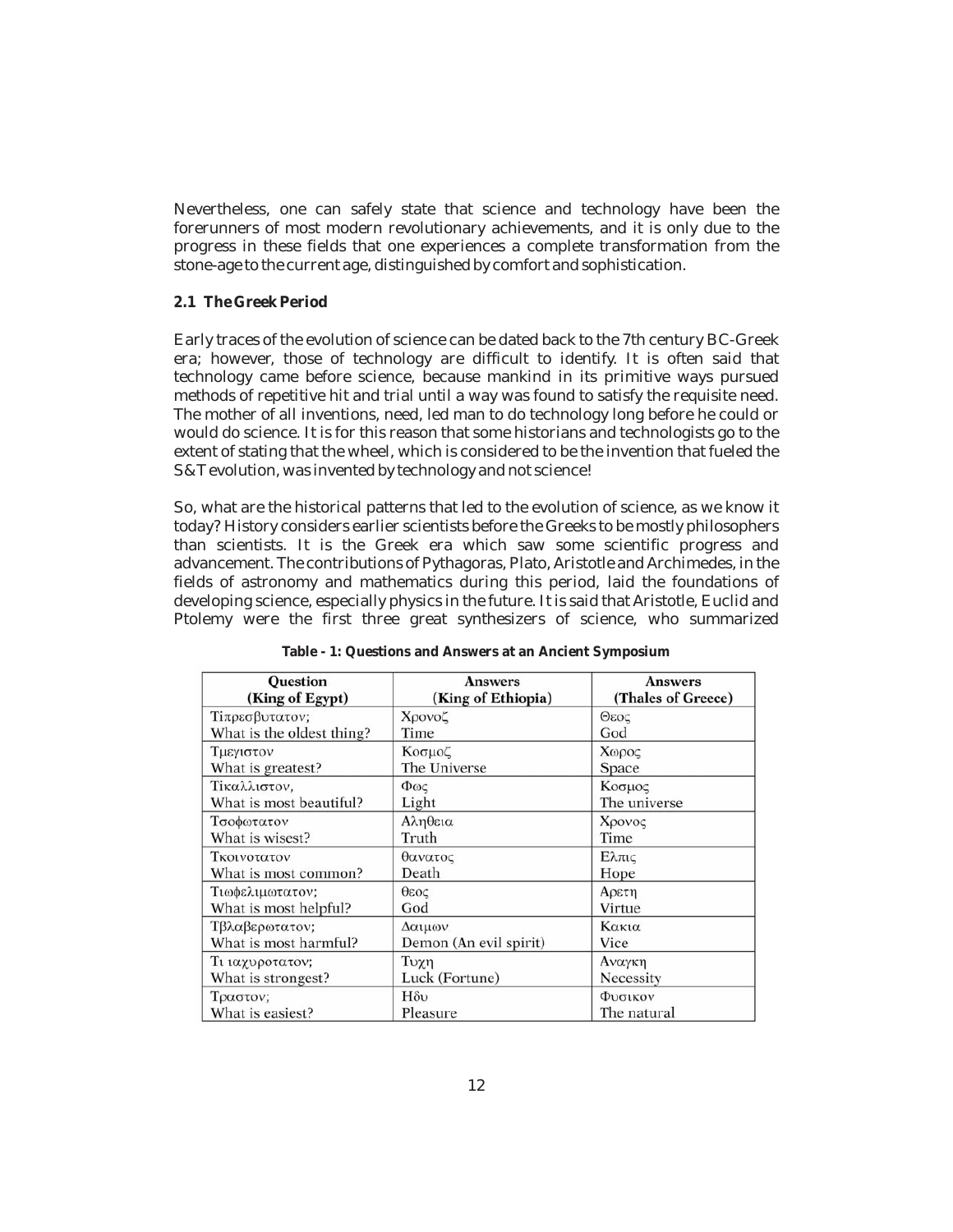respectively, Greece's contributions to general science, mathematics and astronomy. Aristotle, who was the tutor of Alexander, later became his scientific advisor, claiming the position of first scientific advisor in history. History also records the events of mankind's first scientific symposium, which was held in Corinth, Greece, during the 6th century BC. The agenda of the symposium was to answer the questions of the King of Egypt, Amasis, who posed these questions to both Greece and Ethiopia. The King of Ethiopia and Thales of Miletus answered in response (Table-1) detailing not only the flavor of scientific philosophy outlook maintained by each culture during those times, but also the difference of the nature of scientific inquiry then, as compared to today.

#### **2.2 Romans and Chinese Period**

After the Greeks, history experienced the era of the Romans, who were more focused on technology than science and, therefore, this period experienced a little progress in the realms of science itself. During the period of 'After Jesus', the Chinese made noteworthy contributions to science and technology (papermaking, gunpowder), and then came the era of the Muslims.

#### **2.3 Muslim Period**

The Muslims helped spreading the influence of science from the Mediterranean eastward into Asia, where it picked up contributions from the Chinese and the Hindus, and westward as far as Spain, where Islamic culture flourished in Córdoba, Toledo, and other cities. Though little specific advances was made in the realms of physics, the Muslims ensured preservation of Greek science and kept it alive during this period.

The much preserved and patronized science kept by the Muslim world made possible the revival of learning in the West, beginning in the 12th and 13th century. During this period, the Muslims experienced their downfall, not only in terms of their dominance in the world, but also in terms of their dominance in science. The Mongols destroyed Baghdad, which was one of the centres of Muslim scientific literature and civilization. Though the Turks continued to patronize science, much of the libraries and books preserved by the Muslim world no longer existed. In the year 1453, Istanbul also fell to the Turks. During this period, the intellectual community of the Muslims (especially those who spoke Latin) fled to Western Europe, more specifically Italy and then on to Greece. With their comfort in communication, they helped spread scientific knowledge in European languages across the western part of the continent.

Some of the books of Muslim scholars and scientists that were even translated into Latin and other European languages are listed in the Table-2.

#### **2.4 Renaissance**

During the dark and middle ages of Europe, the Church was in control of the State, and religion guided the society to abide and follow what was divine decree without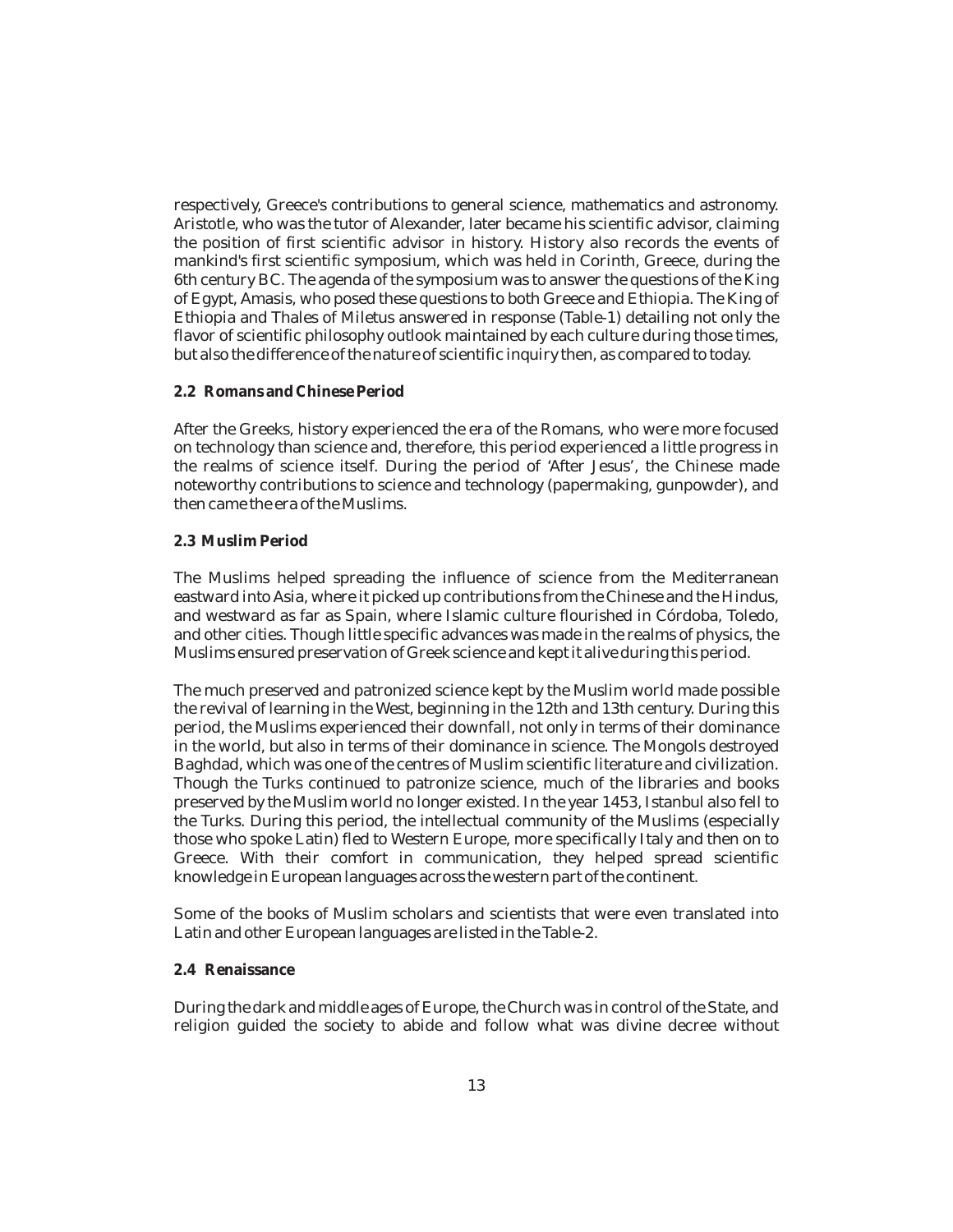questioning. As the norms of these ages promoted nothing but blind following, the culture of science in Europe could not develop, as science dwells purely on query. During the period of renaissance, the control of the church weakened and people started questioning religious and societal beliefs. In this environment, scientific queries were also re-generated, which marked the beginning of an era of progress and development in science and its realms.

The period of renaissance also experienced a strange phenomenon, called 'Black Death'. This Black Death was a fatal disease that spread unchecked in much of Europe killing majority of the population, especially the labor class. Given this scenario, an impression arose in Europe to find an alternative to dispensable labor. This is how the era of the machines began and the reign of industrialization originated.

| <b>NAME</b>                      | LATIN / ENGLISH / FRENCH / GERMAN<br><b>TRANSLATION</b>                                                                                                               |
|----------------------------------|-----------------------------------------------------------------------------------------------------------------------------------------------------------------------|
| Jabir Ibn Haiyan (Geber)         | The Book of the Composition of Alchemy, Book of<br>Kingdom, Book of the Balances, Book of Eastern<br>Mercury, Sum of Perfection (all translated by Berthelot).        |
| Al-Battani (Albategnius)         | De Scienta Stellarum - De Numeris Stellarum et motibus<br>(12th cent.), Al-Zij (Rome, 1899).                                                                          |
| Al-Farghani (Al-<br>Fraganus)    | Scientia Stellarum, Jawami "The Elements" (Latin 1170-<br>1187; Hebrew 1590; Latin 1669)                                                                              |
| Al-Razi (Rhazes)                 | Continens (1279), Liber Almansoris (1480s, several<br>editions ending in 1890), Nonus Almansuri, Liber<br>Experiimentorum, Al-Judari wa al-Hasabah (London,<br>1848). |
| Al-Masu'di                       | Meadows of Gold and Mines of Precious Stones (London,<br>1841)                                                                                                        |
| Ali Ibn al-Abbas (Haly<br>Abbas) | LIber Regius (12th cent.)                                                                                                                                             |
| Al-Zahravi (Albucasis)           | Surgical Part of Al-Tasrif li man Ajazaan al-Taalif                                                                                                                   |
|                                  | (Venice 1497, Basle 1541, Oxfored 1778)                                                                                                                               |
| Al-Haitham (Alhazen)             | Opticae Thesaurus (12th cent., also in Hebrew)                                                                                                                        |
| Al-Biruni                        | Al-Biruni's India (London, 1914), Kitab al-Tafhim                                                                                                                     |
|                                  | (Luzac, 1934), Book on Precious Stones (1941), Parts of<br>Kitab al-Saydan (1945)                                                                                     |
| Ibn Sina (Avicenna)              | Canon (1170-87), Sanatio (12th cent.), "A Treatise on the<br>Canons of Medicine of Avicenna (1930), Book of Healing.                                                  |
| Al-Zarqali (Arzachel)            | Toledan Tables (12th cent.)                                                                                                                                           |
| Omar Al-Khayyam                  | Maqalat fi al-Jabr wa al-Muqabila, Rubaiyat (Quatrains,<br>1859, Tr. Fitzgerald)                                                                                      |

| Table - 2: Translations of Muslim Scientists' Books into Latin and other |                    |  |  |  |
|--------------------------------------------------------------------------|--------------------|--|--|--|
|                                                                          | European Languages |  |  |  |

*continue...*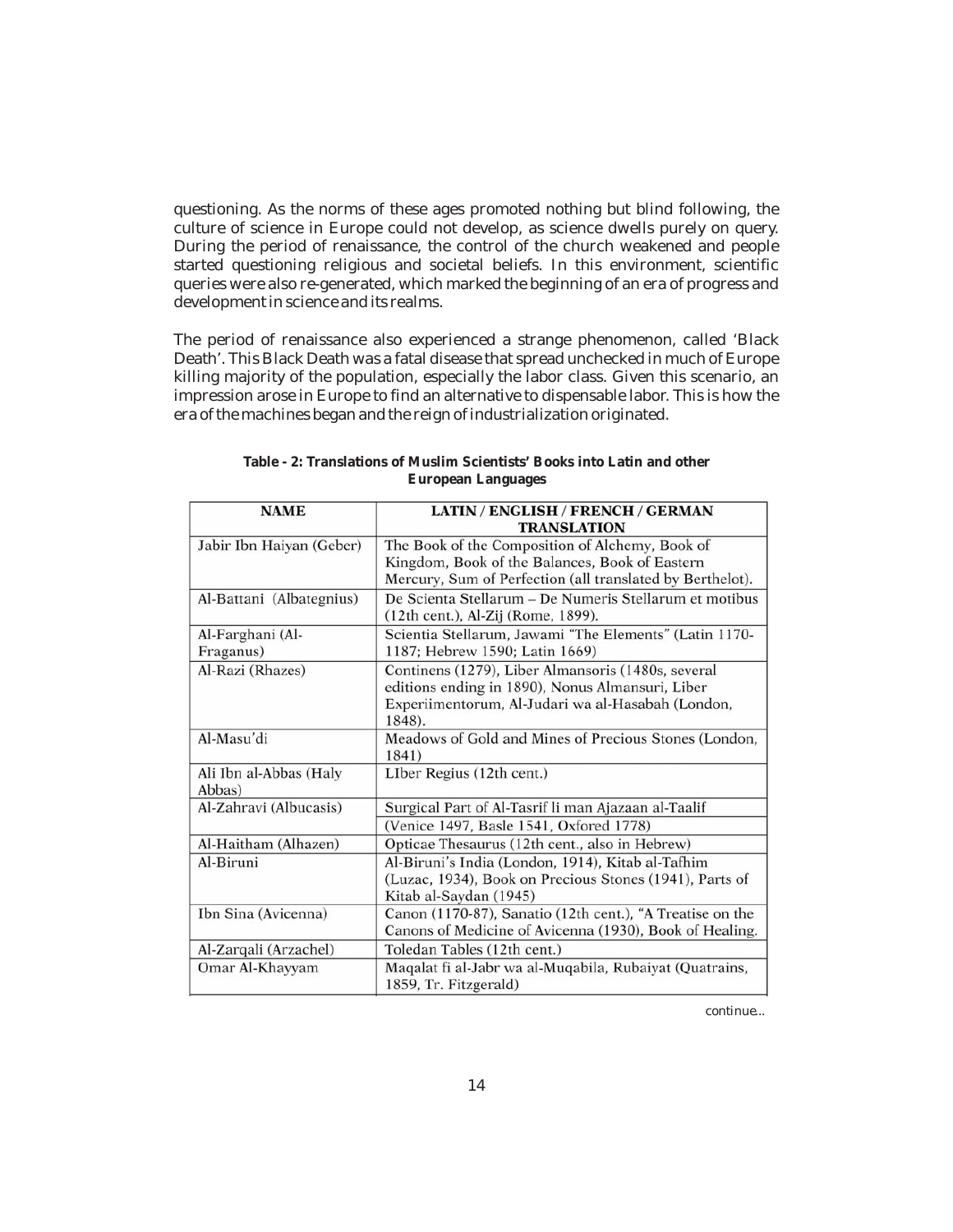*...continued*

| Kitab al-Taisir fi al-Mudawat wa al-Tadbir, Kitab al-     |  |  |  |
|-----------------------------------------------------------|--|--|--|
| Iqtisad fi Islah Al-Anfus wa al-Ajsad, Kitab al-Aghziya   |  |  |  |
| (12-13 th. Cent.).                                        |  |  |  |
| Al-Kitab al-Rujari (Roger's Book, 12th cent.), another in |  |  |  |
| Latin (Rome, 1619, published using only Translator's      |  |  |  |
| name), Nuzhat al-Mustaq fi Ikhtiraq al-Afaq               |  |  |  |
| Colliget (13th Cent.), Almagest (1231 tr. Into Hebrew),.  |  |  |  |
| Figura Cata (14th cent.)                                  |  |  |  |
| Geographie d'Abouldfeda (Paris, 1848)                     |  |  |  |
| Muqaddimah (Prolegokena) (1981 Prinbceton), Kitab al-     |  |  |  |
| I'bar, Al-Tasrif.                                         |  |  |  |
| <b>Tables of Planetary Motions</b>                        |  |  |  |
| Book of Divisions for the Study of Climate (1897)         |  |  |  |
| Mu'jam al-Buldan (Lepzig, 1924), Mu'jam al-Ubada          |  |  |  |
| (London, 1913).                                           |  |  |  |
| Tarikh al-Hukuma, (Leipzig, 1903)                         |  |  |  |
| Kitab al-Masalik wal Mamalik (abridged) (London, 1800)    |  |  |  |
| Kitab al-Faraj in Biblioteca Geographorum Arabicorum      |  |  |  |
| (Leiden, 1870-94)                                         |  |  |  |
| Hayat al-Hayawan (London 1906, 1908, Tr. Jayakar)         |  |  |  |
|                                                           |  |  |  |
| Al-Fawaid fi Usul al-Bahr wal-Qawaid (Paris, 1921-23,     |  |  |  |
| Tr. Ferrand)                                              |  |  |  |
|                                                           |  |  |  |

#### **2.5 16th to 19th Centuries**

Science in Europe started off in the 16th century, when European scientists rediscovered the 'experimental method', which was a new and alternative way of finding the truth. This new method was a way to systematically test hypotheses and theories and to validate observations and deductions through direct interrogation of nature. Thus, Europe now not only focused on discovering what was new and unexplored but also challenged the established beliefs, thereby laying the foundations of alleviating science as we know it today.

Nicolaus Copernicus is amongst the first scientists who signalled the dawn of science in renaissance Europe. He challenged Ptolemy's geocentric planetary system and proposed instead a heliocentric one. His rejection of an established doctrine is recorded as the first of such major events to have propelled the scientific chainreaction. This was followed by the astronomical observations of Tycho Brahe (1546- 1601), which led Johannes Kepler (1571-1630) to establish his three empirical laws of planetary motion. The seeds of the scientific method, whereby theories and hypothesis were formulated in such a way that they could be tested against accurate observations, were sown during this time. Soon after Kepler, the era of Galileo Galilei (1564-1642) began, during which he developed the telescope, invented the thermometer, used the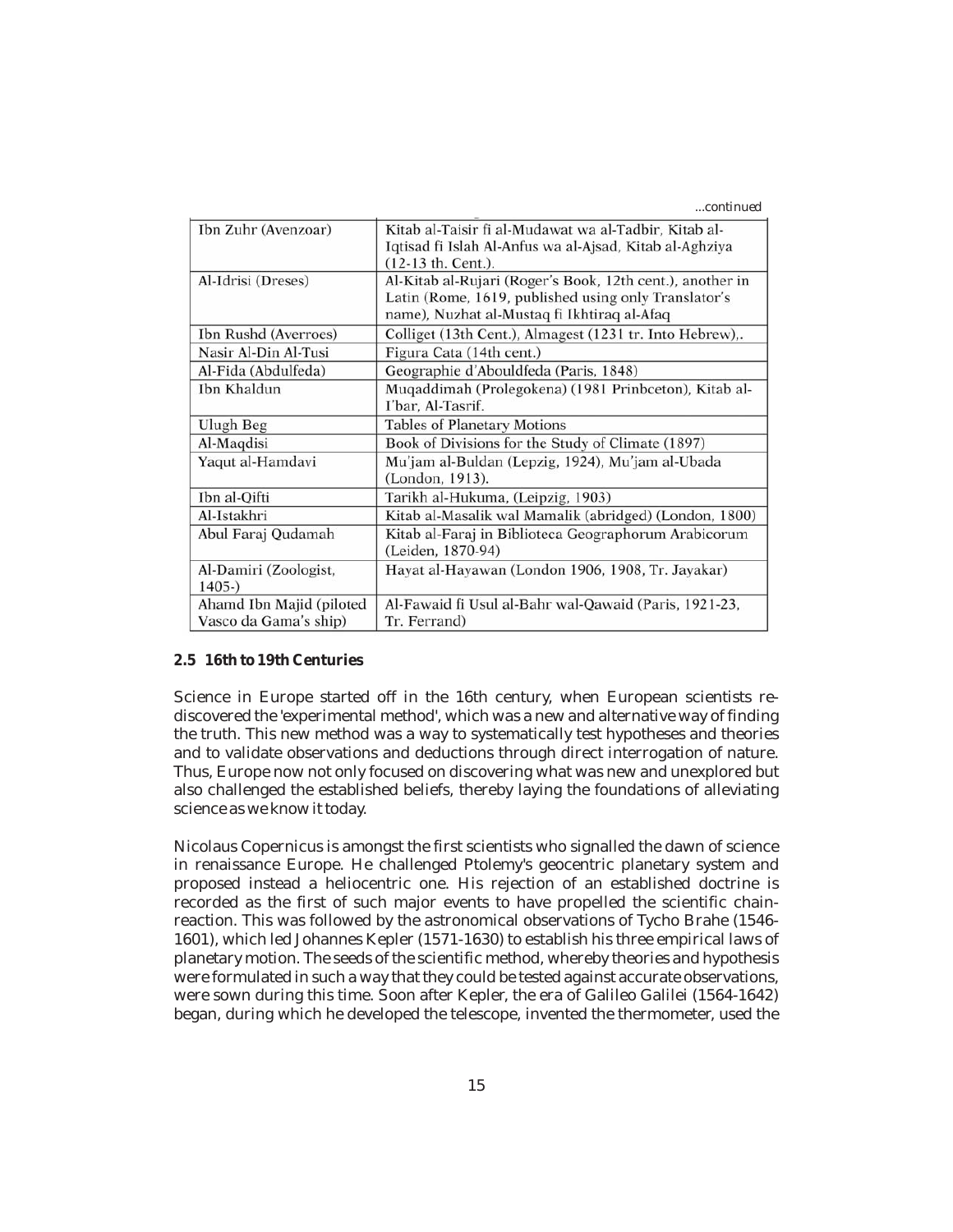motion of the pendulum to measure time and established the science of kinematics. This period is justly termed as the era of the development of the scientific technique, where the emphasis was on the appreciation of the power of scientific instruments.

Galileo was born in 1543 and died in the year 1642; coincidently the same year that Isaac Newton was born. The physics of Newton during his era is considered to be remarkable in the true sense of the word. It is from here that the foundations of modern science and modern physics were grounded. The full explanation of celestial and terrestrial motions was not given until 1687, when Newton published his Principia [Mathematical Principles of Natural Philosophy]. This work, the most important document of the Scientific Revolution of the 16th and 17th centuries, contained Newton's famous three laws of motion and showed how the principle of universal gravitation could be used to explain the behavior not only of falling bodies on the earth but also planets and other heavenly bodies. To arrive at his results, Newton invented one form of an entirely new branch of mathematics, the calculus (also invented independently by G. W. Leibniz), which was to become an essential tool in much of the later development in most branches of physics. With Newton began the sharpening of the definitions of the scientific vocabulary, especially the basic concepts of space, time and the derived quantities of velocity and acceleration.

As Snow puts it, dating the scientific revolution is 'a matter of taste'; however, the middle of the 17th century is usually regarded as the beginning. At this stage, the journey of science that originated in mystery, had passed through astrology and astronomy, moved on from geocentric to heliocentric descriptions of the solar system, gone from circular to elliptic orbits of the planets, progressed from kinematics to dynamics and finally reached the grand synthesis of Newton and classical mechanics.

In the 17th century, focused and specific interrelationships between science and technology were quite minimal; however by the end of the 18th century, things improved quite a lot. The basis of industrial revolution, which was established in 1765 when Watt invented the steam engine, was solely propelled by invention and not science. However, by the end of the 19th century, the interaction and inter-linkage of scientific discovery and industrial revolution had materialized. As a result, this intertwining of basic science and technological advancement led to the surfacing of integral industries, such as the chemical, engineering, electrical, electronics and transportation industries, as well as the many industrial uses of atomic particles besides others.

Nevertheless, the period of early 18th century up till early 20th century is appropriately denoted as the time when the foundations of modern science were laid. During these 200 years or so, science moved from Newton on to Einstein, from macrocosmos on to microcosmos and from classical physics to quantum physics. The key characteristics of this era include critical observations, ingenious experiments, unique insight and patient incremental understanding, which ultimately led to amazing and unorthodox synthesis and suggestions. This was an era of gradual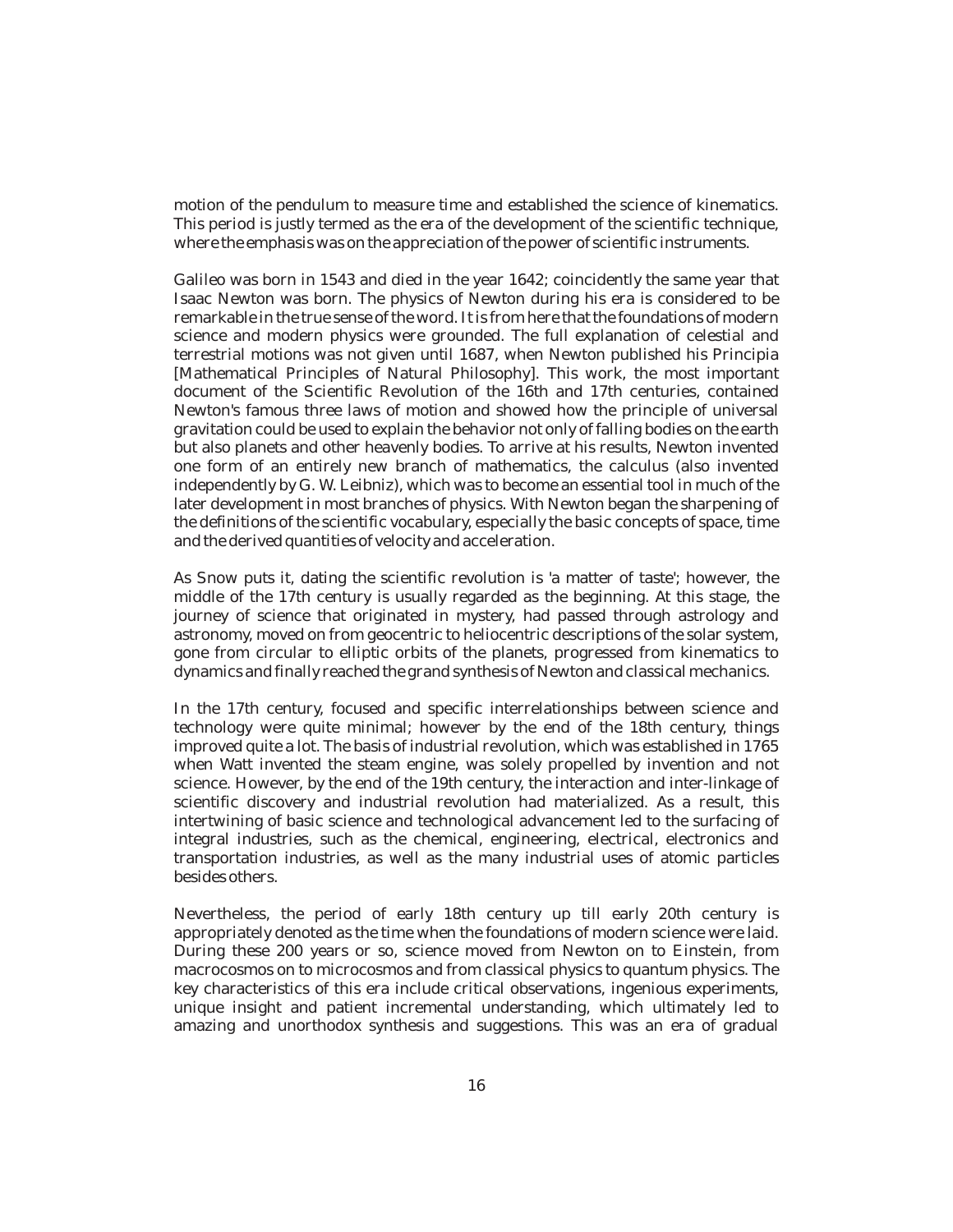| Year | <b>Publication</b>           | <b>Details</b>                                                                                                              |  |  |
|------|------------------------------|-----------------------------------------------------------------------------------------------------------------------------|--|--|
| 1665 | "Le Journal des Scavans"     | French Journal<br>٠<br>One of the earliest scientific journals<br>$\bullet$                                                 |  |  |
| 1665 | "Philosophical Transactions" | One of the earliest scientific journals<br>٠<br>This British Journal appeared a few<br>٠<br>months after the French Journal |  |  |
| 1687 | "Principia"                  | Newton's great work, which includes his 3<br>٠<br>laws of motion and also the law of<br>universal gravitation               |  |  |
| 1790 | "Journal der Physik"         | Considered to be the first specialized<br>٠<br>journal in physics<br>First issued in Halle and Leipzig<br>٠                 |  |  |
| 1798 | "Philosophical Magazine"     | English Magazine<br>٠                                                                                                       |  |  |
| 1848 | "Science Magazine"           | One of the top rated magazines<br>٠                                                                                         |  |  |
| 1869 | "Nature Journal"             | One of Europe's most famous journals<br>٠                                                                                   |  |  |

**Table - 3: Early Scientiifc Journal**

evolution, intermittent revolution through discoveries, independent development of fundamental modern scientific fields, as well as intertwined and interlinked progression of cross-disciplinary realms. During this time-frame, science was led by innovation breeding innovation, which materialized the establishment of the broadest laws of science.

Following in the footsteps of Newton, the realms of classical physics and celestial mechanics were further developed by eminent persons such as P.S. Laplace, J.L. Lagrange, J.B. Fourier, W.R. Hamilton, S.D. Poisson, C.G.J. Jacobi and H. Poincaré. New and important mathematical methods, including differential calculus and partial differential equations, and concepts including potential energy were established, forming the basis of modern science, which augmented the emerging fields of electricity, magnetism, heat and thermodynamic equilibrium.

Modern science, especially physics, flourished during this period. In 1788, Charles-Augustin de Coulomb (1736-1806) formulated his inverse square law of force for electric charges, which was an evocation of Newton's law for mass. Also in the 1780's, Luigi Galvani (1737-1798) accidentally discovered an electric current in the sense of a continuous flow of charge that could be set up and controlled at will. Later, Alessandro Volta (1745-1827) showed that if the two dry ends of a copper and zinc rod were immersed in sulfuric acid and connected by a wire, a current flowed through the system. This was the birth of the first battery or the Votaic cell. This discovery laid the foundations of the development of the electrical industry and scientific instruments to measure current and voltage. From here, research in the field of electricity moved from electrostatics on to electrolysis and finally electromagnetism, when in 1820, Christian Oersted accidentally found that an electric current generates magnetism. This discovery was followed by Michael Faraday's discovery of electromagnetic induction in 1831. The discovery of production of an electric current by the motion of a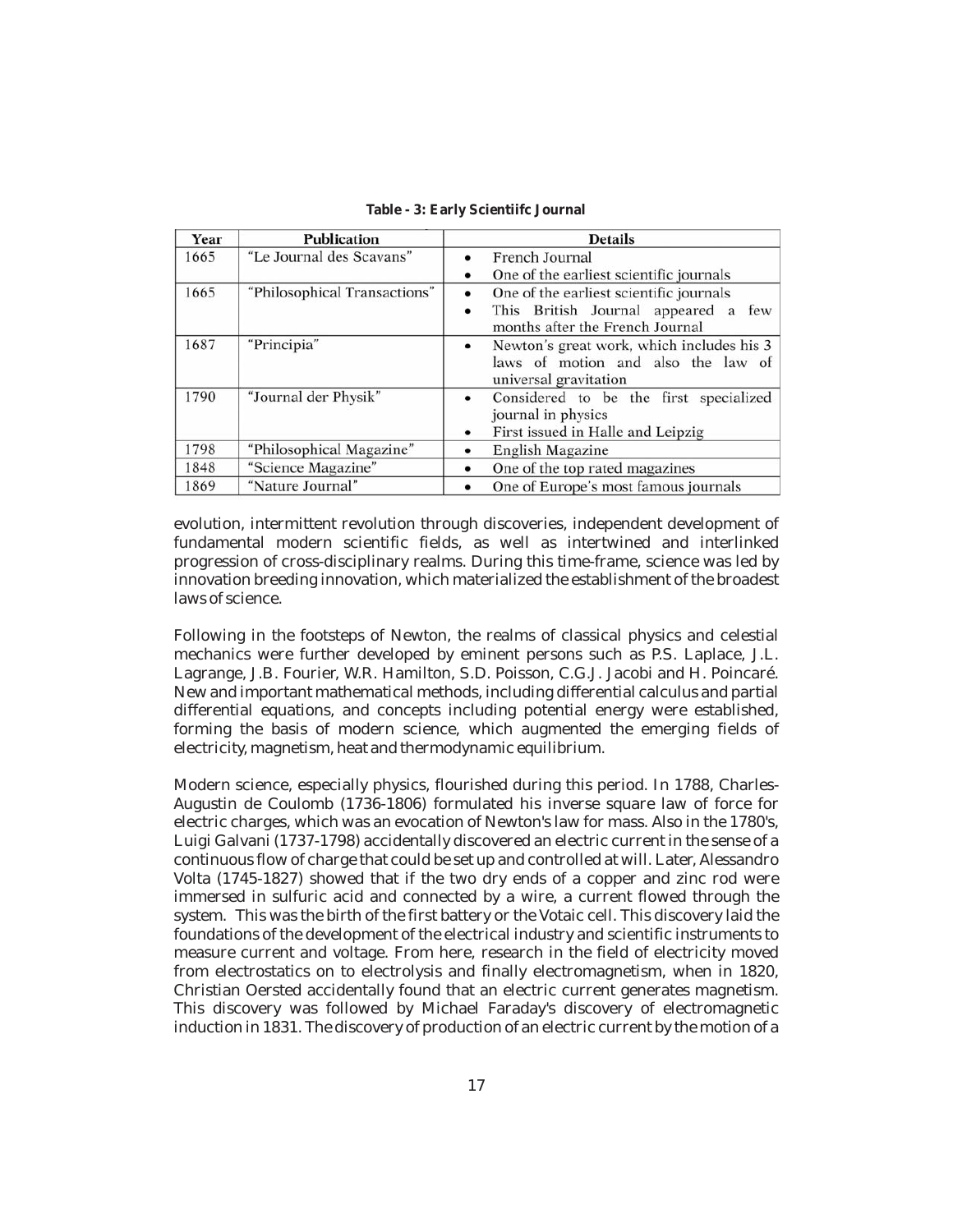magnet by Faraday and the discovery of the influence on a magnet by motion of electric charge by Oersted demonstrated that electricity and magnetism are interconnected.

However, the final confederacy of electricity and magnetism was achieved through the work of James Clark Maxwell (1831-1879), who was a great synthesizer. He built upon the concepts of Faraday's idea of the field, Gauss's law of electricity, Gauss's law of magnetism and Ampére's law relating to the current flowing in a wire to the magnetic field around it. Maxwell concluded that accelerating electric charges generate electromagnetic waves traveling with the speed c, independent of their wavelengths and that all electromagnetic waves have the same speed when traveling in vacuum. This synthesis of Maxwell consequently became the theory of light. The speed of light c has become one of the most fundamental constants in all science, and is especially crucial to the theory of special relativity, which was postulated forty years later. In 1887, Henry Rudolf Hertz demonstrated the existence of electromagnetic waves and, later, through the Zeeman and Kerr effects relationships between light and electromagnetism were further substantiated.

The end of the 18th century is considered to be the time when chemistry emerged as a scientific discipline and with this emergence came the first evidence that matter is constituted of atoms. Consequently, in 1808 John Dalton proposed the atomic theory of matter. The discovery of the concept that matter comprises atoms paced-up the systematic study of chemical phenomena and culminated in the realization that there is a great degree of order in the chemical behavior of different elements. But perhaps, the most fascinating of all realizations was that everything in the cosmos consists of nothing else but the same and finite elements. It is the infinite combinations of these elements and their recycling that defines the infinite variety of nature.

#### **2.6 Physics of the 20th Century**

It was quite clear by the beginning of the 20th century that the most fundamental entities of nature are not atoms. It is indeed a great achievement of mankind to have uncovered the secrets of the inner structure of the atom.

Near to the end of the 19th century, scientists realized that classical mechanics had its limitations and was unable to explain a number of upcoming phenomena. Therefore, it was time for a new fusion and a new era, in which revision of established ideas would take place and a broader vision would be established. This was to be the era of Max Planck and Albert Einstein. Both these scientists had a thorough understanding of the subjects of thermodynamics and statistical mechanics and, undoubtedly, were blessed with great scientific intuition. Quantum physics and light quanta evolved due to the resolution of the new phenomena regarding emission and absorption of electromagnetic radiation by matter. The revision of the concepts of space and time, as well as the establishment of the special theory of relativity was postulated from the resolution of the propagation of electromagnetic waves in empty space. Such were the accomplishments of scientists of this era.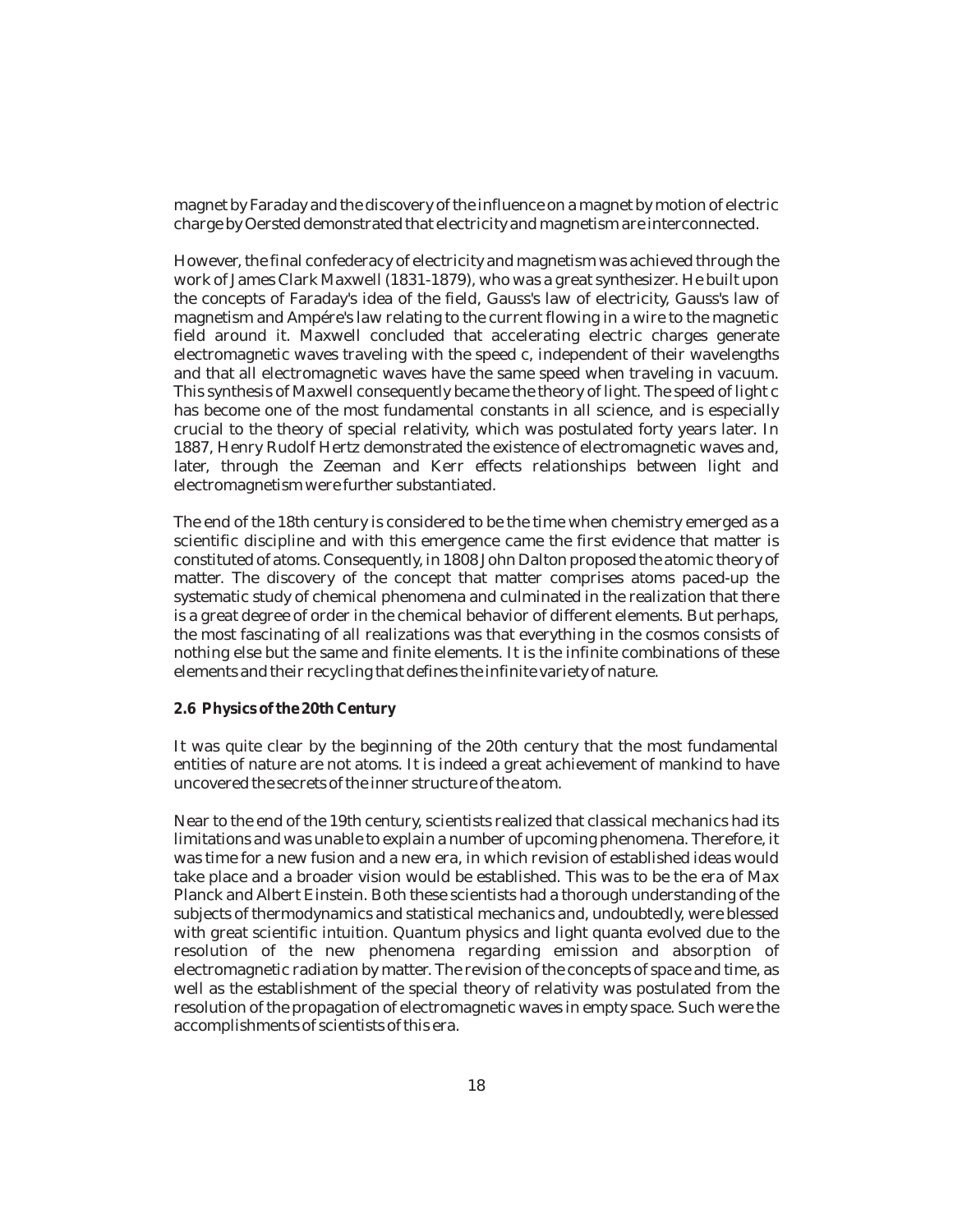Although, relativity resolved the electromagnetic phenomena conflict demonstrated by Michelson and Morley, a second theoretical problem was the explanation of the distribution of electromagnetic radiation emitted by a black body; experiment showed that at shorter wavelengths, towards the ultraviolet end of the spectrum, the energy approached zero, but classical theory predicted that it should become infinite. This glaring discrepancy, known as the ultraviolet catastrophe, was resolved by Max Planck's quantum theory (1900). In 1905, Einstein used the quantum theory to explain the photoelectric effect, and in 1913 Niels Bohr again used it to explain the stability of Rutherford's nuclear atom. In the 1920s, the theory was extensively developed by Louis de Broglie, Werner Heisenberg, Wolfgang Pauli, Erwin Schrödinger, P. A. M. Dirac, and others; the new quantum mechanics soon became an indispensable tool in the investigation and explanation of phenomena at the atomic level.

Indeed, special relativity has provided a new set of rules for measuring time. Absolute time is not how one defines time. Time is a relative quantity and the rate at which it passes depends on one's motion. A general scientific truth thus emerged, which entailed that the laws of nature remain the same, regardless of the relative motion of the observer. It is not only the concept of time which has been revised, but also those pertinent to mass, space and energy. Now, the concepts of absolute time and space of Newtonian mechanics have been replaced by the new absolutes that speed of light c is a constant, which cannot be exceeded. Special relativity has also unified the concepts of mankind regarding mass and energy, by showing the equivalence of both. The discovery of nuclear fission by Otto Hahn and Fritz Strassmann (1938) and its explanation by Lise Meitner and Otto Frisch provided a means for the large-scale conversion of mass into energy, in accordance with the theory of relativity, and triggered as well the massive governmental involvement in physics that is one of the fundamental facts of contemporary science. The growth of physics, since the 1930s, has been so great that it is impossible in a survey article to name even its most important individual contributors.

Among the areas, where fundamental discoveries have been made more recently are solid-state physics, plasma physics, and cryogenics, or low-temperature physics. Out of solid-state physics, for example, have come many of the developments in electronics (e.g., the transistor and microcircuitry) that have revolutionized much of modern technology. Another development is the maser and laser (in principle the same device), with applications ranging from communications and controlled nuclear fusion experiments, to atomic clocks and other measurement standards.

#### **3. PHYSICS IN OUR LIVES**

In the last decades, scientific knowledge and technology have grown at a spectacular rate, and had a dramatic impact on society. There is however, a long and complex way to go between a new scientific discovery and its effects on society. Most citizens will only become aware of such discovery, when it concerns a spectacular new scientific insight and, if the media decide to bring it to the people's attention. And then in most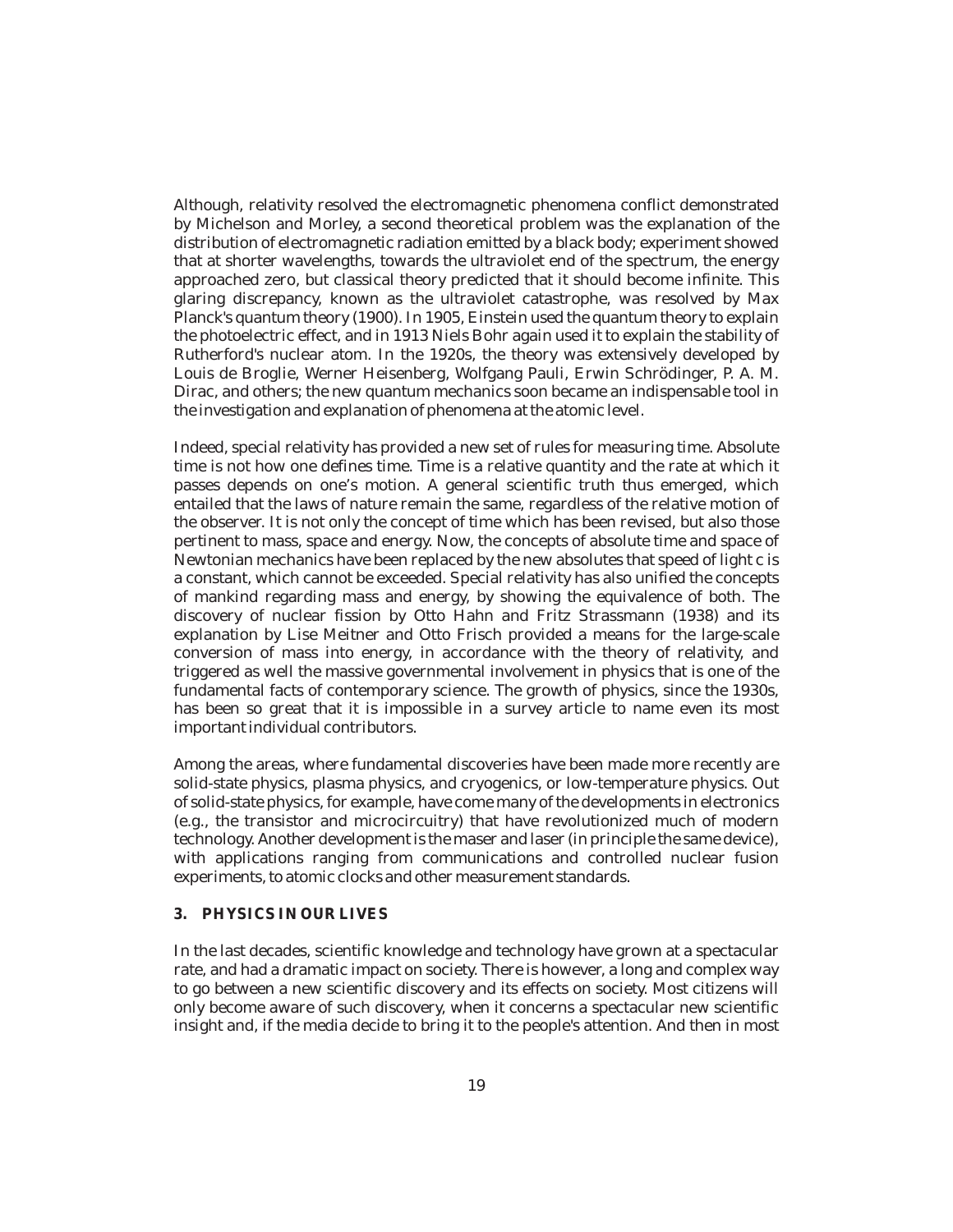cases they rightly will be told at the same time that it may take many years before we can expect any practical application of this discovery. But it is precisely these practical applications that have an impact on society.

Even if there are no practical applications, scientific discovery still is a cultural enrichment for society. Therefore, science is one aspect of culture. And it would be worthwhile to make this aspect of culture accessible to more people. Nevertheless, scientific discoveries only have a substantial impact on society, if they ultimately lead to attractive new or improved products, with which we will deal in our day to day lives. And for this conversion of science into products, we need technology. Without technology, most of our durable goods, public utilities, consumables and services would simply not exist. And physics is one of the most important sciences that are responsible for these developments.

#### **3.1 Impact of Physics on Mankind**

The present age is different from all the previous eras only because of the scientific inventions, which are in daily use of mankind. The life of today's human being is completely dependent upon the machinery and industry. The bicycles, cars, motor vehicles, rails, aeroplanes, telephones, wireless, T.Vs, radios, electrical appliances in houses, hospitals and offices all are due to the application of physical laws. The industrial revolution is based on technology, which is the application of physics and other branches of science. The life is so much dependent upon technology now a days that most of the intellectuals, literary persons (poets and writers) and even the scientists are thinking that the use of mechanics has "made the man himself like a machine". This is an unpleasant aspect of the technological development. We have discussed that the development of science has been continuously in progress since prehistoric times. This speed of development achieved the greatest impetus by the end of 19th century and in 20th century man became able to see into the world of atom and mysteries of galaxies. Man reached moon and explored the deserts of empty space and expanding galaxies.

Moreover, it is hard to maintain that scientific discoveries only have impact on society if they lead to products. One must think about the impact that Galileo had on thinking and religion or the impact of quantum mechanics on philosophy and the arts.

#### **3.2 Physics in Everyday Life**

The most basic of the sciences, physics, is all around us. If you have ever wondered what makes lightening, why a boomerang returns, how ice-skaters can spin so fast, why waves crash on the beach, how does a tiny computer deal with complicated problems, or how long does it take the light to travel from a star to reach us? You have been thinking about some of the same things physicists study every day.

Physicists like to ask questions. If you like to explore and figure out why things are the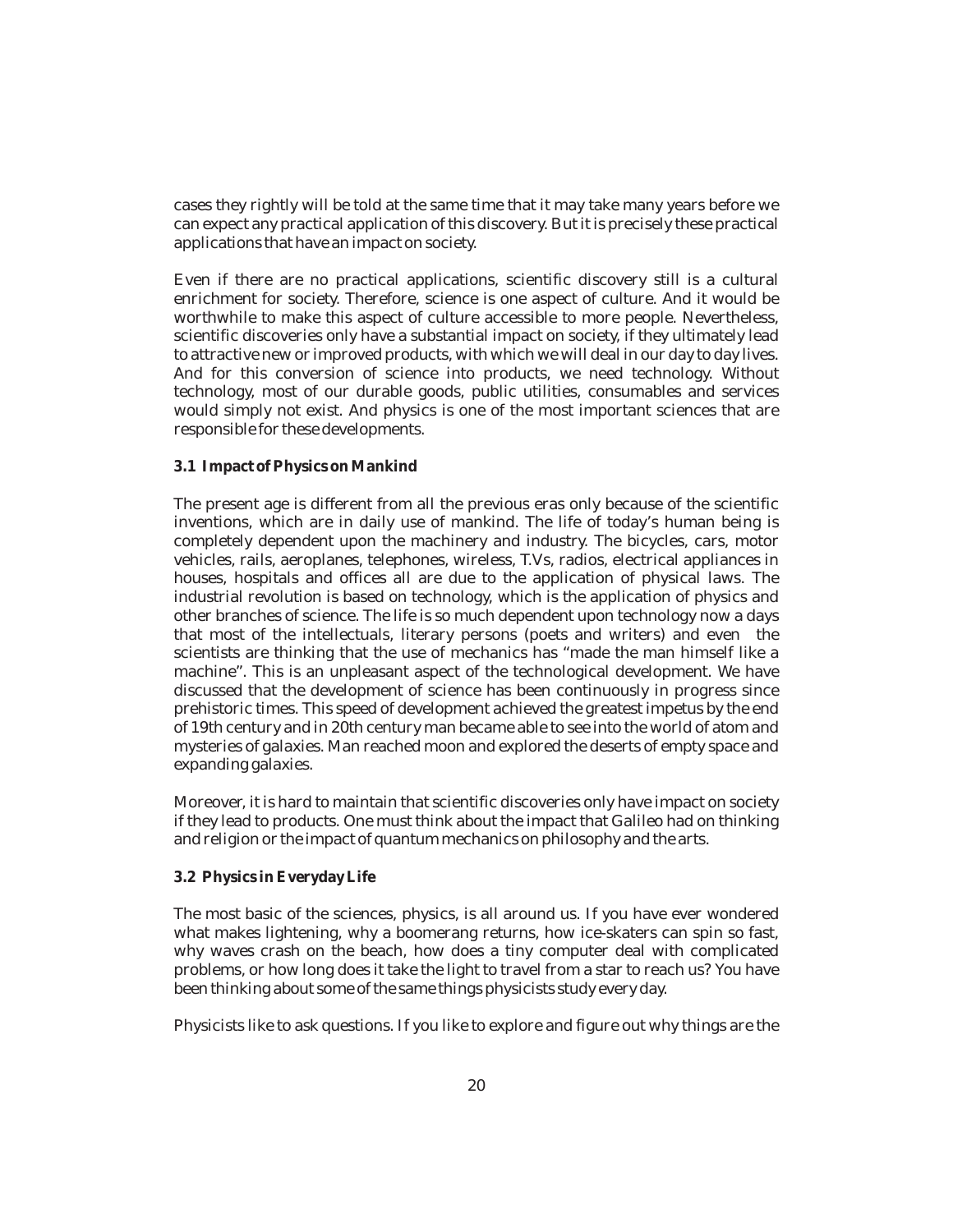way they are, you might like physics. If you have had a back-row seat in a concert, and could still hear, you experienced physics at work! Physicists studying sound contribute to the design of concert halls and the amplification equipment. Knowing more about how things move and interact can be used to manage the flow of traffic and help cities avoid gridlock.

Lasers and radioactive elements are the tools used against the war on cancer and other diseases. Geophysicists are developing methods to give advance warning of earthquakes. They can explore what is beneath the surface of the Earth and art the bottom of the oceans. The work of physicists made possible the computer chips that are in your digital watch, CD player, electronic games, and hand-held calculator. It is the physics that lets us watch shows movies, matches, games and news at our houses through TV and VCR. There are so many examples where physics is in use in our daily lives that one cannot mention all in a lecture.

#### **3.3 Physics in Professional Careers**

Physics offers challenging, exciting, and productive careers. As a career, physics covers many specialized fields from acoustics, astronomy, and astrophysics to medical physics, geophysics, and vacuum sciences. Physics offers a variety of workopportunities such as lab supervisor, researcher, technician, teacher as well as manager. Physics opens doors to employment opportunities throughout the world in government, industry, schools, and private sectors.

#### *3.3.1Elementary or Middle School Teaching*

It has been said that children are born scientists. This is the best illustrated by the questions they constantly ask. Teaching at the elementary or middle school level presents the challenge of keeping their curiosity alive while teaching new ideas.

Why do you get shocks in cold as well as during dry weather? Does a stick of dynamite contain force? What makes rainbow from? How cold can it get? Individuals who themselves appreciate science often have a special gift for teaching young children. Curiosity about the world around us is a common bond of children and scientists.

#### *3.3.2 Sports*

When you watch an athlete, you are seeing all the principles of physics in action. The bat hitting the ball, the spiraling football, the bend in the vaulter's pole, and the tension of muscles as a weight is lifted illustrate some of the basic laws of physics, like momentum, equilibrium, velocity, kinetic energy, center of gravity, projectile motion, and friction. Knowing these principles of physics helps an athlete or coach improve performance.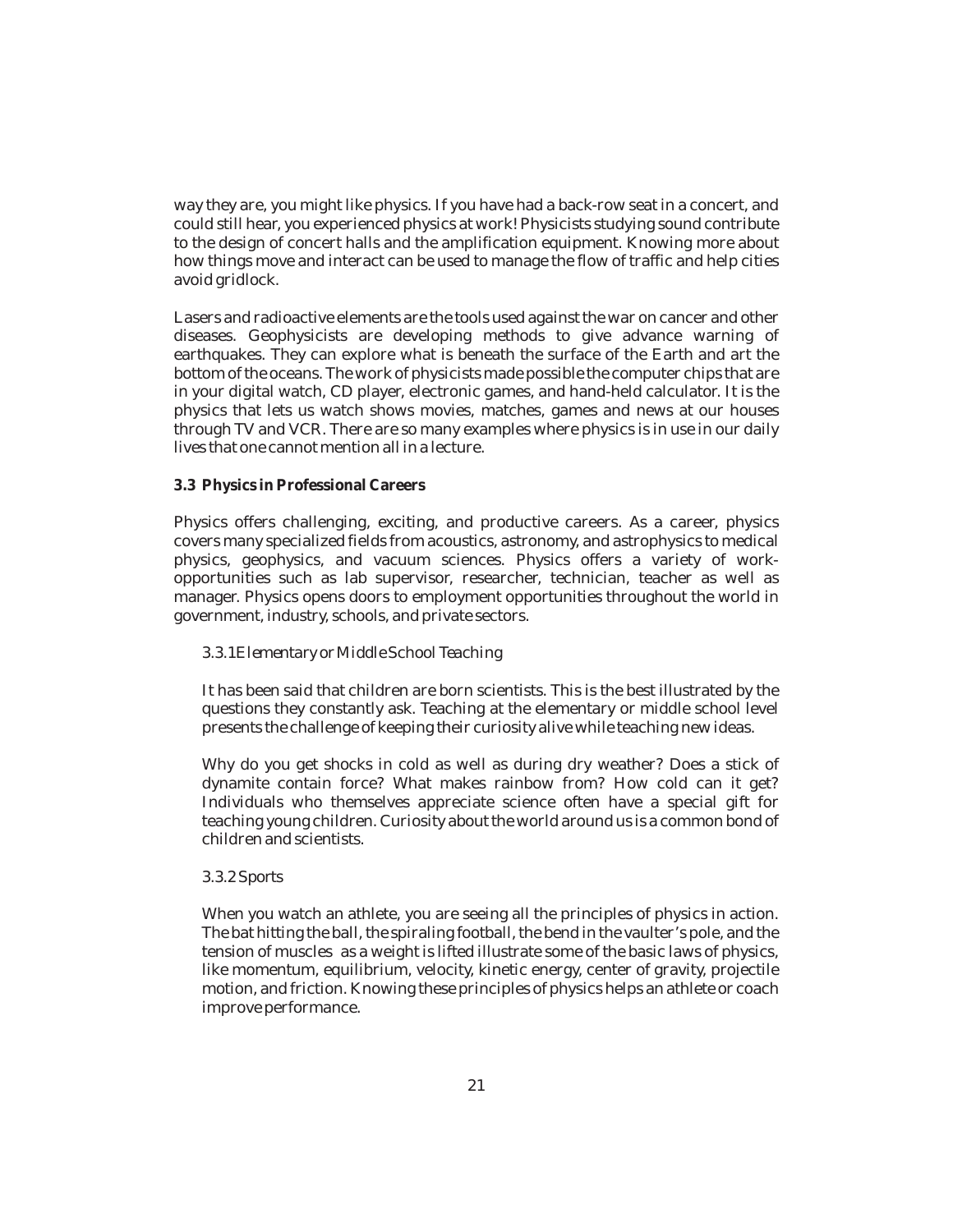#### *3.3.3 Imaging Techniques*

Looking inside the body without surgery is one of medicine's most important tools. X-rays, computed tomography, CT scans, and magnetic-resonance imaging are used to determine bone damage, diagnose disease, and develop treatment for various illnesses.

Technicians who use imaging equipment need to be familiar with the concepts of xrays and magnetic resonance, and to be able to determine how much of this powerful technology to use. Imaging technicians work at hospitals, medical colleges, and clinics.

#### *3.3.4 Automobile Mechanics*

Today's automobiles are a far cry from those put on the road by Henry Ford. Computers play a major role in how cars operate. Computers are also used by mechanics to diagnose auto malfunctions. A basic understanding of computer technology is essential in almost every career.

#### *3.3.5 Environment*

The 1990s have been called "Decade of the Environment". Environmental physicists are studying ozone-layer depletion and other problems involving the atmosphere. They use acoustics to try to reduce noise-pollution. They search for cleaner forms of fuel, study how smog forms and how to reduce it, and devise ways in which to dispose of and store nuclear waste safely.

#### *3.3.6 Journalism*

Science is one of the most exciting assignments a reporter can have. New discoveries, controversial findings, space research, medical breakthroughs, natural disasters, technological competitiveness, and the environment make up a big part of the news. Reporters who have a background in physics have an advantage in being able to quickly grasp technical issues and communicate easily with researchers. Many major daily newspapers in this country have science sections; in addition, science reporting is featured on radio and television.

#### **3.4 How Physics Can be Popularized: The Role of Teachers**

Physics can be "popularized" by emphasizing its relevance to life. There are two major aspects of its relevance that can be discussed. First of all, there is the importance of physics in understanding natural phenomena; and secondly, the need of physics in understanding technological developments.

The teacher must arouse curiosity about nature and natural phenomena. To do this, the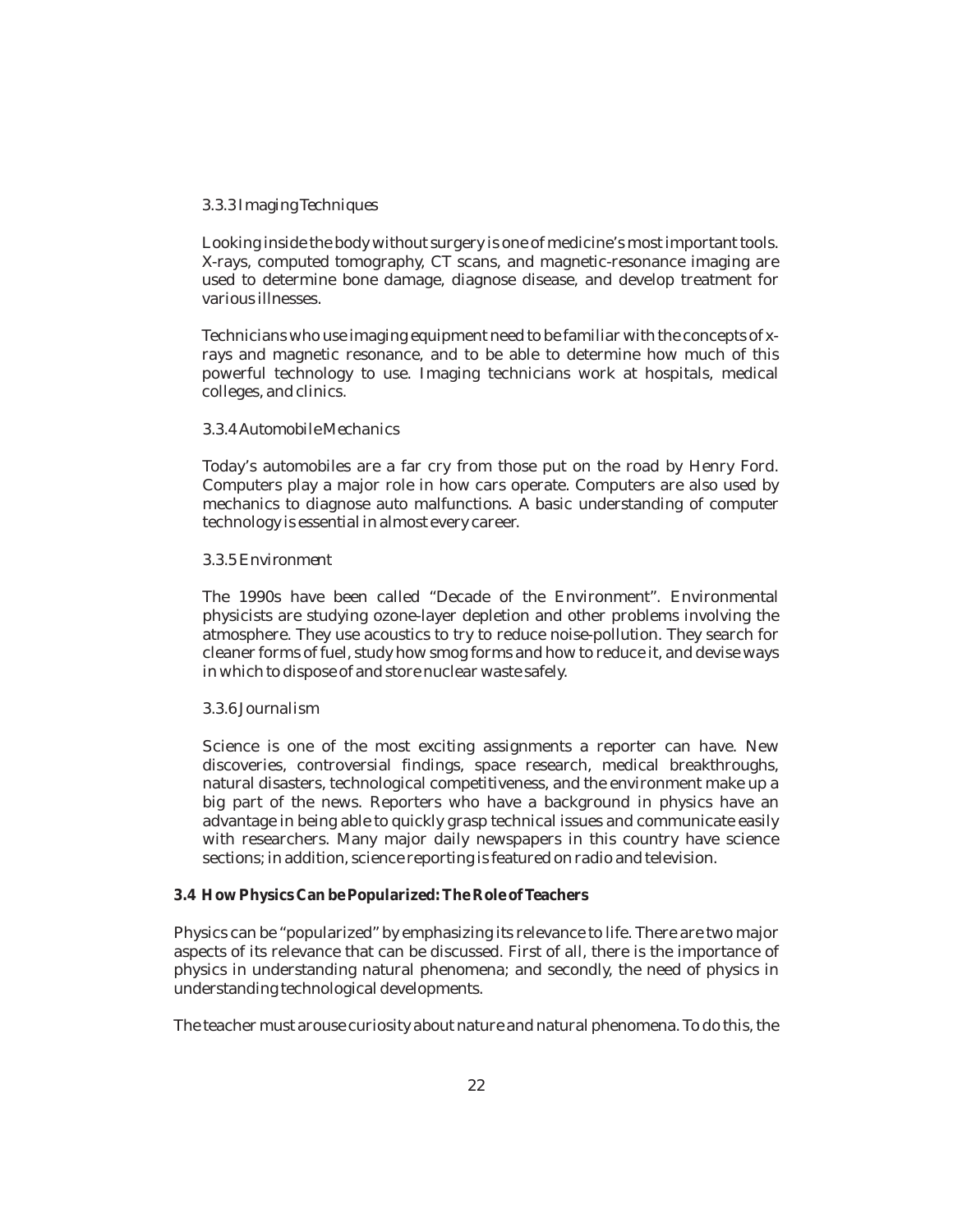teacher can draw attention to the many marvels of nature. If he and his audience have a tilt towards religion, the numerous Quranic injunctions can also be involved to observe and ponder about the natural phenomena. Having aroused curiosity, the teacher can then go on to show how physics has helped us in understanding many of these phenomena. The teacher should also emphasis that the search for truth is an unending one, and there are many areas that need further investigation, which will continue to provide stimulating challenges for generations of physicists to come.

Principles and processes of physics form the basis for most technological devices that have become such an important part of our lives. This includes: automobiles, aircraft, cameras, radio, TV, electrical appliances, computers --- and the list can really go on and on. Again, the teacher should emphasis the fact that to gain a real understanding of the functioning of any or all of these devices one must understand physical principles. Besides devices that we encounter everyday, there is the underlying technological infra-structure that makes all of these things possible and for that again, physics forms the basis.

#### **4. THE ROLE OF PHYSICS IN THE 21st CENTURY**

When we talk about the role of physics in the 21st century, there are two things that should be borne in mind.

- Physical principles form the basis for most technological development.  $\bullet$
- In general, many new technologies are highly interdisciplinary in character, bringing together concepts from diverse fields. This again blurs the old boundaries and makes it difficult to isolate there role of any one discipline.  $\bullet$

The most dramatic technological development of the 20th century was the fabrication of nuclear weapons. It was this, more than any other innovation, that brought physics and physicists to the center-stage in society. Nuclear science has all the powers to develop or destroy the world we live in. It (nuclear science) has been used to build weapons of mass destruction. Despite the continuous efforts during the last half a century to put this genie back into the bottle, there are no signs of it happening. The 21st century will thus, continue to have this technology as one of the major determinants of inter-state relationships. Along with that, the enormous stockpiles of these weapons will continue to represent a serious threat to human-society.

Of course, an understanding of the nucleus has also led to the development of many new technologies that have already benefited us greatly and that have the potential of bringing many more benefits in the next century. Conventional nuclear power from fission based reactors will continue to play an important role, but potentially, perhaps the most significant development for humanity will be the harnessing of nuclear fusion-reactions to generate energy. What is so exciting about this prospect is the fact that fuel for an advanced form of these reactors can be extracted from ordinary water,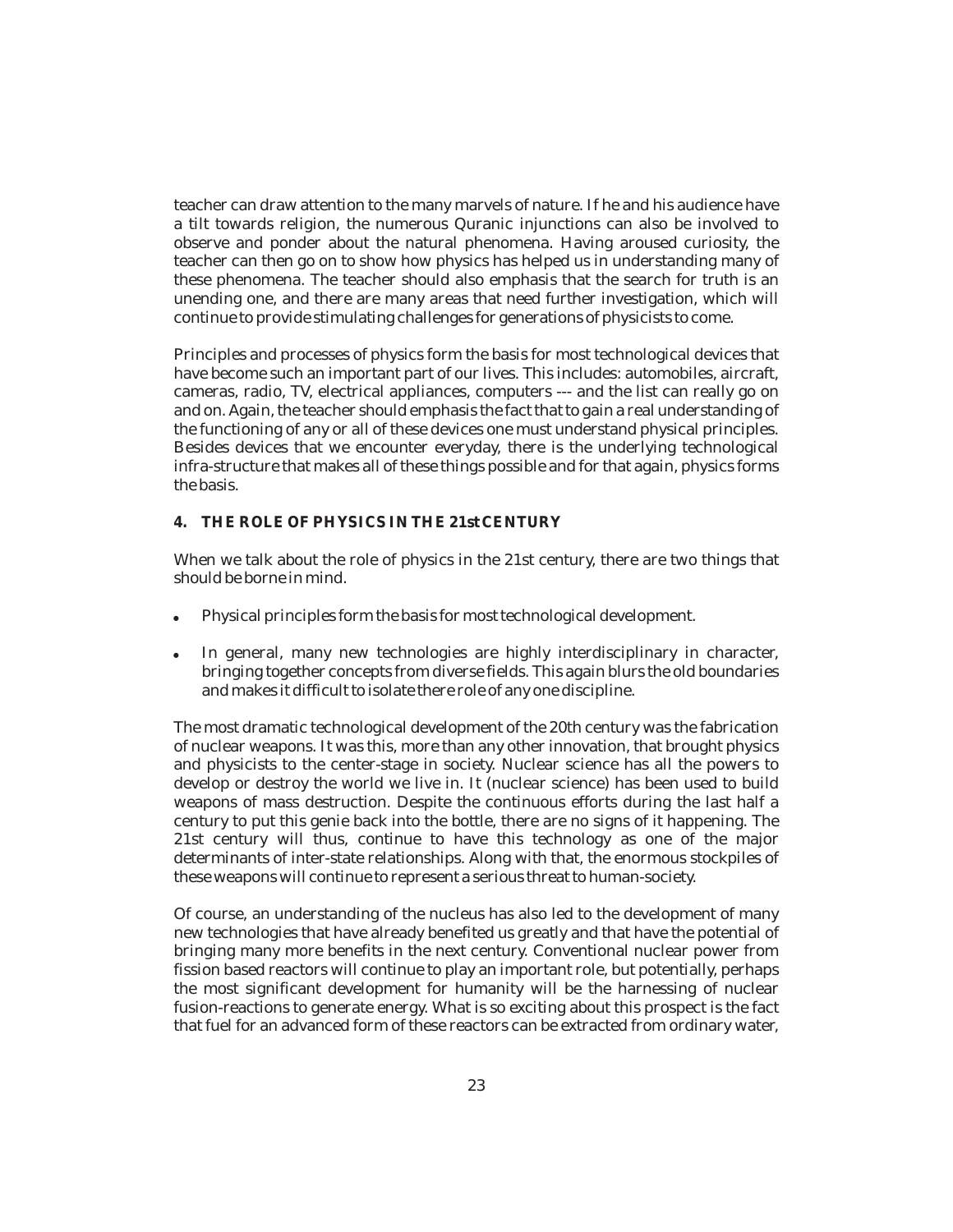with a liter of water yielding energy equivalent to more than fifty liters of gasoline. This means that after the development of fusion-reactors, we will have at our disposal a virtually inexhaustible source of energy.

Another source of energy with a large and inexhaustible potential is solar energy. We are already seeing it harnessed on a limited scale, but for the next century, physicists have the challenge of dealing with the limitations of the present technology and developing new methodologies, which will enable a large scale harnessing of this source.

We have already seen nuclear-radiation and radio-nuclides applied extensively to all the three major aspects of our socio-economic structure: industry, agriculture and medicine. They have also become indispensable tools in many disciplines, as diverse as chemistry, biology, hydrology, oceanography, geology, archaeology, paleontology, environmental science, forensics, genetic engineering and so on. The new century will see an even greater flowering of these applications.

Investigations into superconductivity will lead to many new kinds of applications, in areas such as high speed public transportation, efficient transportation and storage of energy and a multiplicity of devices requiring intense magnetic fields.

Continuing research in condensed matter physics promises to yield major dividends in further enhancing the already phenomenal pace of development of computing power.

Lasers have already permeated into countless devices, many of which are found scattered in ordinary homes. Their potential, however, has not yet been fully exploited, and in the next century we can expect to see them being put to many other uses.

Since the discovery of X-rays at the end of the last century, they have been an indispensable diagnostic tool for the medical profession. During the last few decades, many other physical techniques have become a part of the array of diagnostic devices that now doctors have available. These include, ultrasound devices, gamma cameras, single photon emission computed tomography (SPECT), positron-emission tomography (PET), and magnetic-resonance imaging (MRI). The next century will continue to see the power of physics being brought to bear in new ways to illuminate the working of the human body.

It is not just in diagnostics, but for treatment as well that the medical profession has found the great utility of physics and physical devices. Radiotherapy, laser surgery, microsurgical devices, physical implants; all these and many other are already a part of the medical repertoire. But we have just seen the beginning of this trend and in the future we can expect to have a much more extensive range of such applications.

Understanding of physical process within biological organisms – of which the human body is one example - is at present at a relatively primitive stage. The 21st century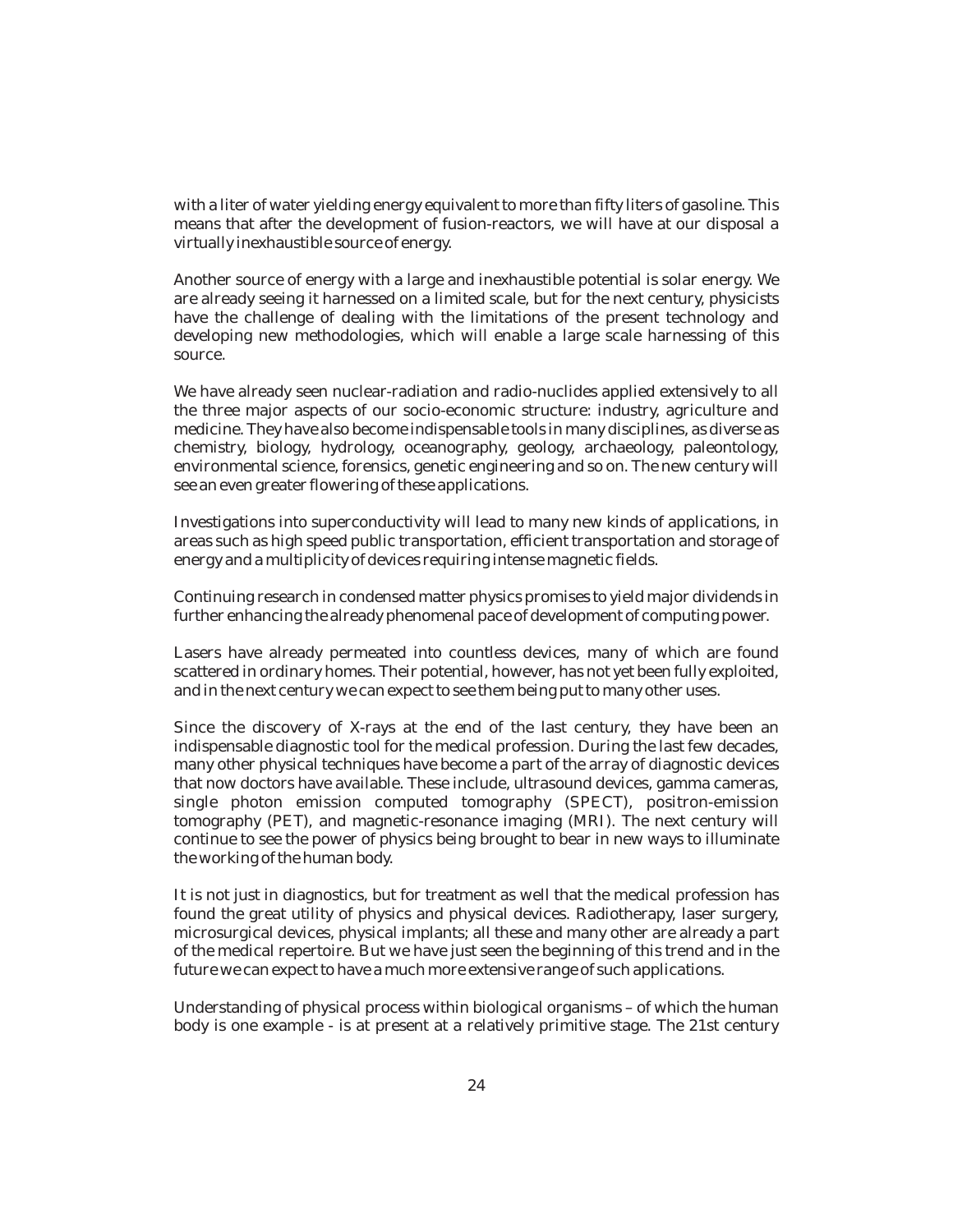should see a great upsurge in this area, and with that should come totally new approaches to the age old problems of maintaining and improving human health.

The recently acquired ability of biologists to understand and manipulate DNA, the control-center of life processes, has already led to many dramatic applications. But, the full potential of recombinant DNA-techniques have played a very important role in the development of the technology and will continue to do so in the future.

Space exploration should become a mature and well-established activity during the next century. This will involve numerous interfaces with physics at all stages of development.

A common element of all of the expected developments described above is the fact that these are based on the concepts that have already been developed. From the history of physics, we know that the investigation of nature, inevitably leads to radically new insights and new concepts. The qualitative change in our understanding of natural phenomena then suggests new ways of harnessing nature for our own purposes. A very pertinent example of such a development is provided by the way an investigation of the structure of matter led to the discovery of the nuclear force and then no nuclear fission, a means of liberating that force with all its consequent implications for human society. Just a few years before its actual realization, no one could have predicted such a development. Thus, we should expect the unexpected to arise from the investigations into basic physical phenomena that are going on intensively at present. What impact those new discoveries will have on our understanding of nature, and how that new understanding will affect society at large, cannot be predicted.

#### **CONCLUSIONS**

Physics has enormously contributed to the process of development and refinement of not only currently utilized technologies, but also those potentially utilizable technologies that are termed as 'the Future Technologies'. Physics is considered to be the most basic of the natural sciences. It deals with the fundamental constituents of matter and their interactions, as well as the nature of atoms and the build-up of molecules and condensed matter. It tries to give unified descriptions of the behavior of matter as well as of radiation, covering as many types of phenomena as possible.

It is unanimously agreed that the computer, the transistor, and the World-Wide Web are among the greatest inventions of modern times. We all know that today's global economy is strongly reliant and linked to applications of these technologies. It is a true fact that the day-to-day life of millions of people, across the globe, would be profoundly different without the presence of these technologies to facilitate them. The present status of the USA as an economic superpower is primarily due to its dominance in the realms of computer and information-technology. Moreover, high figures of GDP, in Japan, Taiwan, countries of Western Europe, and others, is also partly due to their acceptance of, and contribution to, the era of the information-age. Interesting to note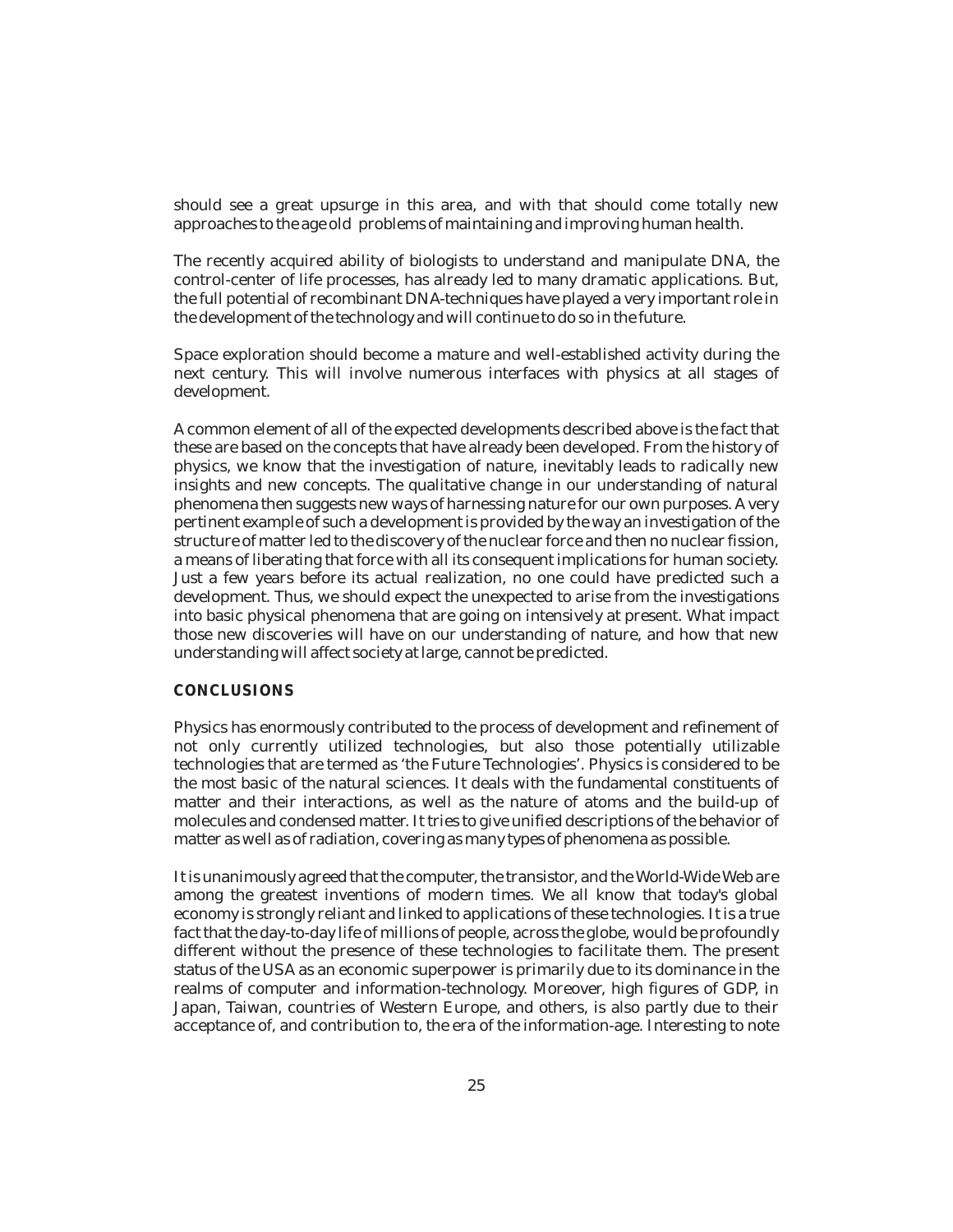is the fact that physicists invented the computer, the transistor, the laser, and even the World-Wide Web.

In the world of today, it is a fact that an individual knows more fundamental physics than knowing how to use it presently. The application of this available knowledge to integral fields, such as condensed-matter physics, chemistry, biology, and the associated technologies like material science, electronics, photonics, nanotechnology, and biotechnology, is perhaps the only way to make easy progress now. By doing so, the physicists of the world may well be able to lay the foundation for a new and higher level of fundamental experimental physics.

Learning from the history, we now know that physics impacted positively on our society and culture, it revolutionized our way of living number of times in the past, and possesses the powers to do so many times ahead and lead us to even more thrilling experiences, be it in space science or nano-science. The questions now arise for us, are to ascertain how we can make best use of this existing knowledge of physics, that is to further disseminate and popularize it? What areas of physics should be given high priority for development? What can be done to synergize global efforts to satisfy the quest and thirst for more knowledge, especially in the field of physics? And finally who should take lead and pain in carrying out these activities?

#### **BIBLIOGRAPHY**

- 1. "The Nobel Prize: The First 100 Years", Agneta Wallin Levinovitz and Nils Ringertz, eds., Imperial College Press and World Scientific Publishing Co. Pte. Ltd., 2001.
- 2. The Nobel Prize in Physics 1901-2000 by Erik B. Karlsson.
- 3. Europhysics News (2004) Vol. 35 No. 1.
- 4. Physics in the developing world C.N.R. Rao, President of the Third World Academy of Sciences, The Abdus Salam International Centre for Theoretical Physics, Trieste- Italy.
- 5. Bromberg J., 1988, Physics Today, October 1988, p.26.
- 6. Bromley Allan D., "A Century of Physics", Springer USA.
- 7. Glass A.M., 1993, Physics Today, October 1993, p.34.
- 8. Past, Present and Future Physics prepares for the 21st century", 1999, Physics World, Vol-12 No.12, December 1999.
- 9. Physics Today, June 1993, pp.22-73
- 10. Stachel J., "Einstein's Miraculous Year Five papers that changed the face of Physics", Princeton University Press.
- 11. Tubbs M., 1999, "Industry and R&D", Physics World October 1999, pp 32-36.
- 12. 'The Physics of our Universe', http://www.thinkquest.org/library/site\_sum.html?tname=17913&url=17913/ 13. 'The Physics of Materials',
	- http://www.wsi.tu-muenchen.de/Background\_info/chapo.pdf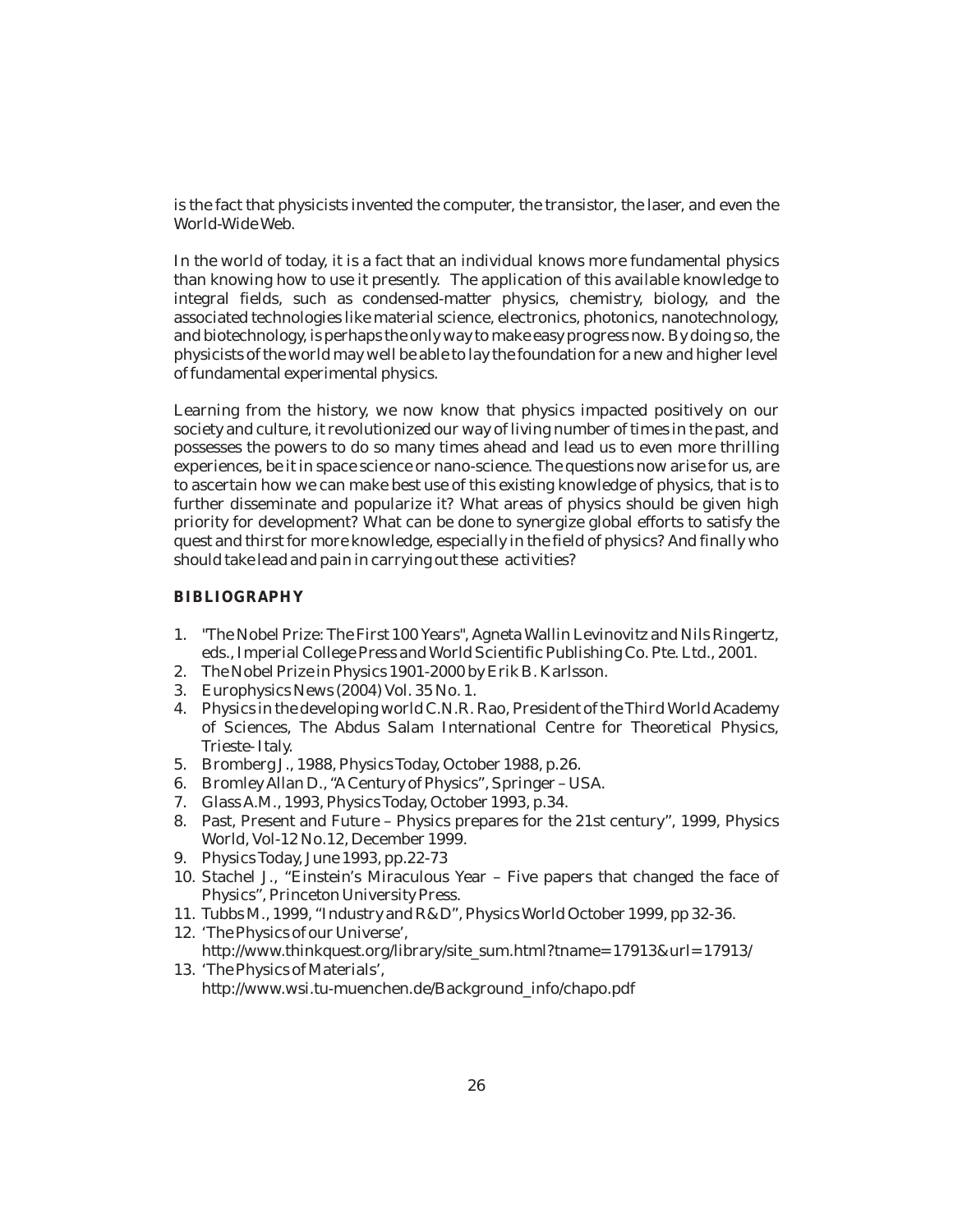## **THE ROLE OF SOME GREAT EQUATIONS OF PHYSICS IN OUR LIVES**

**Riazuddin** *National Centre for Physics, Quaid-i-Azam University Islamabad, Pakistan*

#### **ABSTRACT**

*The paper will first discuss the ranking of important equations in Physics, in the light of the poll recently conducted. Then I will bring out the unifying power of a great equation. Finally, I will discuss their roles in our lives.*

Recently a poll of "Best Equation" was conducted. The result of this poll was published in a British Daily Newspaper, "Gaurdian" on Oct. 06, 2004.

#### **RESULTS OF THE POLL**

1. Maxwell's equations:

$$
\nabla \cdot D = 0
$$
  
\n
$$
\nabla \cdot B = 0
$$
  
\n
$$
\nabla \times E = -\frac{\partial B}{\partial t}
$$
  
\n
$$
\nabla \times H = \frac{\partial D}{\partial t} + J
$$

2. Euler's equation:

$$
e^{\,i}\qquad 1\quad 0
$$

"Most profound mathematical statement ever written" said one reader and it contains nine basic components of mathematics in a simple form.

3. Newton's equation:

 $\overline{F}$ 

4. Pythagoras's theorem:

#### $a^2 + b^2 = c^2$

The most famous theorem in all mathematics; basis of Euclidean geometry:

5.  $H$  $E$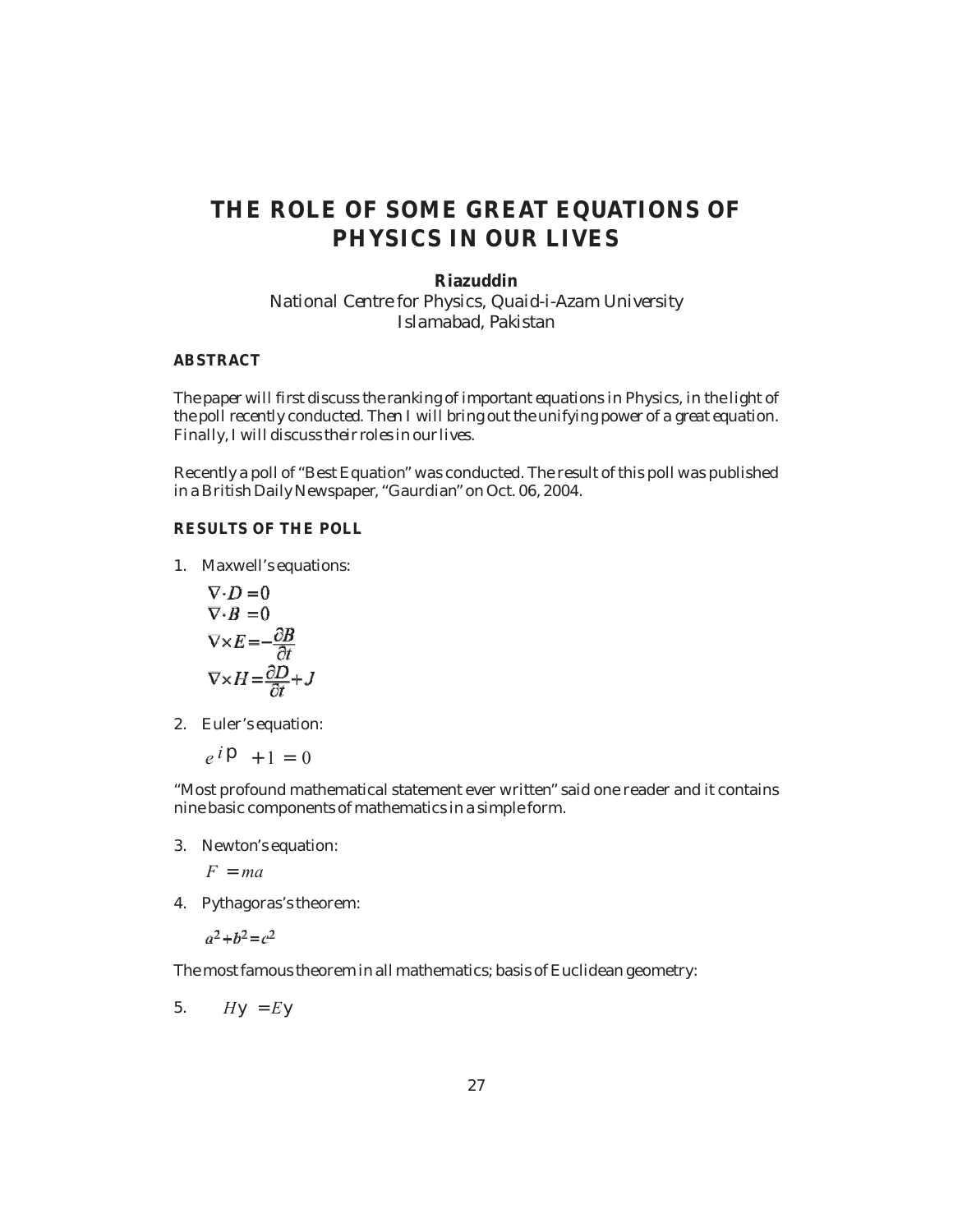Basic equation of Quantum Mechanics

6. Einstein's relation:

 $E = mc^2$ 

7. Boltzman's equation:

$$
S \quad k \ln W
$$

8.  $1+1=2$ 

I will add two more equations for the reasons that I will discuss

9.  $R = \frac{1}{2}g \quad R \quad 8 \quad GT$ 

Basic equation for Einstein's theory of gravity.

10. Dirac's equation:

*i m* <sup>0</sup>,

Which governs the behavior of the electron. Robert Creat (Department of Philosophy at the State University of New York at Stony Brook), who coordinated the poll said, "The unifying power of a great equation is not so simple as it sounds. A great equation does more than set out a fundamental property of Universe, delivering information like a sign-post, but works hard to wrest something from nature". We will see the illustration of this later.

An equation represents a universal physical law in a simple form that is obeyed by the various physical quantities. The act of writing down a fundamental law, usually in the form of a differential equation, is a rather singular and rare event. But is that all? Some people might think that this is all needed and the goal of theoretical physics would have been achieved by obtaining a complete set of physical laws. In reality we need to have a set of initial conditions that tell us the state of a system at a certain time, to model a physical reality. Neither the initial conditions nor the values of the parameters in the theory are arbitrary, rather they are somehow chosen or picked out very carefully. For example, as stated by Hawking, "if the proton-neutron mass difference were not about twice the mass of the electron, one would not obtain the couple of hundred or so stable nucleides that make up the elements and are the basis of chemistry and biology". Even so, we have been able to solve some of the basic equations only for very simple systems; more often than not, we have to resort to approximations and intuitive guesses of doubtful validity. For example, as pointed by Hawking, "although in principle we know the equations that govern the whole of biology, we have not been able to reduce the study of human behavior to a branch of applied mathematics".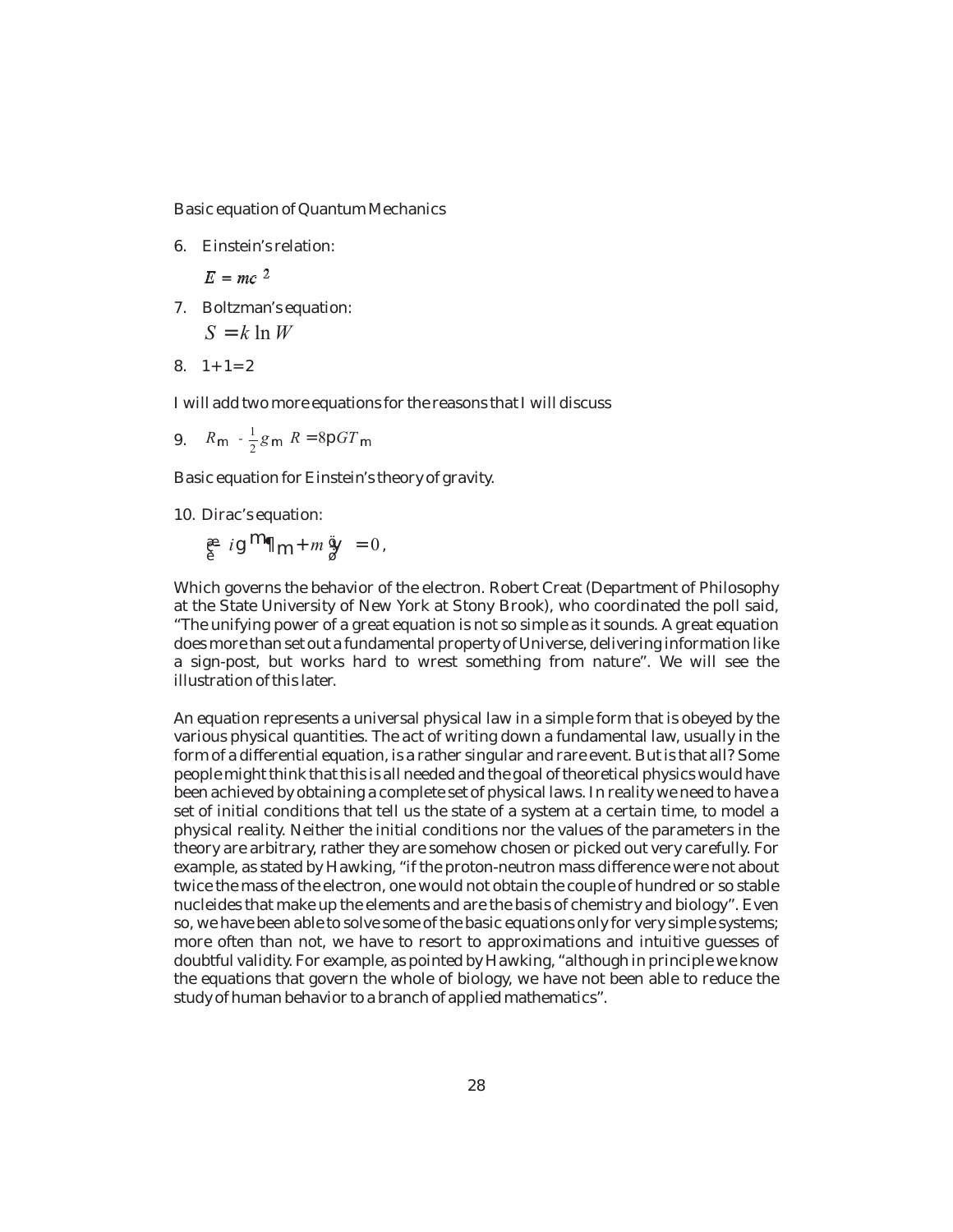#### **THE ROLE OF EQUATIONS IN OUR LIVES**

I will discuss it in chronological order, rather than on the votes obtained in the poll that I mentioned earlier.

**Newton's Equation:**

 $\overline{F}$ *F ma*

It is the soul of Classical Mechanics. The right-hand is the product of two terms, mass and acceleration. The acceleration is a purely kinematical concept, defined in terms of space and time. Mass is an intrinsic and measurable property of a body. In modern foundations of Physics, it is energy and momentum which appear rather than force. However, force is the time-derivative of momentum and space-derivative of energy and, as such, not quite so removed from modern foundations. Even so, force is something one can feel, for example, by placing a weight on the front of one's hand.

Together with Newton's Law of Gravitation, a single law of force of considerable  $s$ implicity,  $F = ma$ , provided the greatest and most complete success in planetary astronomy. The astronomical applications of the laws of classical mechanics are the most beautiful, but not the only successful applications. We use these laws constantly in everyday life and in the engineering sciences:

Bridges do bear their loads, artificial satellites do orbit around the earth, spacecrafts do reach their destinations.

**Maxwell's Equations**

$$
\begin{array}{ccc}\nD & & & \\
B & 0 & & \\
E & \xrightarrow{B} & \\
H & J & & \n\end{array}
$$

The laws of electrodynamics, which expressed all known facts at the time Maxwell began his work, are described by:

In the absences of sources

 $0, \vec{J}$  0

Maxwell noticed that the last two equations lack symmetry. Maxwell removed this lack of symmetry by modifying the last equation to:

$$
H \quad \frac{\vec{D}}{t}
$$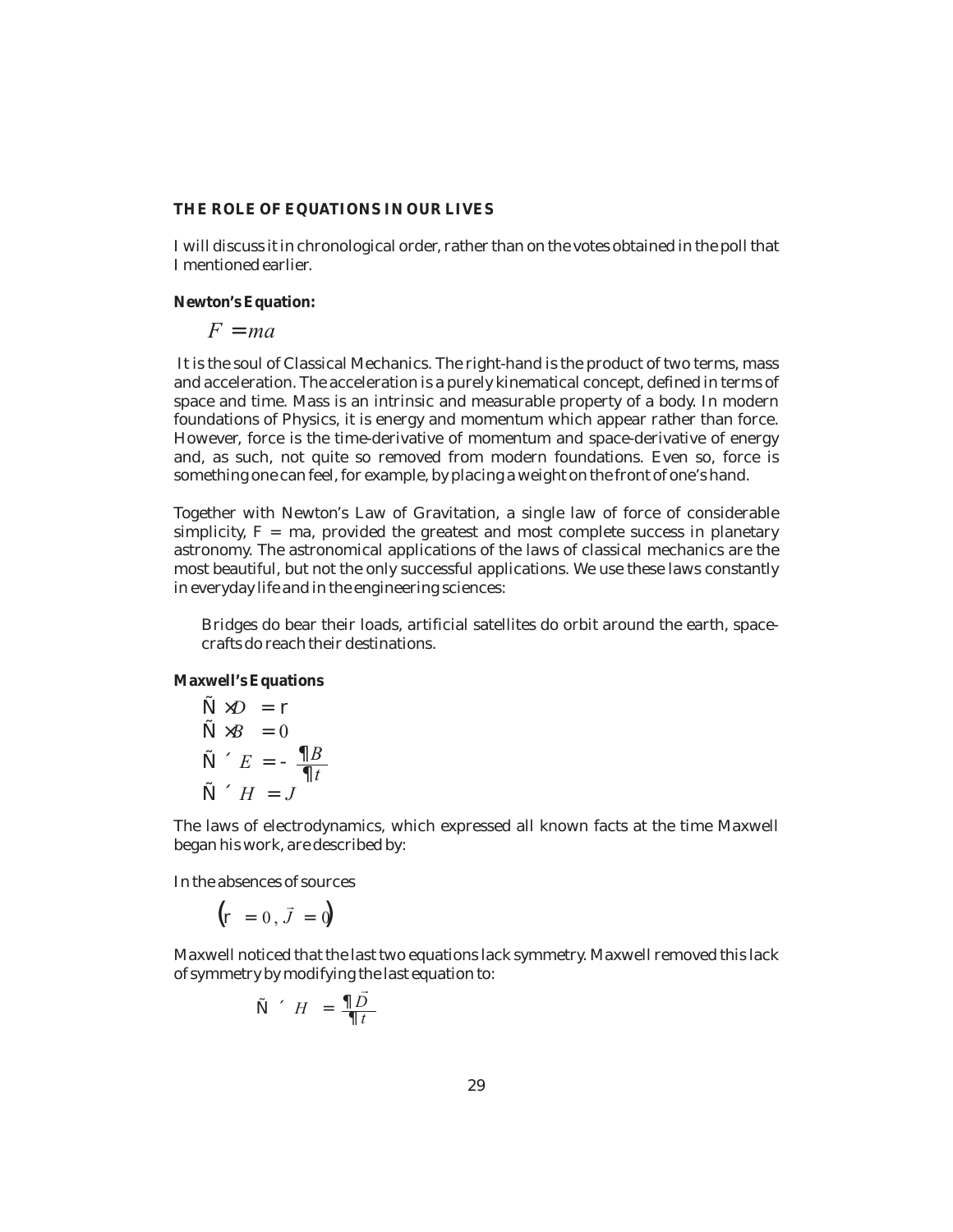The search for symmetry is part of the "architectural quality of Maxwell's mind" and that he "was profoundly steeped in sense of mathematical symmetry". In 1864 Maxwell predicted the existence of electromagnetic radiation, including, but not limited to, ordinary light. Maxwell's new radiation was subsequently generated and detected by Hertz, two decades later. Maxwell unified electricity and magnetism and, as a result, electromagnetic radiation in the form of light, radio-waves and X-rays provide many of the conveniences of modern life viz., lights, television, telephones, etc. Anybody who switches on a color-TV might reflect on it. Over the 20th century, its development and its marriage with quantum theory has revolutionized the way we manipulate matter and communicate with each other.

For Physicists, for the above reason and for the following one, Maxwell has far higher claims: Maxwell's Theory defined a preferred velocity, the speed of light, whereas the Newtonian theory was invariant if the whole system was given any uniform velocity. It turned out that the Newtonian theory of gravity had to be modified to make it compatible with the invariance properties of Maxwell's Theory. This was achieved by Einstein in 1905 for his theory of relativity, and in 1917 when he formulated his *General Theory of Relativity*. No wonder that Maxwell's equations got the highest number of votes in the poll.

#### **Boltzman's Equation**

"The law that entropy always increases - the second law of thermodynamics - holds, I think the supreme position among the laws of Nature", Eddington. The entropy of a macroscopic system is a measure of the number of microscopic states in which the system can find itself at a given energy or temperature – it can therefore also be thought of as a measure of disorder.

The Boltzman's equation,

*S k* ln*W*

provides an understanding of the second law of thermodynamics in terms of a connection between entropy and probability – one of the great advances of the 19th century.

An immediate consequence is that a particle would like to decay into lighter ones (unless there is some selection-rule to forbid the decay) since the largest number of microscopic configurations has the greatest probability. This is what is observed in nature.

One meets the concept of entropy and the Boltzman equation in communicationtheory when we remember that information in communication-theory is associated with the freedom of choice we have in constructing messages. Thus, for a communication-source one can say, just as one would also say of a thermodynamic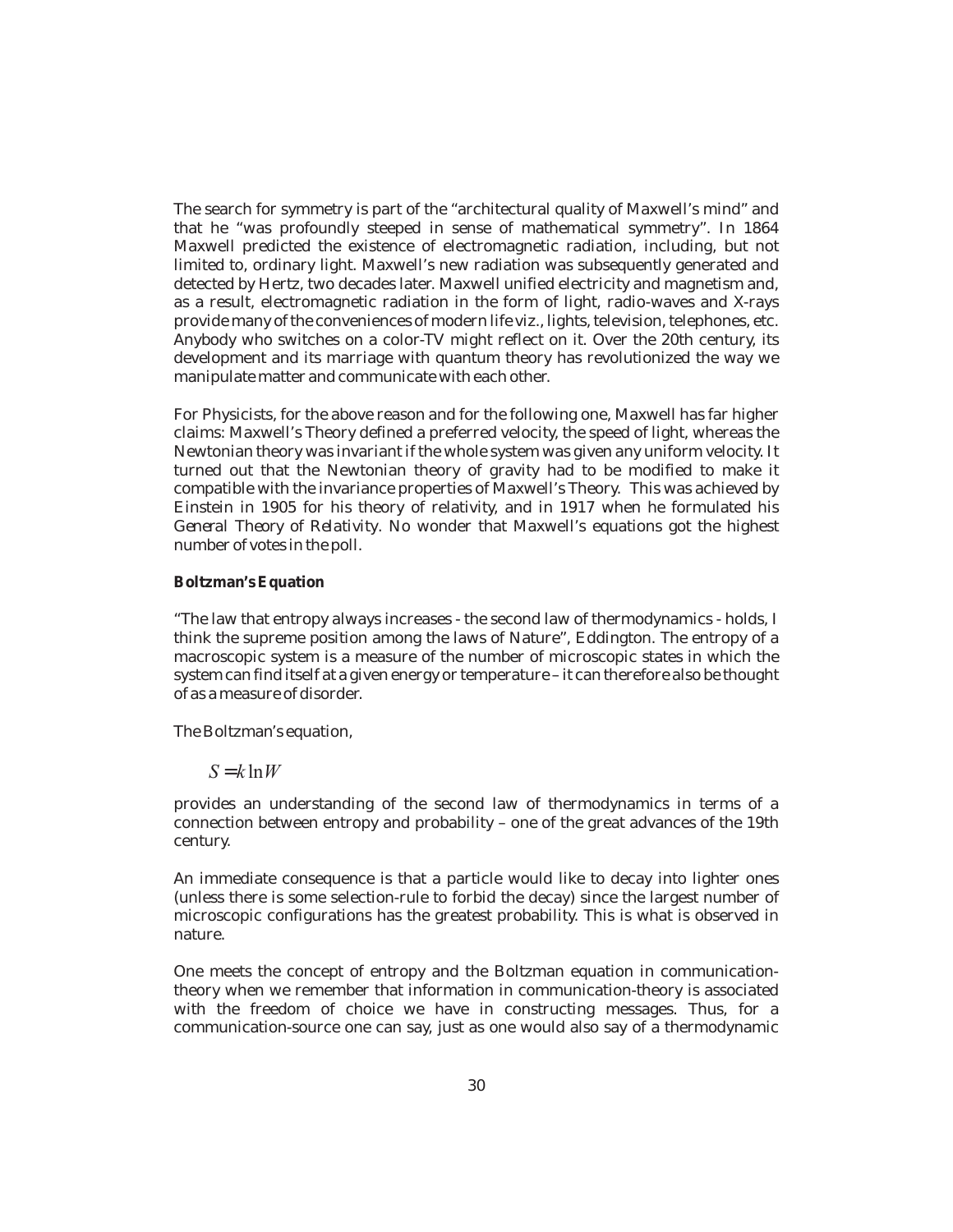ensemble: "This system is highly organized, it is not characterized by large degrees of randomness or of choice – that is to say, the information (or the entropy) is low". Thus, the transmission of a message is necessarily accompanied by a certain dissipation of information that it contains – an equivalent of second law of thermodynamics in information theory.

Suppose we have a set of 'n' independent complete messages, whose probabilities of choice are P1, P2, ..., Pn, then we have entropy-like expression given by Boltzman equation, which measures information:

$$
S \qquad k \qquad p_i \ln p_i
$$

where 'k' is a positive constant, which amounts to a choice of unit of measure. This emphasizes the statistical nature of the whole ensemble of messages, which a given kind of source can and will produce and plays a central role in information-theory as measures of information, choice and uncertainty.

**Einstein's Relation**

 $E = mc^2$ ,

is an important consequence of Special Theory of Relativity. A question was asked in BBC's program "Brain Test" in 1930's, whether one could think of any practical applications of Einstein's relativity. One could not, until the study of nuclear reactions became possible, where neither mass as such, nor the kinetic energy is conserved, but the relativistic energy is conserved:

$$
E \, mc^2
$$

Kinetic Energy  $[E=mc^2]$ 

$$
c^2 \cdot m
$$

(which has disappeared?)

i.e. mass – energy accurately balance off and not convertible to other forms of energy. To illustrate it, let us consider the (D, T) reaction, which is central in achieving controlled nuclear fusion

$$
^2H \quad ^3H \quad ^4He \quad n
$$

The total mass on the left side exceeds that on the right side, giving: *H H He n*

$$
mc^2 \quad 17.6 \, MeV
$$

which is the energy released in the reaction. The relativistic energy is conserved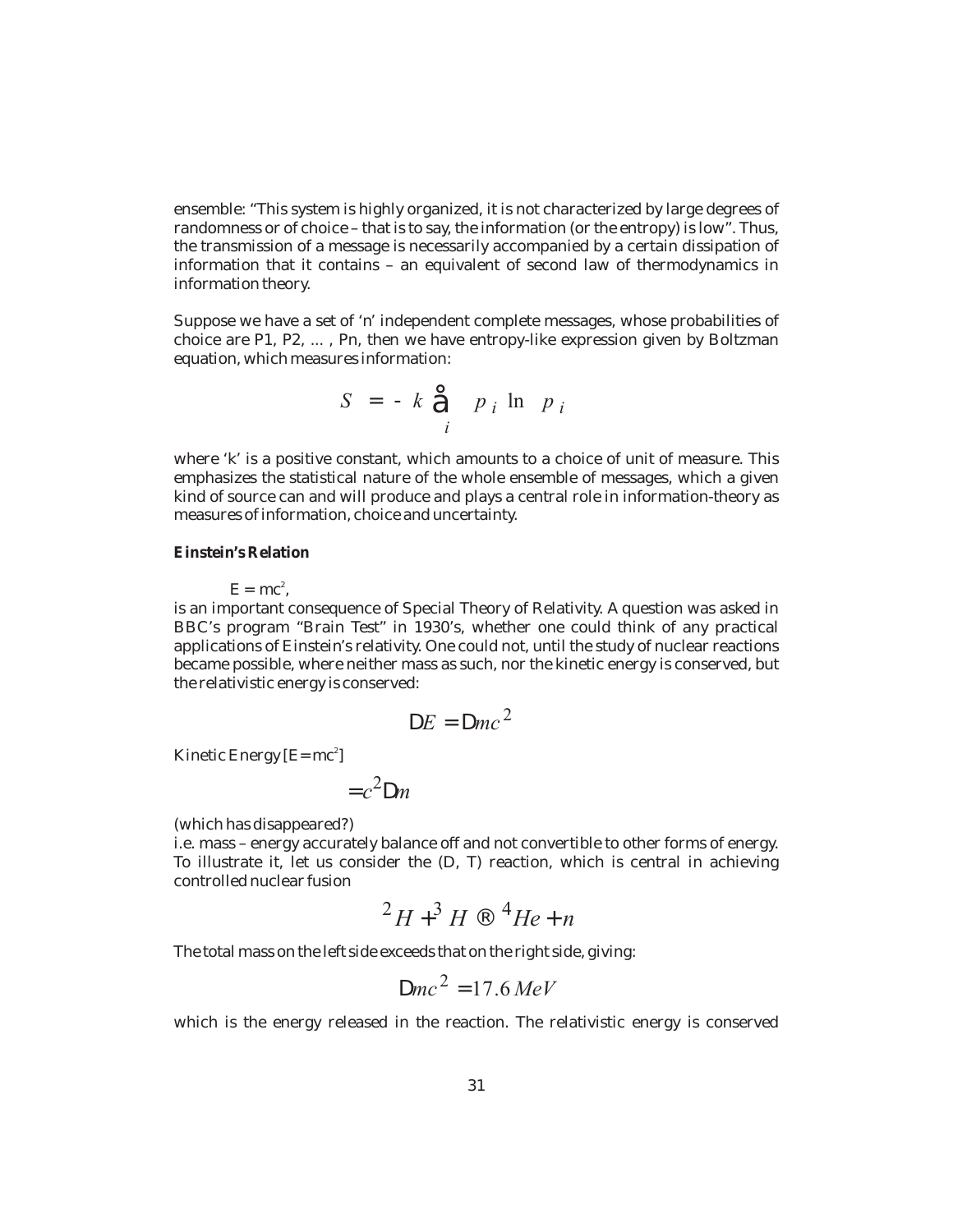although the system is non-relativistic, since no particle is moving with a speed close to the speed of light. If there were no  $E = mc^2$  , there would be no nuclear power. Another example is that of Stellar Energy. The energy of the Sun is generated through the fusion- reaction:

$$
4p \quad ^4He \quad 2e \quad 2_e
$$

The energy release per helium atom formed is:

$$
[4m_p \quad 2m_e \quad m(He)]c^2 \quad 26.7 \, MeV \quad Q
$$

About 25MeV heat the Sun. Note that neutrinos are given out, so that the Sun is a powerful source of electron-type neutrinos. Neutrinos interact very weakly with matter, so that nearly all the neutrinos produced in nuclear reactions in the Sun escape into space, reach the Earth and have been detected and resulted in award of the 2001 Nobel Prize to Ray Davis and Koshiba. "If there were no  $E = mc^2$  and no neutrinos, the Sun and stars would not shine. There would be no Earth, no moon, no us. Without them we would not be here" Boris Kayser.

$$
H \qquad E
$$

this is the basic equation of **Quantum Mechanics.**

The Concept of energy-gaps is purely quantum mechanical – a crucial concept for many applications. The presence of gaps (i.e. energy-bands, where there are no permissible energies) that may occur between energy-levels and the extent to which they are filled by electrons determine the electronic-transport properties of solids. It is a key-concept in building semiconductor devices, which have revolutionized communications, control, data-processing, consumer-electronics and globalization of information. Tunneling is another important concept, which quantum mechanics has made available. Due to quantum uncertainty, on the tiny quantum-scale, particles exist only as a cloud of probability unless they are actually observed. Thus, electron would have to be smeared out with some probability distribution. Thus there is a finite



**Figure - 1**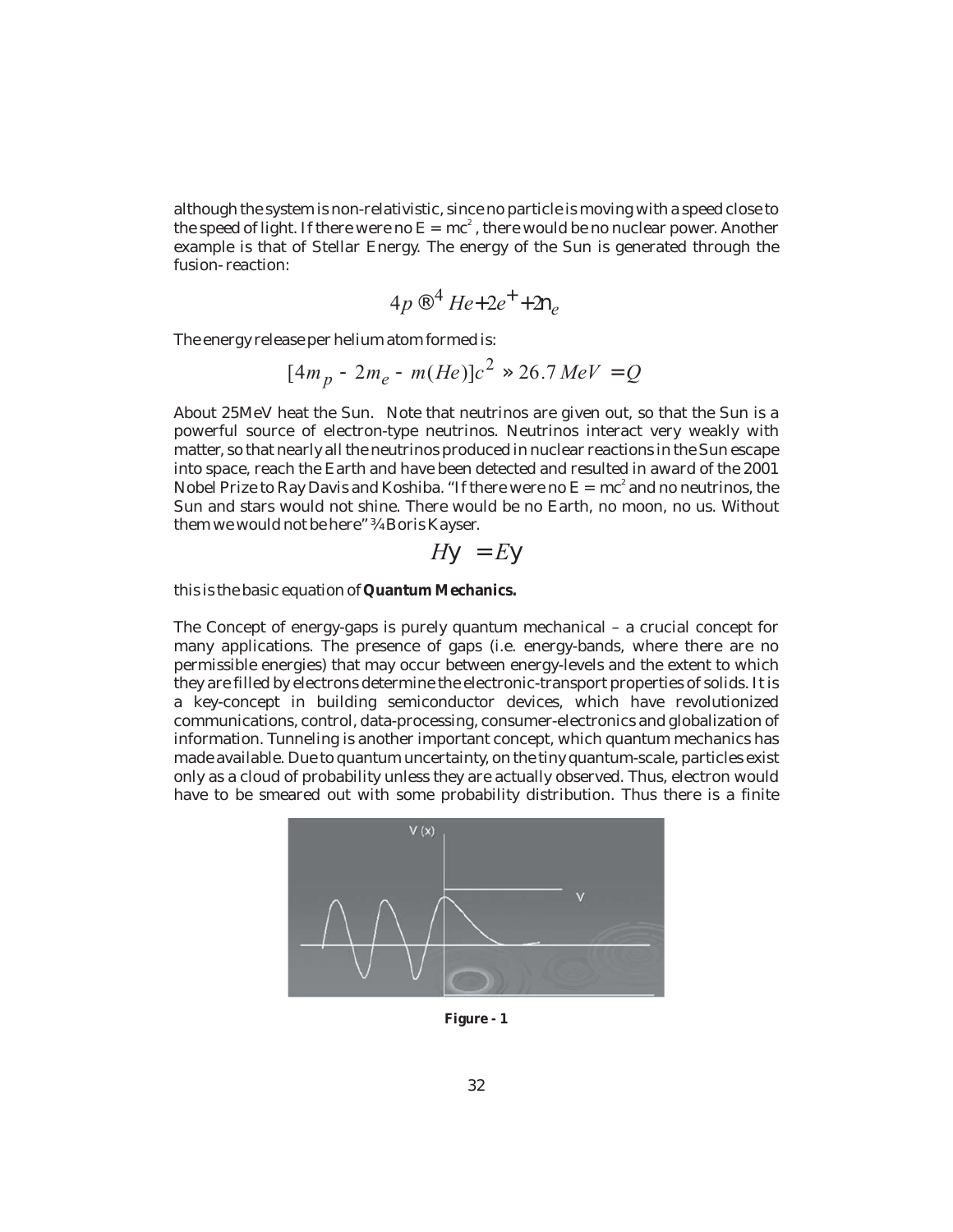probability of particle crossing from a classically allowed region of space into one that is classically forbidden (see figure-1), know as tunneling. This has many applications, for example, fusion-reactions in stars where, even at stellar temperature, the nuclei do not have sufficient kinetic energy to overcome their mutual coulomb-repulsion for fusion to occur. Quantum Mechanical-Tunneling through the coulomb-barrier, permits fusion to occur at much lower temperature. Another application is Tunnel Diodes, which respond quickly to the voltage-change.

**Einstein's Equation for Gravity:**

$$
R \quad \frac{1}{2}g \quad R \quad 8 \quad GT
$$

It is a remarkable equation, relating how matter and energy (determined by fundamental particles and forces) described by the Right-Hand Side (R.H.S.) influence the Left-Hand Side (L.H.S.) representing the curvature of space and time and expansion of the universe and vice-versa. Here, one sees how microphysics determines the evolution of the universe. Thus, this equation can be used for the simulation of the early universe. If we extrapolate backwards the temperature-time relations from Einstein's equation, we can study the early universe by recreating in terrestrial laboratories a little piece of primordial soup, which are the elementary particles produced and studied at accelerators. Such an extrapolation successfully predicts that three minuets after the Big Bang, the primordial neutrons and protons form 75 percent of hydrogen and 25 percent helium, the so called nucleosynthesis. We can now extrapolate back in the laboratories in time at  $10^{-10}$  seconds after the Big Bang and would reach to  $10^{-12}$  seconds after the Big Bang in 2007.

**Dirac's Equation:**



Dirac combined the special theory of relativity with quantum mechanics and obtained his equation from pure logic. The Dirac equation has profound consequences. It naturally comes out that the particle it represents has spin  $\frac{1}{2}$ ; anti-matter must exist, to each particle there is an anti-particle, and gave a new meaning to vacuum in the microscope world – vacuum is a seething foam of particle-antiparticle pairs, hopping in and out of a united existence, and may be the seed of everything we see in the universe. When the positron, the antiparticle of electron, was discovered Dirac is said to have remark: "This equation is smarter than its inventor."

Anti-matter caught the imagination of science-fiction workers (Star Trek's faster – than-light science-fiction space – ships use antimatter power; antimatter annihilates with ordinary matter, disappearing in a puff of energy and thus provides the perfect fuel). But anti-matter has been used for real. Just to indicate one practical application: PET scan. Positron Emission Tomography can be used to reveal the workings of the